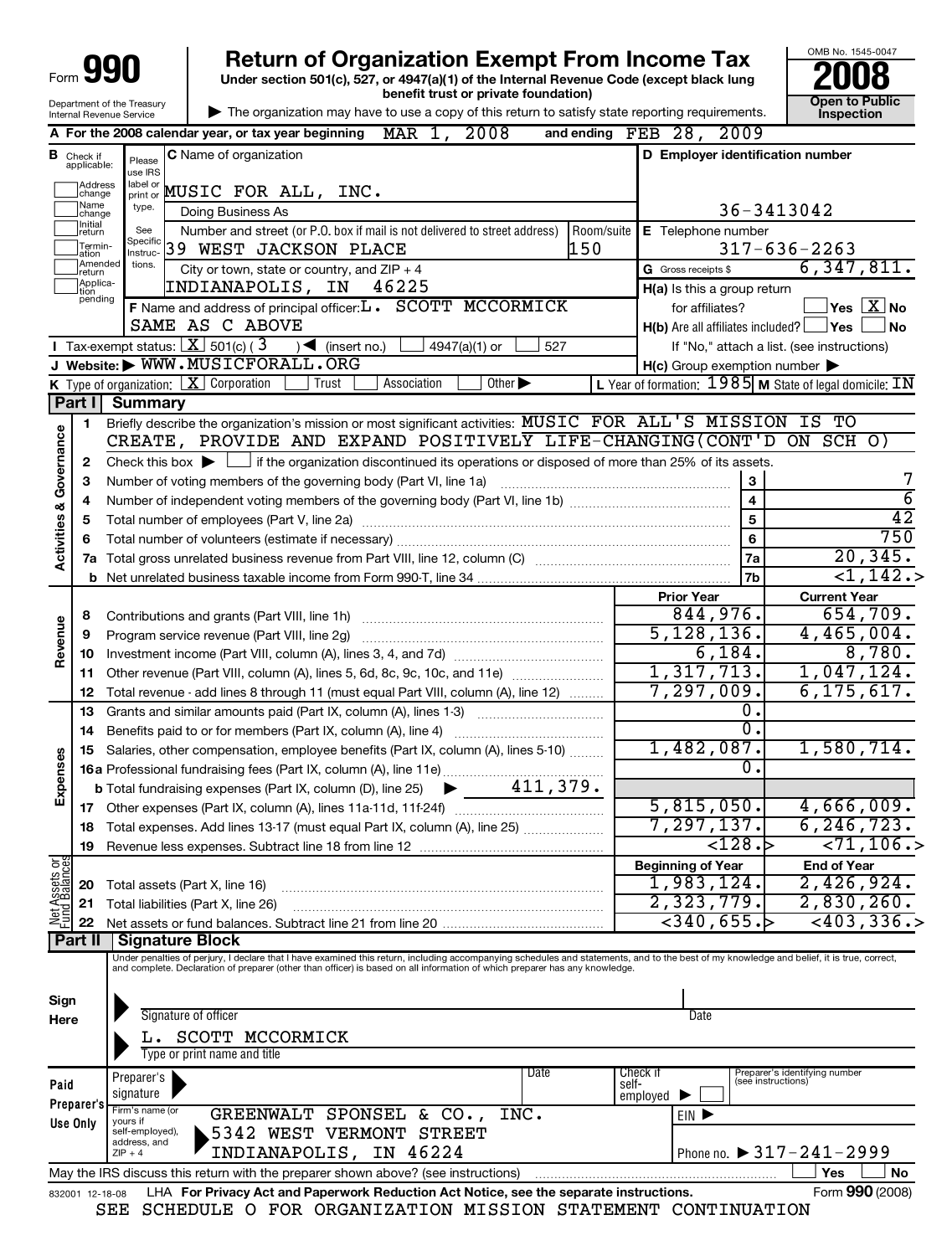|                    | MUSIC FOR ALL, INC.<br>Form 990 (2008)                                                                                      | 36-3413042<br>Page 2             |
|--------------------|-----------------------------------------------------------------------------------------------------------------------------|----------------------------------|
|                    | Part III   Statement of Program Service Accomplishments (see instructions)                                                  |                                  |
| 1.                 | Briefly describe the organization's mission: SEE SCHEDULE O FOR CONTINUATION                                                |                                  |
|                    | MUSIC FOR ALL'S MISSION IS TO CREATE, PROVIDE AND EXPAND POSITIVELY                                                         |                                  |
|                    | LIFE-CHANGING EXPERIENCES THROUGH MUSIC FOR ALL. THE ORGANIZATION'S                                                         |                                  |
|                    | MOST SIGNIFICANT ACTIVITIES INCLUDE THE PRESENTATION OF EDUCATIONAL                                                         |                                  |
|                    | ACTIVITIES FOR MUSIC STUDENTS AND TEACHERS. MAJOR PROGRAMS INCLUDE                                                          |                                  |
|                    |                                                                                                                             |                                  |
| $\mathbf{2}$       | Did the organization undertake any significant program services during the year which were not listed on                    |                                  |
|                    | the prior Form 990 or 990-EZ?                                                                                               | $\Box$ Yes $\boxed{\text{X}}$ No |
|                    | If "Yes", describe these new services on Schedule O.                                                                        |                                  |
| 3                  |                                                                                                                             |                                  |
|                    | If "Yes", describe these changes on Schedule O.                                                                             |                                  |
| 4                  | Describe the exempt purpose achievements for each of the organization's three largest program services by expenses.         |                                  |
|                    | Section 501(c)(3) and 501(c)(4) organizations and section 4947(a)(1) trusts are required to report the amount of grants and |                                  |
|                    | allocations to others, the total expenses, and revenue, if any, for each program service reported.                          |                                  |
|                    |                                                                                                                             |                                  |
|                    | $(1, 177, 643)$ including grants of \$<br>4a (Code:                                                                         | $($ Revenue \$ 1,023,458.        |
|                    |                                                                                                                             |                                  |
|                    | SUMMER MUSIC SYMPOSIUM, MARCHING BAND, JAZZ BAND, CONCERT BAND, DRUM                                                        |                                  |
|                    | MAJORS, COLORGUARD, PERCUSSION, BOOSTER, AND LEADERSHIP CURRICULULM -                                                       |                                  |
|                    | 1,632 SERVED                                                                                                                |                                  |
|                    |                                                                                                                             |                                  |
|                    |                                                                                                                             |                                  |
|                    |                                                                                                                             |                                  |
|                    |                                                                                                                             |                                  |
|                    |                                                                                                                             |                                  |
|                    |                                                                                                                             |                                  |
|                    |                                                                                                                             |                                  |
|                    |                                                                                                                             |                                  |
|                    |                                                                                                                             |                                  |
|                    |                                                                                                                             |                                  |
| 4b                 | ) (Expenses $$1,068,044$ including grants of $$$<br>(Code:                                                                  | 908, 863.<br>) (Revenue \$       |
|                    | TOURNAMENT OF ROSES BANDS OF AMERICA HONOR BAND - 318 BAND MEMBERS, 302                                                     |                                  |
|                    | FRIENDS/FAMILY MEMBERS ATTENDING, 1 MILLION PARADE OF ROSES SPECTATORS,                                                     |                                  |
|                    | 40 MILLION TELEVISION VIEWERS.                                                                                              |                                  |
|                    |                                                                                                                             |                                  |
|                    |                                                                                                                             |                                  |
|                    |                                                                                                                             |                                  |
|                    |                                                                                                                             |                                  |
|                    |                                                                                                                             |                                  |
|                    |                                                                                                                             |                                  |
|                    |                                                                                                                             |                                  |
|                    |                                                                                                                             |                                  |
|                    |                                                                                                                             |                                  |
|                    |                                                                                                                             |                                  |
|                    | $826$ , $370$ . including grants of \$                                                                                      | $($ Revenue \$ 1, 309, 060.      |
|                    | ) (Expenses \$<br>4c (Code:<br>GRAND NATIONAL MARCHING BAND CHAMPIONSHIPS INCLUDING LEADERSHIP                              |                                  |
|                    |                                                                                                                             |                                  |
|                    | WORKSHOPS 48,220 SERVED                                                                                                     |                                  |
|                    |                                                                                                                             |                                  |
|                    |                                                                                                                             |                                  |
|                    |                                                                                                                             |                                  |
|                    |                                                                                                                             |                                  |
|                    |                                                                                                                             |                                  |
|                    |                                                                                                                             |                                  |
|                    |                                                                                                                             |                                  |
|                    |                                                                                                                             |                                  |
|                    |                                                                                                                             |                                  |
|                    |                                                                                                                             |                                  |
|                    |                                                                                                                             |                                  |
|                    |                                                                                                                             |                                  |
|                    | 4d Other program services. (Describe in Schedule O.)                                                                        |                                  |
|                    | 2, 254, 694. including grants of \$<br>) (Revenue \$ $2, 374, 284.$ )<br>(Expenses \$                                       |                                  |
|                    | 5,326,751.<br>4e Total program service expenses > \$<br>(Must equal Part IX, Line 25, column (B).)                          |                                  |
|                    |                                                                                                                             | Form 990 (2008)                  |
|                    |                                                                                                                             |                                  |
| 832002<br>12-18-08 |                                                                                                                             |                                  |
|                    | 2<br>15190106 765919 BOA12.0<br>2008.05020 MUSIC FOR ALL, INC.                                                              | BOA12_01                         |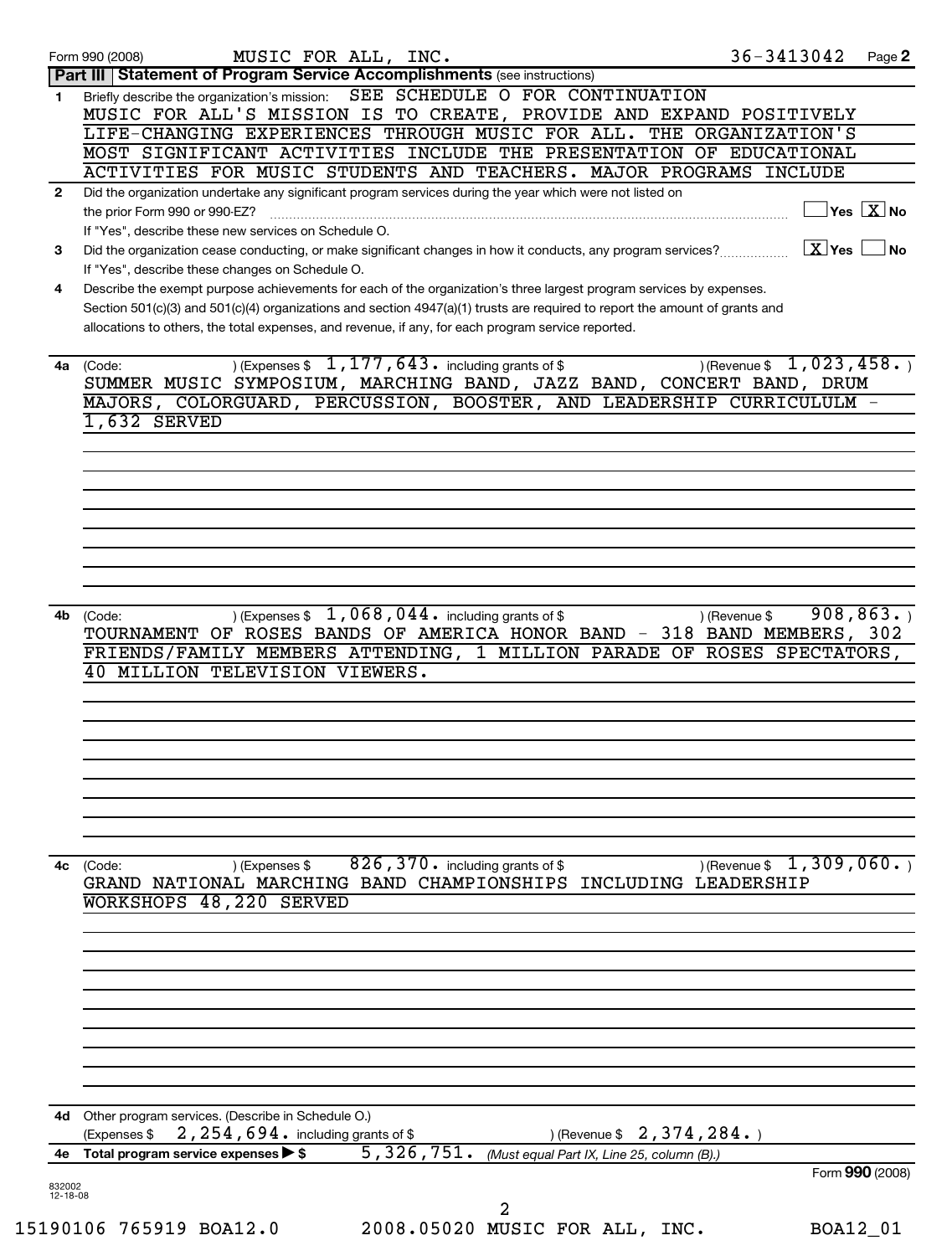**Part IV Checklist of Required Schedules**

Form 990 (2008) Page **3** MUSIC FOR ALL, INC. 36-3413042

|     |                                                                                                                                     |                 | Yes | No                      |
|-----|-------------------------------------------------------------------------------------------------------------------------------------|-----------------|-----|-------------------------|
| 1   | Is the organization described in section 501(c)(3) or 4947(a)(1) (other than a private foundation)?                                 |                 |     |                         |
|     |                                                                                                                                     | 1               | х   |                         |
| 2   | Is the organization required to complete Schedule B, Schedule of Contributors? [[[[[[[[[[[[[[[[[[[[[[[[[[[]]]]                      | $\mathbf{2}$    | X   |                         |
| 3   | Did the organization engage in direct or indirect political campaign activities on behalf of or in opposition to candidates for     |                 |     |                         |
|     | public office? If "Yes," complete Schedule C, Part I                                                                                | 3               |     | x                       |
| 4   | Section 501(c)(3) organizations. Did the organization engage in lobbying activities? If "Yes," complete Schedule C, Part II         | 4               |     | X                       |
| 5   | Section 501(c)(4), 501(c)(5), and 501(c)(6) organizations. Is the organization subject to the section 6033(e) notice and            |                 |     |                         |
|     |                                                                                                                                     | 5               |     |                         |
| 6   | Did the organization maintain any donor advised funds or any accounts where donors have the right to provide advice                 |                 |     |                         |
|     | on the distribution or investment of amounts in such funds or accounts? If "Yes," complete Schedule D, Part I                       | 6               |     | X.                      |
| 7   | Did the organization receive or hold a conservation easement, including easements to preserve open space,                           |                 |     |                         |
|     |                                                                                                                                     | $\overline{7}$  |     | х                       |
| 8   | Did the organization maintain collections of works of art, historical treasures, or other similar assets? If "Yes," complete        |                 |     |                         |
|     |                                                                                                                                     | 8               |     | x                       |
| 9   | Did the organization report an amount in Part X, line 21; serve as a custodian for amounts not listed in Part X; or provide         |                 |     |                         |
|     | credit counseling, debt management, credit repair, or debt negotiation services? If "Yes," complete Schedule D, Part IV             | 9               |     | X.                      |
| 10  | Did the organization hold assets in term, permanent, or quasi-endowments? If "Yes," complete Schedule D, Part V                     | 10              |     | $\overline{\mathbf{x}}$ |
| 11  | Did the organization report an amount in Part X, lines 10, 12, 13, 15, or 25?                                                       |                 |     |                         |
|     |                                                                                                                                     | 11              | x   |                         |
| 12  | Did the organization receive an audited financial statement for the year for which it is completing this return that was            |                 |     |                         |
|     |                                                                                                                                     | 12              | х   |                         |
| 13  |                                                                                                                                     | 13              |     | х<br>х                  |
| 14a |                                                                                                                                     | 14a             |     |                         |
| b   | Did the organization have aggregate revenues or expenses of more than \$10,000 from grantmaking, fundraising, business,             |                 |     | x                       |
|     |                                                                                                                                     | 14b             |     |                         |
| 15  | Did the organization report on Part IX, column (A), line 3, more than \$5,000 of grants or assistance to any organization or entity | 15              |     | x                       |
| 16  | Did the organization report on Part IX, column (A), line 3, more than \$5,000 of aggregate grants or assistance to individuals      |                 |     |                         |
|     |                                                                                                                                     | 16              |     | х                       |
| 17  | Did the organization report more than \$15,000 on Part IX, column (A), line 11e? If "Yes," complete Schedule G, Part I              | 17              |     | х                       |
| 18  | Did the organization report more than \$15,000 total on Part VIII, lines 1c and 8a? If "Yes," complete Schedule G, Part II          | 18              |     | х                       |
| 19  |                                                                                                                                     | 19              |     | х                       |
| 20  |                                                                                                                                     | 20              |     | X                       |
| 21  | Did the organization report more than \$5,000 on Part IX, column (A), line 1? If "Yes," complete Schedule I, Parts I and II         | 21              |     | х                       |
| 22  | Did the organization report more than \$5,000 on Part IX, column (A), line 2? If "Yes," complete Schedule I, Parts I and III        | 22              |     | X                       |
| 23  |                                                                                                                                     | 23              | х   |                         |
| 24a | Did the organization have a tax-exempt bond issue with an outstanding principal amount of more than \$100,000 as of the             |                 |     |                         |
|     | last day of the year, that was issued after December 31, 2002? If "Yes," answer questions 24b-24d and complete Schedule K.          |                 |     |                         |
|     |                                                                                                                                     | 24a             |     | X.                      |
|     |                                                                                                                                     | 24 <sub>b</sub> |     |                         |
|     | c Did the organization maintain an escrow account other than a refunding escrow at any time during the year to defease              |                 |     |                         |
|     |                                                                                                                                     | 24c             |     |                         |
|     |                                                                                                                                     | 24d             |     |                         |
|     | 25a Section 501(c)(3) and 501(c)(4) organizations. Did the organization engage in an excess benefit transaction with a              |                 |     |                         |
|     |                                                                                                                                     | 25a             |     | х                       |
|     | <b>b</b> Did the organization become aware that it had engaged in an excess benefit transaction with a disqualified person from a   |                 |     |                         |
|     |                                                                                                                                     | 25 <sub>b</sub> |     | x                       |
| 26  | Was a loan to or by a current or former officer, director, trustee, key employee, highly compensated employee, or disqualified      |                 |     |                         |
|     |                                                                                                                                     | 26              |     | X.                      |
| 27  | Did the organization provide a grant or other assistance to an officer, director, trustee, key employee, or substantial             |                 |     |                         |
|     |                                                                                                                                     | 27              |     | X.                      |

Form **990** (2008)

832003 12-18-08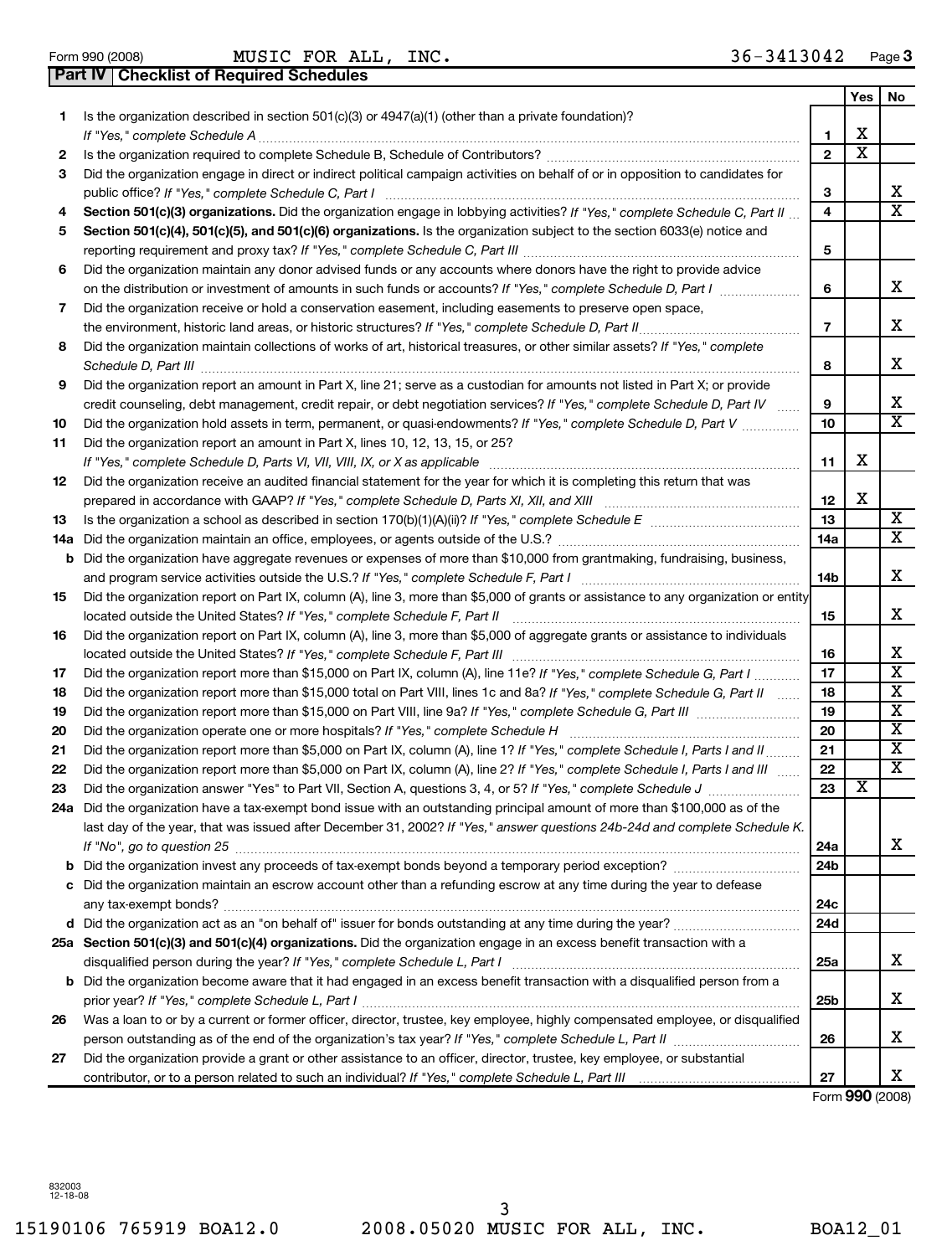Form 990 (2008) Page **4** MUSIC FOR ALL, INC. 36-3413042

**Part IV Checklist of Required Schedules** *(continued)*

|    |                                                                                                                              |                 | <b>Yes</b> | No |
|----|------------------------------------------------------------------------------------------------------------------------------|-----------------|------------|----|
| 28 | During the tax year, did any person who is a current or former officer, director, trustee, or key employee:                  |                 |            |    |
| a  | Have a direct business relationship with the organization (other than as an officer, director, trustee, or employee), or an  |                 |            |    |
|    | indirect business relationship through ownership of more than 35% in another entity (individually or collectively with other |                 |            |    |
|    | person(s) listed in Part VII, Section A)? If "Yes," complete Schedule L, Part IV                                             | <b>28a</b>      |            | x  |
|    | <b>b</b> Have a family member who had a direct or indirect business relationship with the organization?                      |                 |            |    |
|    |                                                                                                                              | 28b             |            | x  |
|    | c Serve as an officer, director, trustee, key employee, partner, or member of an entity (or a shareholder of a professional  |                 |            |    |
|    |                                                                                                                              | 28 <sub>c</sub> |            | х  |
| 29 | Did the organization receive more than \$25,000 in non-cash contributions? If "Yes," complete Schedule M                     | 29              |            | X  |
| 30 | Did the organization receive contributions of art, historical treasures, or other similar assets, or qualified conservation  |                 |            |    |
|    |                                                                                                                              | 30              |            | x  |
| 31 | Did the organization liquidate, terminate, or dissolve and cease operations?                                                 |                 |            |    |
|    |                                                                                                                              | 31              |            | x  |
| 32 | Did the organization sell, exchange, dispose of, or transfer more than 25% of its net assets? If "Yes," complete             |                 |            |    |
|    | Schedule N, Part II                                                                                                          | 32              |            | x  |
| 33 | Did the organization own 100% of an entity disregarded as separate from the organization under Regulations                   |                 |            |    |
|    | sections 301.7701-2 and 301.7701-3? If "Yes," complete Schedule R, Part I                                                    | 33              |            | х  |
| 34 | Was the organization related to any tax-exempt or taxable entity?                                                            |                 |            |    |
|    |                                                                                                                              | 34              | x          |    |
| 35 | Is any related organization a controlled entity within the meaning of section 512(b)(13)?                                    |                 |            |    |
|    |                                                                                                                              | 35              | X          |    |
| 36 | Section 501(c)(3) organizations. Did the organization make any transfers to an exempt non-charitable related organization?   |                 |            |    |
|    |                                                                                                                              | 36              |            | х  |
| 37 | Did the organization conduct more than 5% of its activities through an entity that is not a related organization             |                 |            |    |
|    | and that is treated as a partnership for federal income tax purposes? If "Yes," complete Schedule R, Part VI                 | 37              |            | х  |

Form **990** (2008)

832004 12-18-08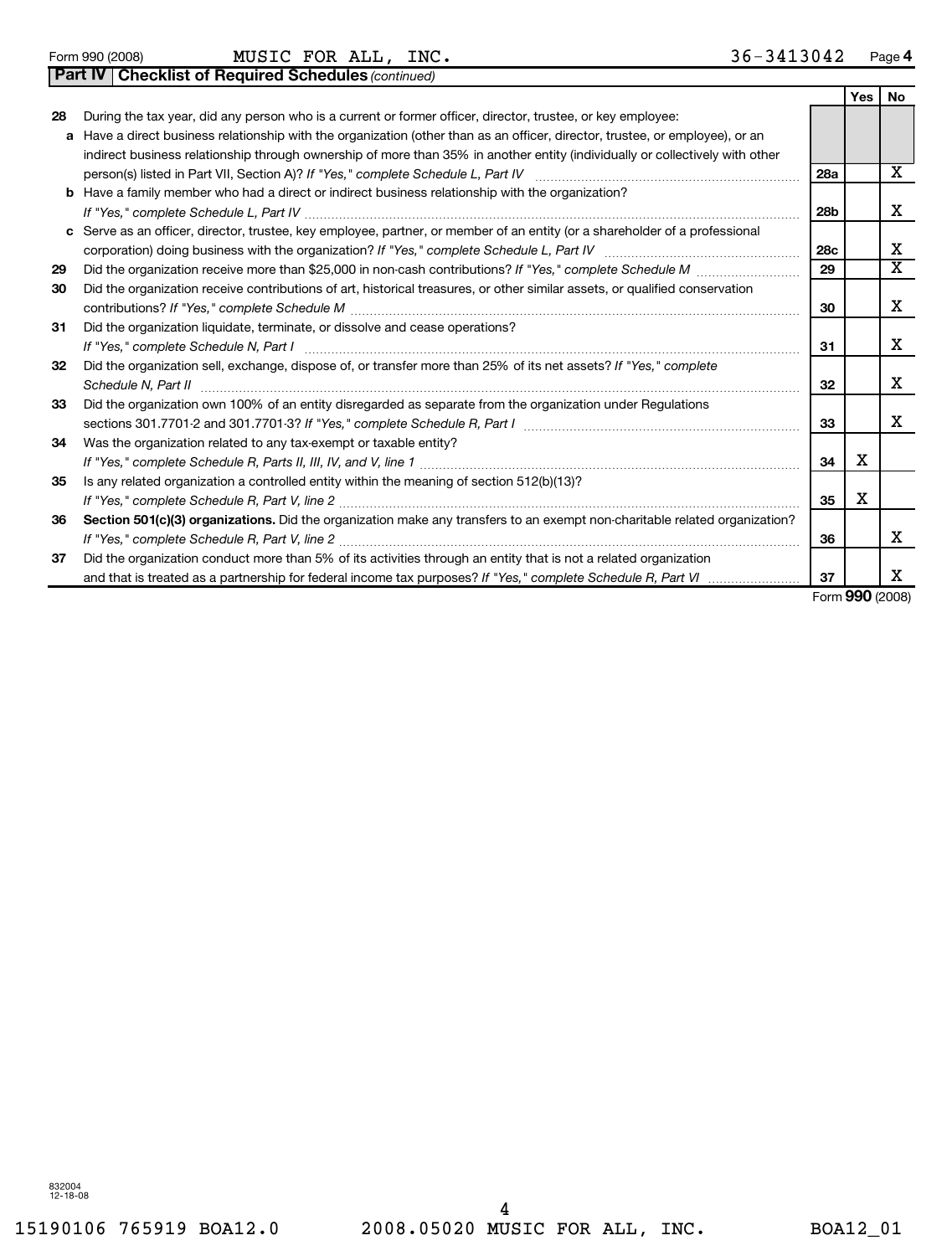|    | 36-3413042<br>MUSIC FOR ALL, INC.<br>Form 990 (2008)                                                                                                 |                |                         | Page 5                  |
|----|------------------------------------------------------------------------------------------------------------------------------------------------------|----------------|-------------------------|-------------------------|
|    | <b>Statements Regarding Other IRS Filings and Tax Compliance</b><br><b>Part V</b>                                                                    |                |                         |                         |
|    |                                                                                                                                                      |                | Yes                     | No                      |
|    | <b>1a</b> Enter the number reported in Box 3 of Form 1096, Annual Summary and Transmittal of                                                         |                |                         |                         |
|    | 207<br>1a                                                                                                                                            |                |                         |                         |
|    | <b>b</b> Enter the number of Forms W-2G included in line 1a. Enter -0- if not applicable<br>1b                                                       |                |                         |                         |
|    | c Did the organization comply with backup withholding rules for reportable payments to vendors and reportable gaming                                 |                |                         |                         |
|    |                                                                                                                                                      | 1c             |                         |                         |
|    | 2a Enter the number of employees reported on Form W-3, Transmittal of Wage and Tax Statements,                                                       |                |                         |                         |
|    | 42<br>filed for the calendar year ending with or within the year covered by this return<br>2a                                                        |                |                         |                         |
|    |                                                                                                                                                      | 2 <sub>b</sub> | х                       |                         |
|    | Note. If the sum of lines 1a and 2a is greater than 250, you may be required to e-file this return. (see instructions)                               |                |                         |                         |
|    | 3a Did the organization have unrelated business gross income of \$1,000 or more during the year covered by this return?                              | За             | Χ                       |                         |
|    |                                                                                                                                                      | Зb             | x                       |                         |
|    | 4a At any time during the calendar year, did the organization have an interest in, or a signature or other authority over, a                         |                |                         |                         |
|    | financial account in a foreign country (such as a bank account, securities account, or other financial account)?                                     | 4a             |                         | х                       |
|    | <b>b</b> If "Yes," enter the name of the foreign country: $\blacktriangleright$                                                                      |                |                         |                         |
|    | See the instructions for exceptions and filing requirements for Form TD F 90-22.1, Report of Foreign Bank and                                        |                |                         |                         |
|    | Financial Accounts.                                                                                                                                  |                |                         | $\overline{\mathbf{X}}$ |
|    |                                                                                                                                                      | 5a             |                         | $\overline{\mathtt{X}}$ |
|    | <b>b</b> Did any taxable party notify the organization that it was or is a party to a prohibited tax shelter transaction?                            | 5b             |                         |                         |
|    | c If "Yes," to question 5a or 5b, did the organization file Form 8886-T, Disclosure by Tax-Exempt Entity Regarding Prohibited                        |                |                         |                         |
|    |                                                                                                                                                      | 5с<br>6a       |                         | X                       |
|    | <b>b</b> If "Yes," did the organization include with every solicitation an express statement that such contributions or gifts                        |                |                         |                         |
|    |                                                                                                                                                      | 6b             |                         |                         |
| 7  | Organizations that may receive deductible contributions under section 170(c).                                                                        |                |                         |                         |
| а  | Did the organization provide goods or services in exchange for any quid pro quo contribution of more than \$75?                                      | 7a             | х                       |                         |
|    |                                                                                                                                                      | 7b             | $\overline{\mathtt{x}}$ |                         |
|    | c Did the organization sell, exchange, or otherwise dispose of tangible personal property for which it was required                                  |                |                         |                         |
|    | to file Form 8282?                                                                                                                                   | 7c             |                         | х                       |
|    | 7d                                                                                                                                                   |                |                         |                         |
|    | e Did the organization, during the year, receive any funds, directly or indirectly, to pay premiums on a personal                                    |                |                         |                         |
|    |                                                                                                                                                      | 7е             |                         | Х                       |
|    |                                                                                                                                                      | 7f             |                         | $\overline{\textbf{x}}$ |
|    |                                                                                                                                                      | 7g             |                         | $\overline{\textbf{x}}$ |
|    | h For contributions of cars, boats, airplanes, and other vehicles, did the organization file a Form 1098-C as required?                              | 7h             |                         | $\overline{\text{x}}$   |
| 8  | Section 501(c)(3) and other sponsoring organizations maintaining donor advised funds and section 509(a)(3)                                           |                |                         |                         |
|    | supporting organizations. Did the supporting organization, or a fund maintained by a sponsoring organization, have                                   |                |                         |                         |
|    |                                                                                                                                                      | 8              |                         |                         |
| 9  | Section 501(c)(3) and other sponsoring organizations maintaining donor advised funds.                                                                |                |                         |                         |
| а  |                                                                                                                                                      | 9а             |                         |                         |
| b  |                                                                                                                                                      | 9b             |                         |                         |
| 10 | Section 501(c)(7) organizations. Enter: $N/A$                                                                                                        |                |                         |                         |
| а  | 10a                                                                                                                                                  |                |                         |                         |
| b  | Gross receipts, included on Form 990, Part VIII, line 12, for public use of club facilities<br>10b                                                   |                |                         |                         |
| 11 | Section 501(c)(12) organizations. Enter: $N/A$                                                                                                       |                |                         |                         |
| а  | 11a                                                                                                                                                  |                |                         |                         |
| b  | Gross income from other sources (Do not net amounts due or paid to other sources against<br>11 <sub>b</sub>                                          |                |                         |                         |
|    | 12a Section 4947(a)(1) non-exempt charitable trusts. Is the organization filing Form 990 in lieu of Form 1041?                                       | 12a            |                         |                         |
|    | <b>b</b> If "Yes," enter the amount of tax-exempt interest received or accrued during the year $\ldots$ $\mathbf{N}/\mathbf{A}$ .<br>12 <sub>b</sub> |                |                         |                         |
|    |                                                                                                                                                      |                | Form 990 (2008)         |                         |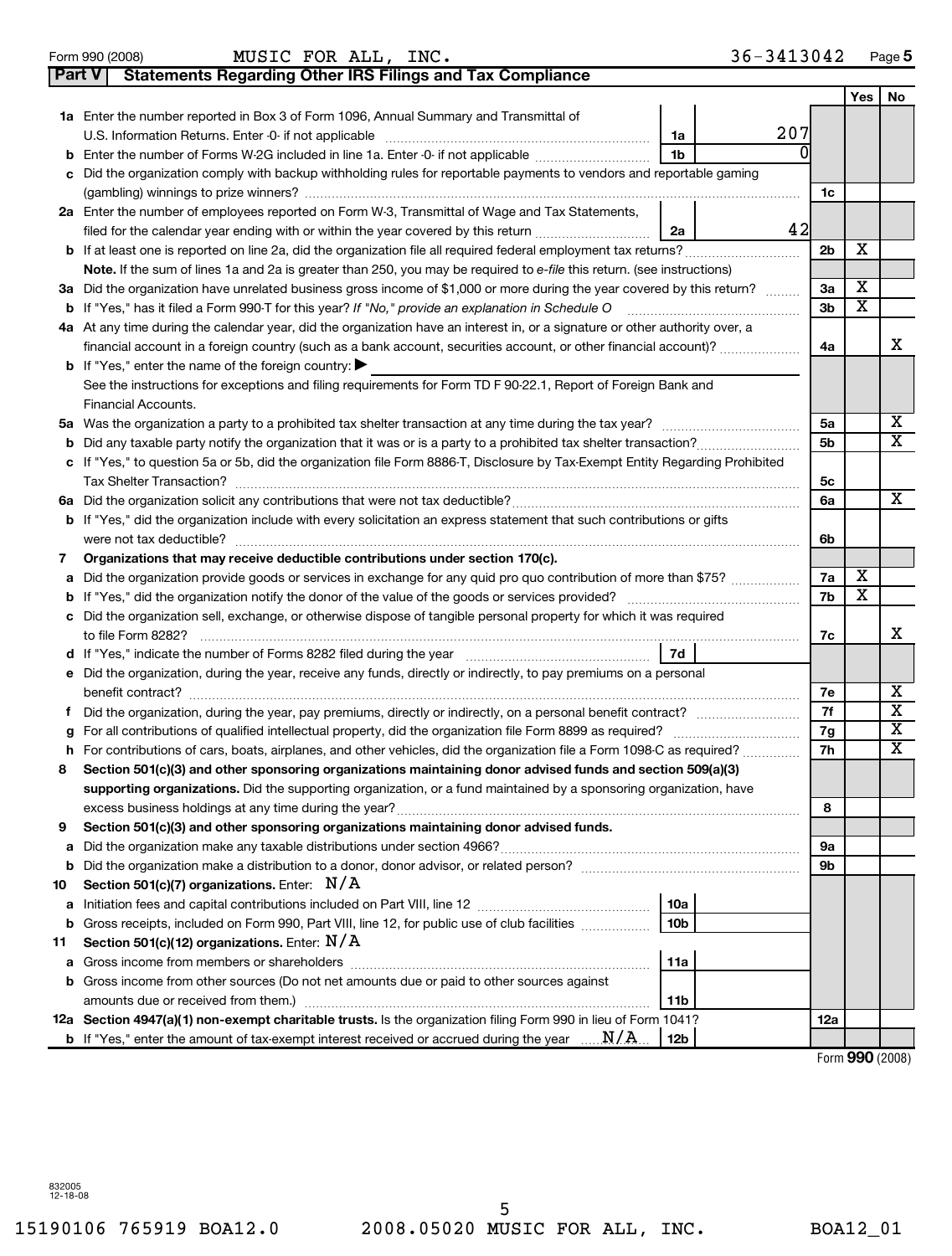| Part VI   Governance, Management, and Disclosure (Sections A, B, and C request information about policies not required by the |
|-------------------------------------------------------------------------------------------------------------------------------|
| Internal Revenue Code.)                                                                                                       |

|  |  | Section A. Governing Body and Management |
|--|--|------------------------------------------|
|  |  |                                          |

|    | Section A. Governing Body and Management                                                                                                 |    |  |  |            |            |                         |  |
|----|------------------------------------------------------------------------------------------------------------------------------------------|----|--|--|------------|------------|-------------------------|--|
|    |                                                                                                                                          |    |  |  |            | <b>Yes</b> | No                      |  |
|    | For each "Yes" response to lines 2-7b below, and for a "No" response to lines 8 or 9b below, describe the circumstances,                 |    |  |  |            |            |                         |  |
|    | processes, or changes in Schedule O. See instructions.                                                                                   |    |  |  |            |            |                         |  |
| 1a |                                                                                                                                          | 1a |  |  |            |            |                         |  |
| b  | Enter the number of voting members that are independent material contains an according to the number of voting                           | 1b |  |  |            |            |                         |  |
| 2  | Did any officer, director, trustee, or key employee have a family relationship or a business relationship with any other                 |    |  |  |            |            |                         |  |
|    | officer, director, trustee, or key employee?                                                                                             |    |  |  | 2          |            | x                       |  |
| З  | Did the organization delegate control over management duties customarily performed by or under the direct supervision                    |    |  |  |            |            |                         |  |
|    |                                                                                                                                          |    |  |  | 3          |            | x                       |  |
| 4  | Did the organization make any significant changes to its organizational documents since the prior Form 990 was filed?                    |    |  |  | 4          | X          |                         |  |
| 5  |                                                                                                                                          |    |  |  | 5          |            | x                       |  |
| 6  |                                                                                                                                          |    |  |  | 6          |            | X                       |  |
| 7a | Does the organization have members, stockholders, or other persons who may elect one or more members of the                              |    |  |  |            |            |                         |  |
|    | governing body?                                                                                                                          |    |  |  | 7a         |            | x                       |  |
| b  |                                                                                                                                          |    |  |  | 7b         |            | $\overline{\textbf{x}}$ |  |
| 8  | Did the organization contemporaneously document the meetings held or written actions undertaken during the year                          |    |  |  |            |            |                         |  |
|    | by the following:                                                                                                                        |    |  |  |            |            |                         |  |
|    |                                                                                                                                          |    |  |  | 8a         | x          |                         |  |
| b  |                                                                                                                                          |    |  |  | 8b         | х          |                         |  |
| 9а |                                                                                                                                          |    |  |  | 9a         |            | х                       |  |
| b  | If "Yes," does the organization have written policies and procedures governing the activities of such chapters, affiliates,              |    |  |  |            |            |                         |  |
|    |                                                                                                                                          |    |  |  | 9b         |            |                         |  |
| 10 | Was a copy of the Form 990 provided to the organization's governing body before it was filed? All organizations must                     |    |  |  |            |            |                         |  |
|    | describe in Schedule O the process, if any, the organization uses to review the Form 990 [111] manuming manuming manuming description of |    |  |  |            |            |                         |  |
| 11 | Is there any officer, director or trustee, or key employee listed in Part VII, Section A, who cannot be reached at the                   |    |  |  |            |            |                         |  |
|    |                                                                                                                                          |    |  |  | 11         |            | x.                      |  |
|    | <b>Section B. Policies</b>                                                                                                               |    |  |  |            |            |                         |  |
|    |                                                                                                                                          |    |  |  |            | Yes        | No                      |  |
|    |                                                                                                                                          |    |  |  | 12a        | x          |                         |  |
|    | <b>b</b> Are officers, directors or trustees, and key employees required to disclose annually interests that could give rise             |    |  |  |            |            |                         |  |
|    | to conflicts?                                                                                                                            |    |  |  | 12b        | x          |                         |  |
|    | c Does the organization regularly and consistently monitor and enforce compliance with the policy? If "Yes," describe                    |    |  |  |            |            |                         |  |
|    | in Schedule O how this is done encouragement and an architecture of the state of the state of the state of the                           |    |  |  | 12c        | x          |                         |  |
| 13 |                                                                                                                                          |    |  |  | 13         | X          |                         |  |
| 14 |                                                                                                                                          |    |  |  | 14         |            | x                       |  |
| 15 | Did the process for determining compensation of the following persons include a review and approval by independent                       |    |  |  |            |            |                         |  |
|    | persons, comparability data, and contemporaneous substantiation of the deliberation and decision:                                        |    |  |  |            |            |                         |  |
|    |                                                                                                                                          |    |  |  | <b>15a</b> | X          |                         |  |
| b  | Other officers or key employees of the organization?                                                                                     |    |  |  |            |            |                         |  |
|    | Describe the process in Schedule O. (see instructions)                                                                                   |    |  |  |            |            |                         |  |
|    | 16a Did the organization invest in, contribute assets to, or participate in a joint venture or similar arrangement with a                |    |  |  |            |            |                         |  |
|    | taxable entity during the year?                                                                                                          |    |  |  | <b>16a</b> | X          |                         |  |
|    | b If "Yes," has the organization adopted a written policy or procedure requiring the organization to evaluate its participation          |    |  |  |            |            |                         |  |
|    | in joint venture arrangements under applicable federal tax law, and taken steps to safeguard the organization's                          |    |  |  |            |            |                         |  |
|    |                                                                                                                                          |    |  |  | 16b        | х          |                         |  |
|    | <b>Section C. Disclosure</b>                                                                                                             |    |  |  |            |            |                         |  |
| 17 | List the states with which a copy of this Form 990 is required to be filed $\blacktriangleright$ IN, IL                                  |    |  |  |            |            |                         |  |
|    |                                                                                                                                          |    |  |  |            |            |                         |  |

**18** Section 6104 requires an organization to make its Forms 1023 (or 1024 if applicable), 990, and 990-T (501(c)(3)s only) available for public inspection. Indicate how you make these available. Check all that apply. Own website  $\boxed{\textbf{X}}$  Another's website  $\boxed{\textbf{X}}$  Upon request

| 19 Describe in Schedule O whether (and if so, how), the organization makes its governing documents, conflict of interest policy, and financial |
|------------------------------------------------------------------------------------------------------------------------------------------------|
| statements available to the public.                                                                                                            |

**20** State the name, physical address, and telephone number of the person who possesses the books and records of the organization:  $\blacktriangleright$ NANCY CARLSON - 317-636-2263

|                          | NANCY CARLSON - $317-636-2263$ |  |                           |    |       |                 |
|--------------------------|--------------------------------|--|---------------------------|----|-------|-----------------|
| 39                       | WEST JACKSON PLACE ST. #150,   |  | INDIANAPOLIS              | ΙN | 46225 |                 |
| 832006<br>$12 - 18 - 08$ |                                |  |                           |    |       | Form 990 (2008) |
|                          |                                |  |                           |    |       |                 |
| 15190106 765919 BOA12.0  |                                |  | 2008.05020 MUSIC FOR ALL, |    | INC.  | BOA12 01        |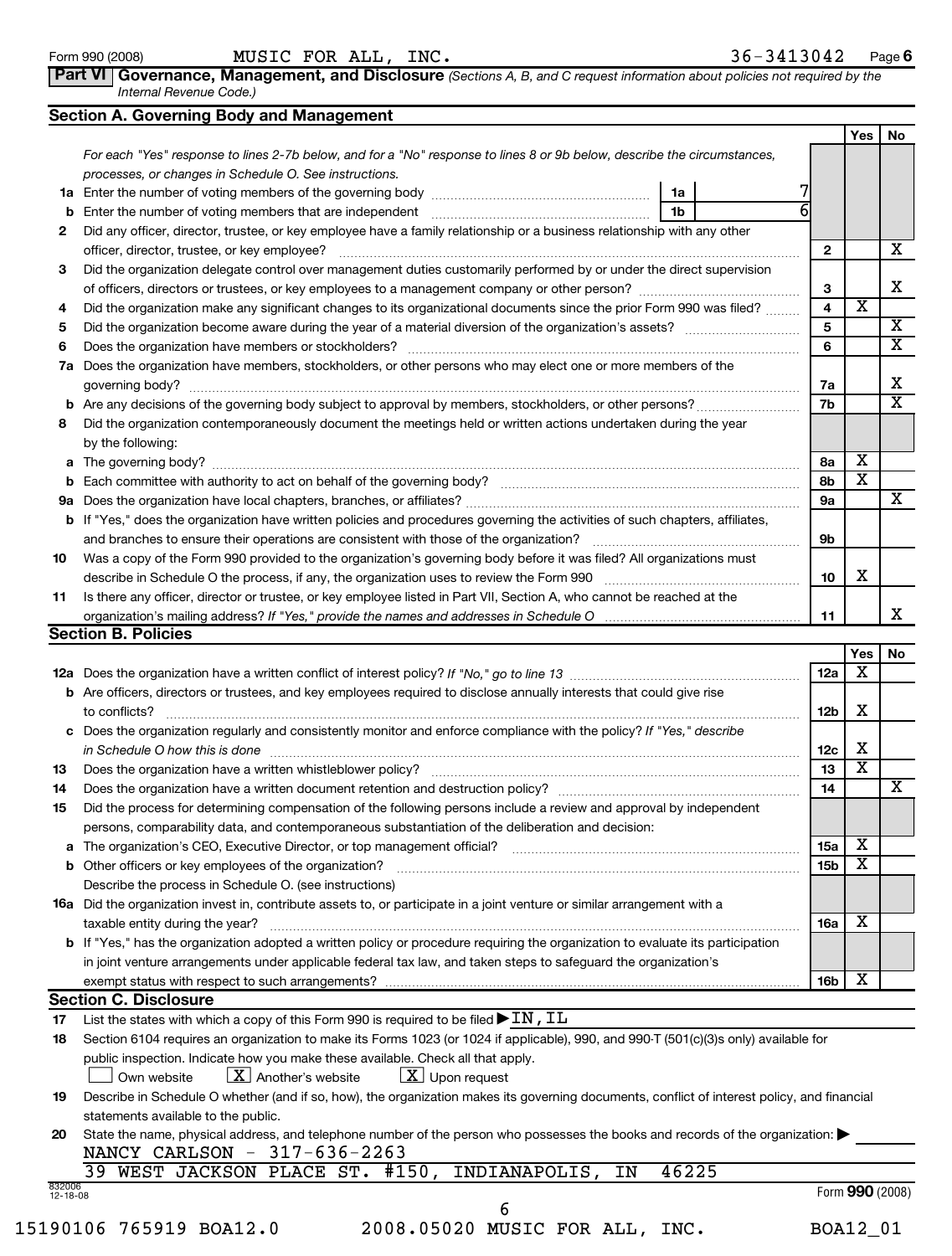#### **Part VII Compensation of Officers, Directors, Trustees, Key Employees, Highest Compensated Employees, and Independent Contractors**

#### **Section A. Officers, Directors, Trustees, Key Employees, and Highest Compensated Employees**

**1a** Complete this table for all persons required to be listed. Use Schedule J-2 if additional space is needed.

• List all of the organization's **current** officers, directors, trustees (whether individuals or organizations), regardless of amount of compensation, and **current** key employees. Enter -0- in columns (D), (E), and (F) if no compensation was paid.

• List the organization's five **current** highest compensated employees (other than an officer, director, trustee, or key employee) who received reportable compensation (Box 5 of Form W-2 and/or Box 7 of Form 1099-MISC) of more than \$100,000 from the organization and any related organizations.

• List all of the organization's **former** officers, key employees, and highest compensated employees who received more than \$100,000 of reportable compensation from the organization and any related organizations.

• List all of the organization's **former directors or trustees** that received, in the capacity as a former director or trustee of the organization, more than \$10,000 of reportable compensation from the organization and any related organizations.

List persons in the following order: individual trustees or directors; institutional trustees; officers; key employees; highest compensated employees; and former such persons.

† Check this box if the organization did not compensate any officer, director, trustee, or key employee.

| (A)                                     | (B)            | (C)                            |                      |                         |  |                                           |  | (D)                                    | (E)                              | (F)                                                                      |
|-----------------------------------------|----------------|--------------------------------|----------------------|-------------------------|--|-------------------------------------------|--|----------------------------------------|----------------------------------|--------------------------------------------------------------------------|
| Name and Title                          | Average        | Position                       |                      |                         |  |                                           |  | Reportable                             | Reportable                       | Estimated                                                                |
|                                         | hours<br>per   |                                |                      |                         |  | (check all that apply)                    |  | compensation<br>from                   | compensation<br>from related     | amount of<br>other                                                       |
|                                         | week           | Individual trustee or director | nstitutional trustee | Officer<br>Key employee |  | Highest compensated<br>employee<br>Former |  | the<br>organization<br>(W-2/1099-MISC) | organizations<br>(W-2/1099-MISC) | compensation<br>from the<br>organization<br>and related<br>organizations |
| MR. GAYL DOSTER, CPA<br><b>CHAIRMAN</b> | $11.00 \,   X$ |                                |                      |                         |  |                                           |  | 0.                                     | $\mathbf 0$ .                    | 0.                                                                       |
| L. SCOTT MCCORMICK                      |                |                                |                      |                         |  |                                           |  |                                        |                                  |                                                                          |
| PRESIDENT/CEO                           | 50.00          | $\mathbf X$                    |                      | $\mathbf X$             |  |                                           |  | 140,933.                               | $\mathbf 0$ .                    | 12,290.                                                                  |
| <b>BRUCE PAYNTER</b>                    |                |                                |                      |                         |  |                                           |  |                                        |                                  |                                                                          |
| DIRECTOR/SECRETARY                      |                | $\mathbf X$                    |                      |                         |  |                                           |  | $\mathbf 0$ .                          | $\mathbf 0$ .                    | $\mathbf 0$ .                                                            |
| MATTHEW B. CARTER                       |                |                                |                      |                         |  |                                           |  |                                        |                                  |                                                                          |
| <b>DIRECTOR</b>                         | 3.00           | $\mathbf X$                    |                      |                         |  |                                           |  | $\mathbf 0$ .                          | $\mathbf 0$ .                    | $\mathbf 0$ .                                                            |
| TIM OCHRAN                              |                |                                |                      |                         |  |                                           |  |                                        |                                  |                                                                          |
| <b>DIRECTOR</b>                         | 8.00           | X                              |                      |                         |  |                                           |  | $\mathbf 0$ .                          | $\mathbf 0$ .                    | $\mathbf 0$ .                                                            |
| <b>PATRICK BURLEY</b>                   |                |                                |                      |                         |  |                                           |  |                                        |                                  |                                                                          |
| <b>DIRECTOR</b>                         | 2.00           | $\mathbf X$                    |                      |                         |  |                                           |  | $\mathbf 0$ .                          | $\mathbf 0$ .                    | $\mathbf 0$ .                                                            |
| <b>MICHAEL KUMER</b>                    |                |                                |                      |                         |  |                                           |  |                                        |                                  |                                                                          |
| <b>DIRECTOR</b>                         | 4.00           | X                              |                      |                         |  |                                           |  | $\mathbf 0$ .                          | $\mathbf 0$ .                    | $\mathbf 0$ .                                                            |
| ROBERT B. MORRISON                      |                |                                |                      |                         |  |                                           |  |                                        |                                  |                                                                          |
| EXECUTIVE VICE PRESIDENT                | 50.00          |                                |                      | $\rm X$                 |  |                                           |  | 136,640.                               | $\mathbf 0$ .                    | 13,219.                                                                  |
| ERIC L. MARTIN                          |                |                                |                      |                         |  |                                           |  |                                        |                                  |                                                                          |
| EXECUTIVE VICE PRESIDENT                | 50.00          |                                |                      | $\overline{\text{X}}$   |  |                                           |  | 132,995.                               | 0.                               | 10,602.                                                                  |
| NANCY H. CARLSON<br>VICE PRESIDENT, CFO | 50.00          |                                |                      | $\rm X$                 |  |                                           |  | 78,865.                                | 0.                               | 8,010.                                                                   |
|                                         |                |                                |                      |                         |  |                                           |  |                                        |                                  |                                                                          |
|                                         |                |                                |                      |                         |  |                                           |  |                                        |                                  |                                                                          |
|                                         |                |                                |                      |                         |  |                                           |  |                                        |                                  |                                                                          |
|                                         |                |                                |                      |                         |  |                                           |  |                                        |                                  |                                                                          |
|                                         |                |                                |                      |                         |  |                                           |  |                                        |                                  |                                                                          |
|                                         |                |                                |                      |                         |  |                                           |  |                                        |                                  |                                                                          |
|                                         |                |                                |                      |                         |  |                                           |  |                                        |                                  |                                                                          |
| 832007 12-18-08                         |                |                                |                      |                         |  |                                           |  |                                        |                                  | Form 990 (2008)                                                          |

7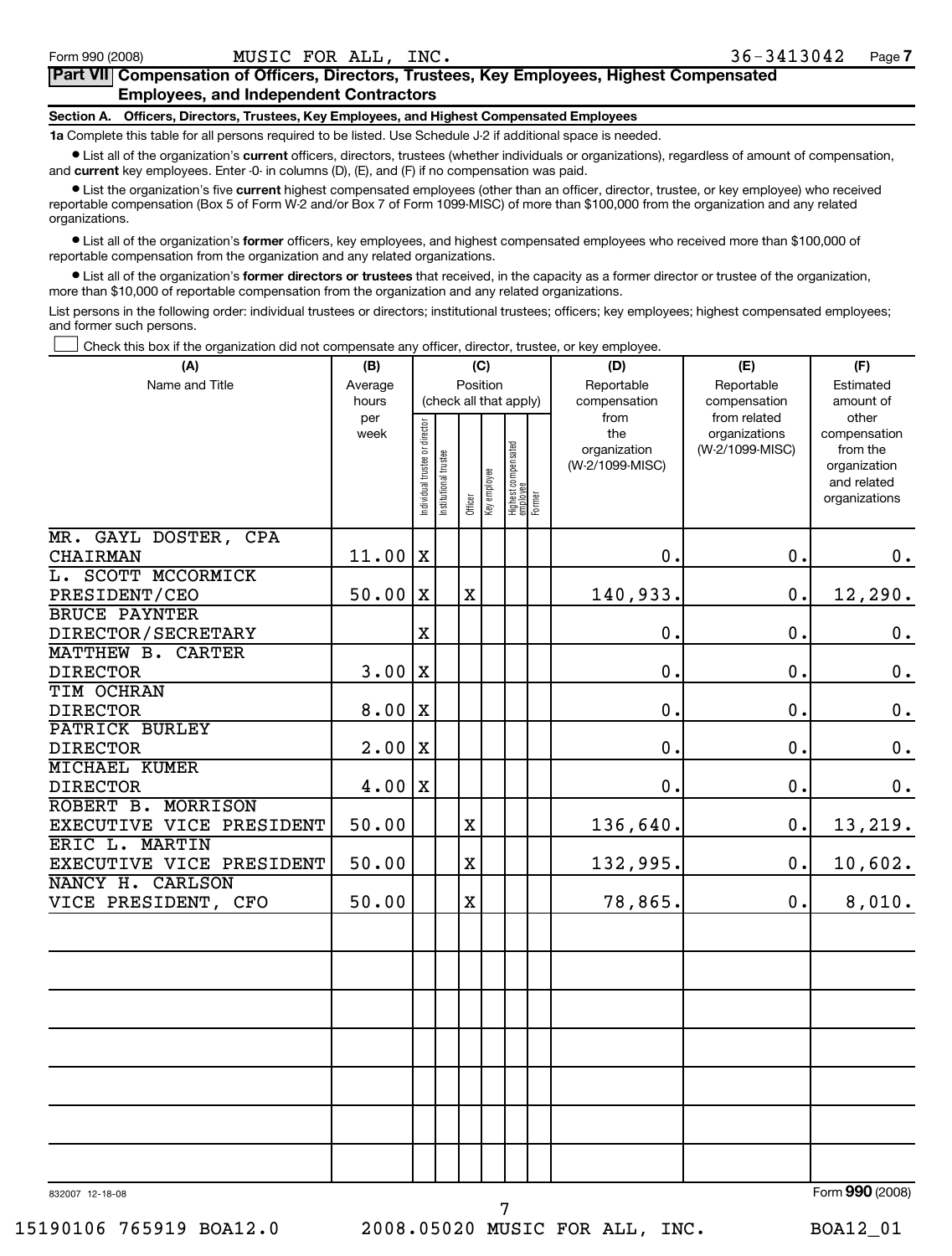|                 | Form 990 (2008)   |                                                                                                      |                           | MUSIC FOR ALL, INC. |                                |                       |          |              |                                           |                                                                                                                                      | 36-3413042      |                  |              |                             | Page 8          |
|-----------------|-------------------|------------------------------------------------------------------------------------------------------|---------------------------|---------------------|--------------------------------|-----------------------|----------|--------------|-------------------------------------------|--------------------------------------------------------------------------------------------------------------------------------------|-----------------|------------------|--------------|-----------------------------|-----------------|
| <b>Part VII</b> |                   |                                                                                                      |                           |                     |                                |                       |          |              |                                           | Section A. Officers, Directors, Trustees, Key Employees, and Highest Compensated Employees (continued)                               |                 |                  |              |                             |                 |
|                 |                   | (A)                                                                                                  |                           | (B)                 |                                |                       |          | (C)          |                                           | (D)                                                                                                                                  | (E)             |                  |              | (F)                         |                 |
|                 |                   | Name and title                                                                                       |                           | Average             |                                |                       | Position |              |                                           | Reportable                                                                                                                           | Reportable      |                  |              | Estimated                   |                 |
|                 |                   |                                                                                                      |                           | hours               |                                |                       |          |              | (check all that apply)                    | compensation                                                                                                                         | compensation    |                  |              | amount of                   |                 |
|                 |                   |                                                                                                      |                           | per                 |                                |                       |          |              |                                           | from                                                                                                                                 | from related    |                  |              | other                       |                 |
|                 |                   |                                                                                                      |                           | week                |                                |                       |          |              |                                           | the                                                                                                                                  | organizations   |                  |              | compensation                |                 |
|                 |                   |                                                                                                      |                           |                     |                                |                       |          |              |                                           | organization                                                                                                                         | (W-2/1099-MISC) |                  |              | from the                    |                 |
|                 |                   |                                                                                                      |                           |                     |                                |                       |          |              |                                           | (W-2/1099-MISC)                                                                                                                      |                 |                  |              | organization<br>and related |                 |
|                 |                   |                                                                                                      |                           |                     | Individual trustee or director | Institutional trustee |          | Key employee |                                           |                                                                                                                                      |                 |                  |              | organizations               |                 |
|                 |                   |                                                                                                      |                           |                     |                                |                       | Officer  |              | Highest compensated<br>employee<br>Former |                                                                                                                                      |                 |                  |              |                             |                 |
|                 |                   |                                                                                                      |                           |                     |                                |                       |          |              |                                           |                                                                                                                                      |                 |                  |              |                             |                 |
|                 |                   |                                                                                                      |                           |                     |                                |                       |          |              |                                           |                                                                                                                                      |                 |                  |              |                             |                 |
|                 |                   |                                                                                                      |                           |                     |                                |                       |          |              |                                           |                                                                                                                                      |                 |                  |              |                             |                 |
|                 |                   |                                                                                                      |                           |                     |                                |                       |          |              |                                           |                                                                                                                                      |                 |                  |              |                             |                 |
|                 |                   |                                                                                                      |                           |                     |                                |                       |          |              |                                           |                                                                                                                                      |                 |                  |              |                             |                 |
|                 |                   |                                                                                                      |                           |                     |                                |                       |          |              |                                           |                                                                                                                                      |                 |                  |              |                             |                 |
|                 |                   |                                                                                                      |                           |                     |                                |                       |          |              |                                           |                                                                                                                                      |                 |                  |              |                             |                 |
|                 |                   |                                                                                                      |                           |                     |                                |                       |          |              |                                           |                                                                                                                                      |                 |                  |              |                             |                 |
|                 |                   |                                                                                                      |                           |                     |                                |                       |          |              |                                           |                                                                                                                                      |                 |                  |              |                             |                 |
|                 |                   |                                                                                                      |                           |                     |                                |                       |          |              |                                           |                                                                                                                                      |                 |                  |              |                             |                 |
|                 |                   |                                                                                                      |                           |                     |                                |                       |          |              |                                           |                                                                                                                                      |                 |                  |              |                             |                 |
|                 |                   |                                                                                                      |                           |                     |                                |                       |          |              |                                           |                                                                                                                                      |                 |                  |              |                             |                 |
|                 |                   |                                                                                                      |                           |                     |                                |                       |          |              |                                           |                                                                                                                                      |                 |                  |              |                             |                 |
|                 |                   |                                                                                                      |                           |                     |                                |                       |          |              |                                           |                                                                                                                                      |                 |                  |              |                             |                 |
|                 |                   |                                                                                                      |                           |                     |                                |                       |          |              |                                           |                                                                                                                                      |                 |                  |              |                             |                 |
|                 |                   |                                                                                                      |                           |                     |                                |                       |          |              |                                           |                                                                                                                                      |                 |                  |              |                             |                 |
|                 |                   |                                                                                                      |                           |                     |                                |                       |          |              |                                           |                                                                                                                                      |                 |                  |              |                             |                 |
|                 |                   |                                                                                                      |                           |                     |                                |                       |          |              |                                           | 489,433.                                                                                                                             |                 | $\overline{0}$ . |              |                             | 44, 121.        |
| $\mathbf{2}$    |                   | Total number of individuals (including those in 1a) who received more than \$100,000 in reportable   |                           |                     |                                |                       |          |              |                                           |                                                                                                                                      |                 |                  |              |                             |                 |
|                 |                   | compensation from the organization                                                                   |                           |                     |                                |                       |          |              |                                           |                                                                                                                                      |                 |                  |              |                             |                 |
|                 |                   |                                                                                                      |                           |                     |                                |                       |          |              |                                           |                                                                                                                                      |                 |                  |              | <b>Yes</b>                  | No              |
| 3               |                   |                                                                                                      |                           |                     |                                |                       |          |              |                                           | Did the organization list any former officer, director or trustee, key employee, or highest compensated employee on                  |                 |                  |              |                             |                 |
|                 |                   |                                                                                                      |                           |                     |                                |                       |          |              |                                           |                                                                                                                                      |                 |                  | З            |                             | X               |
|                 |                   |                                                                                                      |                           |                     |                                |                       |          |              |                                           | For any individual listed on line 1a, is the sum of reportable compensation and other compensation from the organization             |                 |                  |              |                             |                 |
|                 |                   | and related organizations greater than \$150,000? If "Yes," complete Schedule J for such individual. |                           |                     |                                |                       |          |              |                                           |                                                                                                                                      |                 |                  | 4            | Χ                           |                 |
| 5               |                   |                                                                                                      |                           |                     |                                |                       |          |              |                                           | Did any person listed on line 1a receive or accrue compensation from any unrelated organization for services rendered to             |                 |                  |              |                             |                 |
|                 |                   |                                                                                                      |                           |                     |                                |                       |          |              |                                           |                                                                                                                                      |                 |                  | 5            |                             | X               |
|                 |                   | <b>Section B. Independent Contractors</b>                                                            |                           |                     |                                |                       |          |              |                                           |                                                                                                                                      |                 |                  |              |                             |                 |
| 1.              |                   |                                                                                                      |                           |                     |                                |                       |          |              |                                           | Complete this table for your five highest compensated independent contractors that received more than \$100,000 of compensation from |                 |                  |              |                             |                 |
|                 | the organization. |                                                                                                      | (A)                       |                     |                                |                       |          |              |                                           | (B)                                                                                                                                  |                 |                  | (C)          |                             |                 |
|                 |                   |                                                                                                      | Name and business address |                     |                                |                       |          |              |                                           | Description of services                                                                                                              |                 |                  | Compensation |                             |                 |
|                 |                   | ROBERT SWANEY CONSULTING                                                                             |                           |                     |                                |                       |          |              |                                           |                                                                                                                                      |                 |                  |              |                             |                 |
|                 |                   | 580 N. PETERMAN ROAD, GREENWOOD, IN 46142                                                            |                           |                     |                                |                       |          |              |                                           | CONSULTING                                                                                                                           |                 |                  |              |                             | 120,122.        |
|                 |                   |                                                                                                      |                           |                     |                                |                       |          |              |                                           |                                                                                                                                      |                 |                  |              |                             |                 |
|                 |                   |                                                                                                      |                           |                     |                                |                       |          |              |                                           |                                                                                                                                      |                 |                  |              |                             |                 |
|                 |                   |                                                                                                      |                           |                     |                                |                       |          |              |                                           |                                                                                                                                      |                 |                  |              |                             |                 |
|                 |                   |                                                                                                      |                           |                     |                                |                       |          |              |                                           |                                                                                                                                      |                 |                  |              |                             |                 |
|                 |                   |                                                                                                      |                           |                     |                                |                       |          |              |                                           |                                                                                                                                      |                 |                  |              |                             |                 |
|                 |                   |                                                                                                      |                           |                     |                                |                       |          |              |                                           |                                                                                                                                      |                 |                  |              |                             |                 |
| $\mathbf{2}$    |                   |                                                                                                      |                           |                     |                                |                       |          |              |                                           | Total number of independent contractors (including those in 1) who received more than \$100,000 in compensation                      |                 |                  |              |                             |                 |
|                 |                   | from the organization $\blacktriangleright$                                                          |                           | 1                   |                                |                       |          |              |                                           |                                                                                                                                      |                 |                  |              |                             |                 |
|                 |                   |                                                                                                      |                           |                     |                                |                       |          |              |                                           |                                                                                                                                      |                 |                  |              |                             | Form 990 (2008) |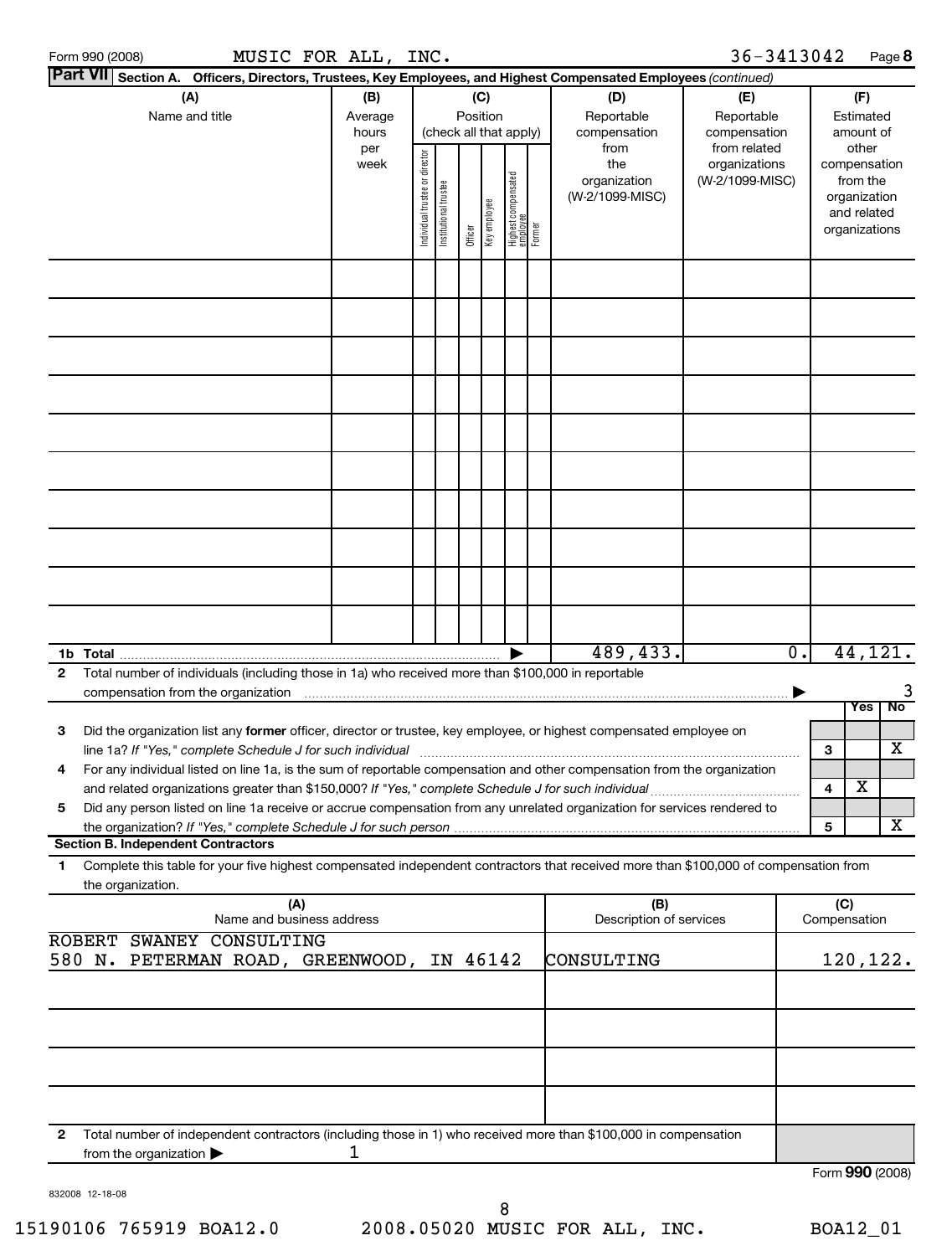|  |  | Form 990 (2008 |  |  |
|--|--|----------------|--|--|
|--|--|----------------|--|--|

Form 990 (2008) **MUSIC\_FOR\_ALL,INC.** 36-3413042 Page **9** MUSIC FOR ALL, INC.  $36-3413042$ 

|                                                           | <b>Part VIII</b><br><b>Statement of Revenue</b> |                                                                        |                |                       |                                   |                                                 |                                         |                                                                              |
|-----------------------------------------------------------|-------------------------------------------------|------------------------------------------------------------------------|----------------|-----------------------|-----------------------------------|-------------------------------------------------|-----------------------------------------|------------------------------------------------------------------------------|
|                                                           |                                                 |                                                                        |                |                       | (A)<br>Total revenue              | (B)<br>Related or<br>exempt function<br>revenue | (C)<br>Unrelated<br>business<br>revenue | (D)<br>Revenue<br>excluded from<br>tax under<br>sections 512,<br>513, or 514 |
|                                                           |                                                 | 1 a Federated campaigns                                                | 1a             |                       |                                   |                                                 |                                         |                                                                              |
|                                                           |                                                 | <b>b</b> Membership dues                                               | 1 <sub>b</sub> |                       |                                   |                                                 |                                         |                                                                              |
|                                                           |                                                 | c Fundraising events                                                   | 1c             |                       |                                   |                                                 |                                         |                                                                              |
|                                                           |                                                 | d Related organizations                                                | 1d             |                       |                                   |                                                 |                                         |                                                                              |
|                                                           |                                                 | e Government grants (contributions)                                    | 1e             |                       |                                   |                                                 |                                         |                                                                              |
|                                                           |                                                 | f All other contributions, gifts, grants, and                          |                |                       |                                   |                                                 |                                         |                                                                              |
|                                                           |                                                 | similar amounts not included above                                     | 1f             | 654,709.              |                                   |                                                 |                                         |                                                                              |
| Contributions, gifts, grants<br>and other similar amounts |                                                 | g Noncash contributions included in lines 1a-1f: \$                    |                |                       |                                   |                                                 |                                         |                                                                              |
|                                                           |                                                 |                                                                        |                |                       | 654,709.                          |                                                 |                                         |                                                                              |
|                                                           |                                                 |                                                                        |                | <b>Business Code</b>  |                                   |                                                 |                                         |                                                                              |
|                                                           | 2а                                              | TICKET FEES                                                            |                |                       | 1,830,258.1,830,258.              |                                                 |                                         |                                                                              |
|                                                           |                                                 | <b>b HOUSING AND MEAL FEES</b>                                         |                |                       | 1,380,268.                        |                                                 |                                         | 1380268.                                                                     |
| Program Service<br>Revenue                                | c.                                              | EVENT FEES                                                             |                |                       | 685, 201.                         | 685, 201.                                       |                                         |                                                                              |
|                                                           |                                                 | d BAND FEES                                                            |                |                       | 430,728.                          | 430,728.                                        |                                         |                                                                              |
|                                                           |                                                 | e HOTEL COMMISSIONS                                                    |                |                       | 109,020.                          |                                                 |                                         | 109,020.                                                                     |
|                                                           |                                                 | f All other program service revenue                                    |                |                       | 29,529.                           | 29,529.                                         |                                         |                                                                              |
|                                                           |                                                 |                                                                        |                | ▶                     | 4, 465, 004.                      |                                                 |                                         |                                                                              |
|                                                           | 3                                               | Investment income (including dividends, interest, and                  |                |                       |                                   |                                                 |                                         |                                                                              |
|                                                           |                                                 |                                                                        |                |                       | 8,780.                            |                                                 |                                         | 8,780.                                                                       |
|                                                           | 4                                               | Income from investment of tax-exempt bond proceeds                     |                |                       |                                   |                                                 |                                         |                                                                              |
|                                                           | 5                                               |                                                                        |                |                       |                                   |                                                 |                                         |                                                                              |
|                                                           |                                                 |                                                                        | (i) Real       | (ii) Personal         |                                   |                                                 |                                         |                                                                              |
|                                                           |                                                 | 6 a Gross Rents                                                        |                |                       |                                   |                                                 |                                         |                                                                              |
|                                                           |                                                 | <b>b</b> Less: rental expenses                                         |                |                       |                                   |                                                 |                                         |                                                                              |
|                                                           |                                                 | c Rental income or (loss)                                              |                |                       |                                   |                                                 |                                         |                                                                              |
|                                                           |                                                 |                                                                        |                |                       |                                   |                                                 |                                         |                                                                              |
|                                                           |                                                 | 7 a Gross amount from sales of                                         | (i) Securities | (ii) Other            |                                   |                                                 |                                         |                                                                              |
|                                                           |                                                 | assets other than inventory                                            |                |                       |                                   |                                                 |                                         |                                                                              |
|                                                           |                                                 | <b>b</b> Less: cost or other basis                                     |                |                       |                                   |                                                 |                                         |                                                                              |
|                                                           |                                                 | and sales expenses                                                     |                |                       |                                   |                                                 |                                         |                                                                              |
|                                                           |                                                 |                                                                        |                |                       |                                   |                                                 |                                         |                                                                              |
|                                                           |                                                 |                                                                        |                |                       |                                   |                                                 |                                         |                                                                              |
|                                                           |                                                 | 8 a Gross income from fundraising events (not                          |                |                       |                                   |                                                 |                                         |                                                                              |
| <b>Other Revenue</b>                                      |                                                 | including \$                                                           | of             |                       |                                   |                                                 |                                         |                                                                              |
|                                                           |                                                 | contributions reported on line 1c). See                                |                |                       |                                   |                                                 |                                         |                                                                              |
|                                                           |                                                 |                                                                        |                |                       |                                   |                                                 |                                         |                                                                              |
|                                                           |                                                 |                                                                        |                |                       |                                   |                                                 |                                         |                                                                              |
|                                                           |                                                 | c Net income or (loss) from fundraising events                         |                |                       |                                   |                                                 |                                         |                                                                              |
|                                                           |                                                 | 9 a Gross income from gaming activities. See                           |                |                       |                                   |                                                 |                                         |                                                                              |
|                                                           |                                                 |                                                                        |                |                       |                                   |                                                 |                                         |                                                                              |
|                                                           |                                                 | <b>b</b> Less: direct expenses                                         | b              |                       |                                   |                                                 |                                         |                                                                              |
|                                                           |                                                 | c Net income or (loss) from gaming activities                          |                |                       |                                   |                                                 |                                         |                                                                              |
|                                                           |                                                 | 10 a Gross sales of inventory, less returns                            |                |                       |                                   |                                                 |                                         |                                                                              |
|                                                           |                                                 |                                                                        |                | a 566,002.            |                                   |                                                 |                                         |                                                                              |
|                                                           |                                                 |                                                                        |                | $b\sqrt{172, 194}$ .  |                                   |                                                 |                                         |                                                                              |
|                                                           |                                                 | c Net income or (loss) from sales of inventory                         |                | ▶                     | 393,808.                          | 393,808.                                        |                                         |                                                                              |
|                                                           |                                                 | Miscellaneous Revenue                                                  |                | <b>Business Code</b>  |                                   |                                                 |                                         |                                                                              |
|                                                           |                                                 | 11 a SPONSORSHIP REVENUE                                               |                | 541800                | 591,732.                          |                                                 | 20, 345.                                | 571,387.                                                                     |
|                                                           |                                                 | <b>b MISCELLANEOUS REVENUE</b>                                         |                |                       | 61,584.                           | 61,584.                                         |                                         |                                                                              |
|                                                           | с                                               |                                                                        |                |                       |                                   |                                                 |                                         |                                                                              |
|                                                           |                                                 |                                                                        |                |                       |                                   |                                                 |                                         |                                                                              |
|                                                           |                                                 |                                                                        |                | $\blacktriangleright$ | 653, 316.                         |                                                 |                                         |                                                                              |
|                                                           | 12                                              | Total Revenue. Add lines 1h, 2g, 3, 4, 5, 6d, 7d, 8c, 9c, 10c, and 11e |                |                       | $\overline{6,175,617.3,431,108.}$ |                                                 | 20, 345.                                | 2069455.                                                                     |
| 832009<br>02-02-09                                        |                                                 |                                                                        |                |                       |                                   |                                                 |                                         | Form 990 (2008)                                                              |

9

15190106 765919 BOA12.0 2008.05020 MUSIC FOR ALL, INC. BOA12\_01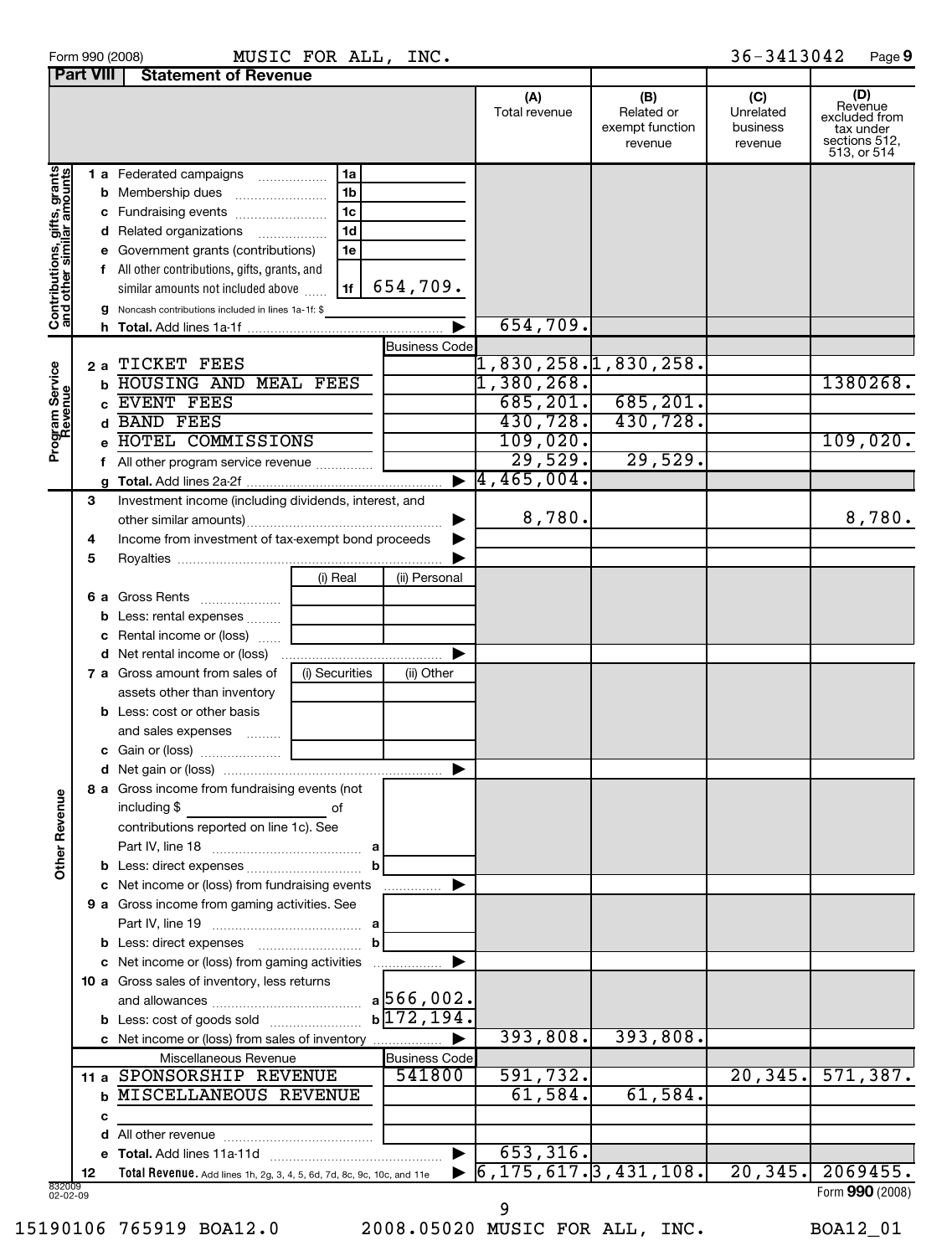|              | Section 501(c)(3) and 501(c)(4) organizations must complete all columns.<br>All other organizations must complete column (A) but are not required to complete columns (B), (C), and (D). |                          |                             |                                    |                                |  |  |  |  |  |  |
|--------------|------------------------------------------------------------------------------------------------------------------------------------------------------------------------------------------|--------------------------|-----------------------------|------------------------------------|--------------------------------|--|--|--|--|--|--|
|              | Do not include amounts reported on lines 6b,                                                                                                                                             | (A)                      | (B)                         | $\mathcal{C}$                      |                                |  |  |  |  |  |  |
|              | 7b, 8b, 9b, and 10b of Part VIII.                                                                                                                                                        | Total expenses           | Program service<br>expenses | Management and<br>general expenses | (D)<br>Fundraising<br>expenses |  |  |  |  |  |  |
| 1            | Grants and other assistance to governments and                                                                                                                                           |                          |                             |                                    |                                |  |  |  |  |  |  |
|              | organizations in the U.S. See Part IV, line 21                                                                                                                                           |                          |                             |                                    |                                |  |  |  |  |  |  |
| $\mathbf{2}$ | Grants and other assistance to individuals in                                                                                                                                            |                          |                             |                                    |                                |  |  |  |  |  |  |
|              |                                                                                                                                                                                          |                          |                             |                                    |                                |  |  |  |  |  |  |
| 3            | Grants and other assistance to governments,                                                                                                                                              |                          |                             |                                    |                                |  |  |  |  |  |  |
|              | organizations, and individuals outside the U.S.                                                                                                                                          |                          |                             |                                    |                                |  |  |  |  |  |  |
|              | See Part IV, lines 15 and 16                                                                                                                                                             |                          |                             |                                    |                                |  |  |  |  |  |  |
| 4            | Benefits paid to or for members                                                                                                                                                          |                          |                             |                                    |                                |  |  |  |  |  |  |
| 5            | Compensation of current officers, directors,                                                                                                                                             |                          |                             |                                    |                                |  |  |  |  |  |  |
|              | trustees, and key employees                                                                                                                                                              | 573,748.                 | 360,648.                    | 89,052.                            | 124,048.                       |  |  |  |  |  |  |
| 6            | Compensation not included above, to disqualified                                                                                                                                         |                          |                             |                                    |                                |  |  |  |  |  |  |
|              | persons (as defined under section 4958(f)(1)) and                                                                                                                                        |                          |                             |                                    |                                |  |  |  |  |  |  |
|              | persons described in section 4958(c)(3)(B)                                                                                                                                               | 838,680.                 | 516, 512.                   | 127,404.                           | 194, 764.                      |  |  |  |  |  |  |
| 7<br>8       | Other salaries and wages<br>Pension plan contributions (include section 401(k)                                                                                                           |                          |                             |                                    |                                |  |  |  |  |  |  |
|              | and section 403(b) employer contributions)                                                                                                                                               | 5,581.                   | 4,465.                      |                                    |                                |  |  |  |  |  |  |
| 9            |                                                                                                                                                                                          | 63,957.                  | 49,550.                     | $\frac{1,116}{12,347}$             |                                |  |  |  |  |  |  |
| 10           |                                                                                                                                                                                          | 98,748.                  | 71,901.                     | 17.723.                            | $\frac{2,060}{9,124}$          |  |  |  |  |  |  |
| 11           | Fees for services (non-employees):                                                                                                                                                       |                          |                             |                                    |                                |  |  |  |  |  |  |
|              |                                                                                                                                                                                          |                          |                             |                                    |                                |  |  |  |  |  |  |
|              |                                                                                                                                                                                          | 4,408.                   | 2,665.                      | 1,606.                             | 137.                           |  |  |  |  |  |  |
|              |                                                                                                                                                                                          | 49,202.                  | 29,742.                     | 17,926.                            | 1,534.                         |  |  |  |  |  |  |
| d            |                                                                                                                                                                                          |                          |                             |                                    |                                |  |  |  |  |  |  |
| е            | Professional fundraising services. See Part IV, line 17                                                                                                                                  |                          |                             |                                    |                                |  |  |  |  |  |  |
| f            | Investment management fees                                                                                                                                                               |                          |                             |                                    |                                |  |  |  |  |  |  |
| g            |                                                                                                                                                                                          | 100, 715.                | 61,831.                     | 18,952.                            | 19,932.                        |  |  |  |  |  |  |
| 12           |                                                                                                                                                                                          | 146,693.<br>111,756.     | 118,089.                    | 12,502.                            | 16, 102.                       |  |  |  |  |  |  |
| 13           |                                                                                                                                                                                          | 57,734.                  | 67,555.<br>47,954.          | 40,717.<br>9,230.                  | 3,484.<br>550.                 |  |  |  |  |  |  |
| 14<br>15     |                                                                                                                                                                                          | 65, 152.                 | 65, 152.                    |                                    |                                |  |  |  |  |  |  |
| 16           |                                                                                                                                                                                          | 41,839.                  | 34,784.                     | 6,525.                             | 530.                           |  |  |  |  |  |  |
| 17           |                                                                                                                                                                                          | 132,839.                 | 108, 247.                   | 8,662.                             | 15,930.                        |  |  |  |  |  |  |
| 18           | Payments of travel or entertainment expenses                                                                                                                                             |                          |                             |                                    |                                |  |  |  |  |  |  |
|              | for any federal, state, or local public officials                                                                                                                                        |                          |                             |                                    |                                |  |  |  |  |  |  |
| 19           | Conferences, conventions, and meetings                                                                                                                                                   | 28,321.                  | 27,713.                     |                                    | 608.                           |  |  |  |  |  |  |
| 20           | Interest                                                                                                                                                                                 | 26,005.                  | 20,804.                     | 5,201.                             |                                |  |  |  |  |  |  |
| 21           |                                                                                                                                                                                          |                          |                             |                                    |                                |  |  |  |  |  |  |
| 22           | Depreciation, depletion, and amortization                                                                                                                                                | 130, 815.                | 104,651.                    | 24, 323.                           | 1,841.                         |  |  |  |  |  |  |
| 23           | Insurance                                                                                                                                                                                | 68,640.                  | 54,912.                     | 13,728.                            |                                |  |  |  |  |  |  |
| 24           | Other expenses. Itemize expenses not covered<br>above. (Expenses grouped together and labeled                                                                                            |                          |                             |                                    |                                |  |  |  |  |  |  |
|              | miscellaneous may not exceed 5% of total                                                                                                                                                 |                          |                             |                                    |                                |  |  |  |  |  |  |
|              | expenses shown on line 25 below.)                                                                                                                                                        |                          |                             |                                    |                                |  |  |  |  |  |  |
|              | a PARTICIPANT HOUSING AND<br><b>CONTRACTED SERVICES</b>                                                                                                                                  | 1,226,142.<br>1,063,699. | 1,226,142.<br>1,039,577.    | 17, 255.                           | 6,867.                         |  |  |  |  |  |  |
|              | CLINICIAN AND JUDGE<br>FEE                                                                                                                                                               | 608,686.                 | 608,686.                    |                                    |                                |  |  |  |  |  |  |
|              | FACILITY RENTAL FOR<br>EVE                                                                                                                                                               | 375,042.                 | 375,042.                    |                                    |                                |  |  |  |  |  |  |
|              | AWARD AND<br>TROPHY EXPENS                                                                                                                                                               | 117,658.                 | 117,658.                    |                                    |                                |  |  |  |  |  |  |
| f            | All other expenses                                                                                                                                                                       | 310,663.                 | 212,471.                    | 84, 324.                           | 13,868.                        |  |  |  |  |  |  |
| 25           | Total functional expenses. Add lines 1 through 24f                                                                                                                                       | 6, 246, 723.             | 5,326,751.                  | 508, 593.                          | 411,379.                       |  |  |  |  |  |  |
| 26           | Joint Costs. Check here<br>l if following                                                                                                                                                |                          |                             |                                    |                                |  |  |  |  |  |  |
|              | SOP 98-2. Complete this line only if the organization                                                                                                                                    |                          |                             |                                    |                                |  |  |  |  |  |  |
|              | reported in column (B) joint costs from a combined                                                                                                                                       |                          |                             |                                    |                                |  |  |  |  |  |  |
|              | educational campaign and fundraising solicitation.                                                                                                                                       |                          |                             |                                    |                                |  |  |  |  |  |  |
|              | 832010 12-18-08                                                                                                                                                                          |                          |                             |                                    | Form 990 (2008)                |  |  |  |  |  |  |

10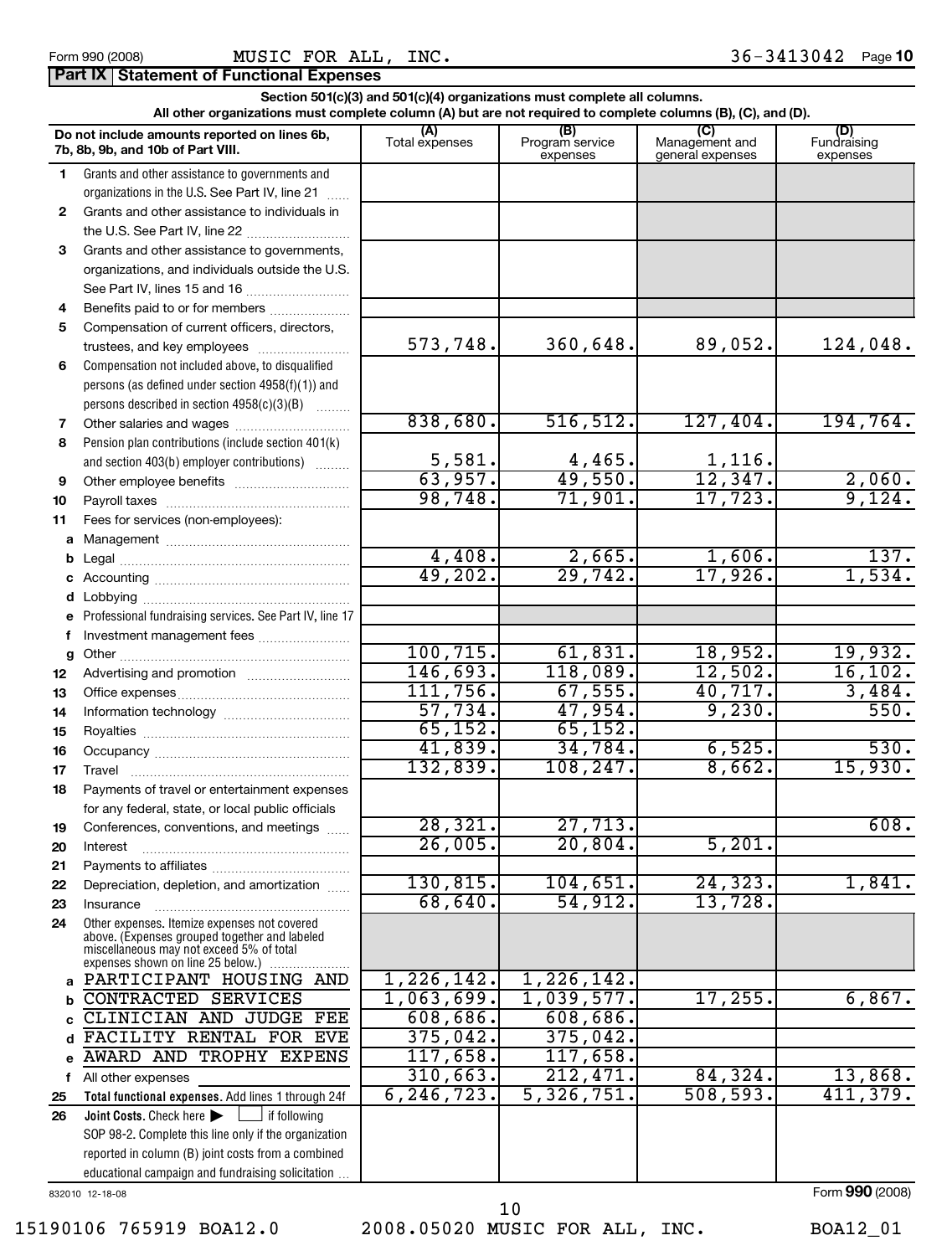| 832011 12-18-08         |                                   | Form 990 (2008) |
|-------------------------|-----------------------------------|-----------------|
|                         |                                   |                 |
| 15190106 765919 BOA12.0 | 2008.05020 MUSIC FOR ALL,<br>INC. | <b>BOA12 01</b> |

**b** If "Yes," did the organization undergo the required audit or audits?

| 2008.05020 MUSIC FOR ALL, INC. |  |  | <b>BOA12 01</b> |  |
|--------------------------------|--|--|-----------------|--|

425,283. 520,142. 332,816.

|        |   | ו טטטאן טטט ווויט<br>$1001C$ I ON $11D$ , INC:                                                                                                                                                                       |                          |          |                    |
|--------|---|----------------------------------------------------------------------------------------------------------------------------------------------------------------------------------------------------------------------|--------------------------|----------|--------------------|
|        |   | <b>Part X   Balance Sheet</b>                                                                                                                                                                                        |                          |          |                    |
|        |   |                                                                                                                                                                                                                      | (A)<br>Beginning of year |          | (B)<br>End of year |
|        |   | Cash - non-interest-bearing                                                                                                                                                                                          | 425,283.                 |          | 520,               |
|        | 2 |                                                                                                                                                                                                                      |                          | 2        | 332,               |
|        | 3 |                                                                                                                                                                                                                      |                          | з        | 104,               |
|        | 4 |                                                                                                                                                                                                                      | 714, 347.                | 4        | 895,               |
|        | 5 | Receivables from current and former officers, directors, trustees, key                                                                                                                                               |                          | 5        |                    |
|        | 6 | employees, or other related parties. Complete Part II of Schedule L<br>Receivables from other disqualified persons (as defined under section<br>4958(f)(1)) and persons described in section 4958(c)(3)(B). Complete |                          | 6        |                    |
|        |   | Part II of Schedule Latin and Communication of Schedule Latin and Communication of Schedule Latin and Communication                                                                                                  |                          |          |                    |
| Assets | 8 |                                                                                                                                                                                                                      | 88,797.                  | 8        | 10,                |
|        | a | Pranzid avnances and deferred charges                                                                                                                                                                                | 52.                      | $\Omega$ | 7 R                |

|                      | З              |                                                                                                                                                                                                                               |          |                   |                                      | 104, 190.      |                |                           |               |  |  |
|----------------------|----------------|-------------------------------------------------------------------------------------------------------------------------------------------------------------------------------------------------------------------------------|----------|-------------------|--------------------------------------|----------------|----------------|---------------------------|---------------|--|--|
|                      | 4              |                                                                                                                                                                                                                               |          |                   | 714, 347.                            | 4              |                | 895,464.                  |               |  |  |
|                      | 5              | Receivables from current and former officers, directors, trustees, key                                                                                                                                                        |          |                   |                                      |                |                |                           |               |  |  |
|                      |                | employees, or other related parties. Complete Part II of Schedule L                                                                                                                                                           |          |                   |                                      | 5              |                |                           |               |  |  |
|                      | 6              | Receivables from other disqualified persons (as defined under section                                                                                                                                                         |          |                   |                                      |                |                |                           |               |  |  |
|                      |                | 4958(f)(1)) and persons described in section 4958(c)(3)(B). Complete                                                                                                                                                          |          |                   |                                      |                |                |                           |               |  |  |
|                      |                |                                                                                                                                                                                                                               |          |                   |                                      | 6              |                |                           |               |  |  |
|                      | 7              |                                                                                                                                                                                                                               |          |                   |                                      | $\overline{7}$ |                |                           |               |  |  |
| Assets               | 8              |                                                                                                                                                                                                                               |          |                   | $\frac{88,797.}{152,106.}$           | 8              |                | $\frac{10,318.}{78,330.}$ |               |  |  |
|                      | 9              | Prepaid expenses and deferred charges [11] [11] Drepaid expenses and deferred charges [11] [11] Martin Martin Martin Martin Martin Martin Martin Martin Martin Martin Martin Martin Martin Martin Martin Martin Martin Martin |          |                   |                                      | $\mathbf{9}$   |                |                           |               |  |  |
|                      |                | <b>10a</b> Land, buildings, and equipment: cost basis $\ldots$   <b>10a</b>                                                                                                                                                   |          | <u>1,591,779.</u> |                                      |                |                |                           |               |  |  |
|                      |                | <b>b</b> Less: accumulated depreciation. Complete                                                                                                                                                                             |          |                   |                                      |                |                |                           |               |  |  |
|                      |                |                                                                                                                                                                                                                               |          | $557,081$ . 10c   |                                      |                | 435,664.       |                           |               |  |  |
|                      | 11             |                                                                                                                                                                                                                               |          |                   |                                      | 11             |                |                           |               |  |  |
|                      | 12             |                                                                                                                                                                                                                               |          |                   |                                      | 12             |                |                           |               |  |  |
|                      | 13             |                                                                                                                                                                                                                               |          |                   |                                      | 13             |                |                           |               |  |  |
|                      | 14             |                                                                                                                                                                                                                               |          |                   | 20,000.                              | 14             |                | 20,000.                   |               |  |  |
|                      | 15             |                                                                                                                                                                                                                               | 25,510.  | 15                |                                      | 30,000.        |                |                           |               |  |  |
|                      | 16             |                                                                                                                                                                                                                               |          |                   | 1,983,124.                           | 16             | 2,426,924.     |                           |               |  |  |
|                      | 17             |                                                                                                                                                                                                                               |          |                   | 736, 123.                            | 17             |                | 216,694.                  |               |  |  |
|                      | 18             |                                                                                                                                                                                                                               |          | 18                |                                      |                |                |                           |               |  |  |
|                      | 19             |                                                                                                                                                                                                                               | 919,743. | 19                | 2,045,237.                           |                |                |                           |               |  |  |
|                      | 20             |                                                                                                                                                                                                                               |          |                   |                                      | 20             |                |                           |               |  |  |
|                      | 21             | Escrow account liability. Complete Part IV of Schedule D [111] [11] [12] [12] [13] [13] [13] [14] [14] [15] [1                                                                                                                |          |                   |                                      | 21             |                |                           |               |  |  |
| Liabilities          | 22             | Payables to current and former officers, directors, trustees, key employees,                                                                                                                                                  |          |                   |                                      |                |                |                           |               |  |  |
|                      |                | highest compensated employees, and disqualified persons. Complete Part II                                                                                                                                                     |          |                   |                                      |                |                |                           |               |  |  |
|                      |                | of Schedule L                                                                                                                                                                                                                 | 80,000.  | 22<br>23          |                                      |                |                |                           |               |  |  |
|                      | 23<br>24       | Secured mortgages and notes payable to unrelated third parties<br>Unsecured notes and loans payable                                                                                                                           |          | 497,494.          | 24                                   |                | 489,494.       |                           |               |  |  |
|                      | 25             |                                                                                                                                                                                                                               |          |                   | 90,419.                              | 25             |                | 78,835.                   |               |  |  |
|                      | 26             |                                                                                                                                                                                                                               |          |                   | 2,323,779.                           | 26             | 2,830,260.     |                           |               |  |  |
|                      |                | Organizations that follow SFAS 117, check here $\blacktriangleright \Box X$ and complete                                                                                                                                      |          |                   |                                      |                |                |                           |               |  |  |
|                      |                | lines 27 through 29, and lines 33 and 34.                                                                                                                                                                                     |          |                   |                                      |                |                |                           |               |  |  |
|                      | 27             |                                                                                                                                                                                                                               |          |                   | $< 836, 674.$ >27                    |                |                |                           | $<$ 632,336.> |  |  |
|                      | 28             | Temporarily restricted net assets [111] Temporarily restricted net assets [11] Temporarily restricted net assets [11] Temporarily restricted net assets [11] Temporarily restricted net assets [11] Temporarily restrictions. |          |                   | 496,019.                             | 28             |                | 229,000.                  |               |  |  |
|                      | 29             | Permanently restricted net assets                                                                                                                                                                                             |          |                   |                                      | 29             |                |                           |               |  |  |
| <b>Fund Balances</b> |                | Organizations that do not follow SFAS 117, check here $\blacktriangleright \Box$ and                                                                                                                                          |          |                   |                                      |                |                |                           |               |  |  |
|                      |                | complete lines 30 through 34.                                                                                                                                                                                                 |          |                   |                                      |                |                |                           |               |  |  |
| Net Assets or        | 30             |                                                                                                                                                                                                                               |          |                   |                                      | 30             |                |                           |               |  |  |
|                      | 31             | Paid-in or capital surplus, or land, building, or equipment fund                                                                                                                                                              |          |                   |                                      | 31             |                |                           |               |  |  |
|                      | 32             | Retained earnings, endowment, accumulated income, or other funds                                                                                                                                                              |          |                   |                                      | 32             |                |                           |               |  |  |
|                      | 33             | Total net assets or fund balances                                                                                                                                                                                             |          |                   | $\left  \frac{1}{2}340, 655 \right $ |                |                |                           | < 403, 336.   |  |  |
|                      | 34             |                                                                                                                                                                                                                               |          |                   | 1,983,124.                           | 34             | 2,426,924.     |                           |               |  |  |
|                      | <b>Part XI</b> | <b>Financial Statements and Reporting</b>                                                                                                                                                                                     |          |                   |                                      |                |                |                           |               |  |  |
|                      |                |                                                                                                                                                                                                                               |          |                   |                                      |                |                | Yes                       | No            |  |  |
| 1.                   |                | Accounting method used to prepare the Form 990:                                                                                                                                                                               | Cash     | $X$ Accrual       | Other                                |                |                |                           |               |  |  |
| 2a                   |                |                                                                                                                                                                                                                               |          |                   | 2a                                   |                | х              |                           |               |  |  |
| b                    |                |                                                                                                                                                                                                                               |          |                   |                                      |                | 2 <sub>b</sub> | х                         |               |  |  |
| с                    |                | If "Yes" to lines 2a or 2b, does the organization have a committee that assumes responsibility for oversight of the audit,                                                                                                    |          |                   |                                      |                |                |                           |               |  |  |
|                      |                |                                                                                                                                                                                                                               |          |                   |                                      |                | 2c             | х                         |               |  |  |
|                      |                | 3a As a result of a federal award, was the organization required to undergo an audit or audits as set forth in the Single Audit                                                                                               |          |                   |                                      |                | За             |                           | х             |  |  |
|                      |                | Act and OMB Circular A-133?                                                                                                                                                                                                   |          |                   |                                      |                |                |                           |               |  |  |

Form 990 (2008) **MUSIC FOR ALL, INC.** 36 - 3413042 Page 11 MUSIC FOR ALL

**3b**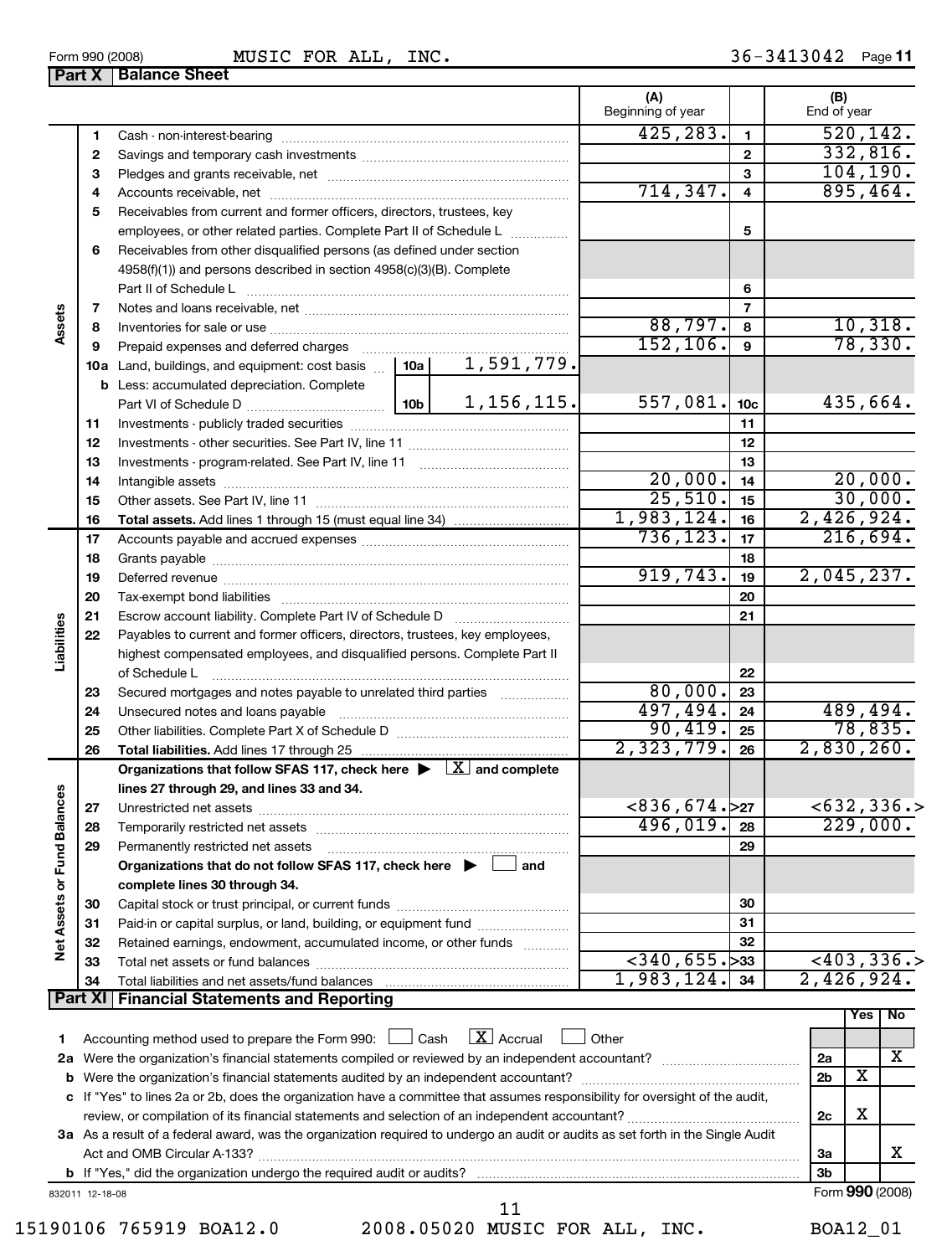|  |  | (Form 990 or 990-EZ |
|--|--|---------------------|
|--|--|---------------------|

Department of the Treasury

# **Public Charity Status and Public Support**  $\frac{1}{2}$ <sup>OMB No. 1545-0047</sup>

 $\begin{array}{c|c} \text{To be completed by all section 501(c)(3) organizations and section 4947(a)(1)} \\\text{nonexempt charitable trusts.} \end{array} \hspace{1cm} \begin{array}{c} \text{To be completed by all section 501(c)(3) organizations.} \end{array}$ 

**nonexempt charitable trusts.**

**Inspection**

| Department of the Treasury<br>Attach to Form 990 or Form 990-EZ. See separate instructions.<br>Internal Revenue Service |                                               |                                                 |                                                                                                                                               |     |                                                     |                      | <b>Open to Public</b> | <b>Inspection</b>    |             |                                       |         |    |
|-------------------------------------------------------------------------------------------------------------------------|-----------------------------------------------|-------------------------------------------------|-----------------------------------------------------------------------------------------------------------------------------------------------|-----|-----------------------------------------------------|----------------------|-----------------------|----------------------|-------------|---------------------------------------|---------|----|
|                                                                                                                         | Name of the organization                      |                                                 |                                                                                                                                               |     |                                                     |                      |                       |                      |             | <b>Employer identification number</b> |         |    |
|                                                                                                                         |                                               |                                                 | MUSIC FOR ALL, INC.                                                                                                                           |     |                                                     |                      |                       |                      |             | 36-3413042                            |         |    |
| Part I                                                                                                                  |                                               |                                                 | Reason for Public Charity Status (All organizations must complete this part.) (see instructions)                                              |     |                                                     |                      |                       |                      |             |                                       |         |    |
|                                                                                                                         |                                               |                                                 | The organization is not a private foundation because it is: (Please check only one organization.)                                             |     |                                                     |                      |                       |                      |             |                                       |         |    |
| 1                                                                                                                       |                                               |                                                 | A church, convention of churches, or association of churches described in section 170(b)(1)(A)(i).                                            |     |                                                     |                      |                       |                      |             |                                       |         |    |
| 2                                                                                                                       |                                               |                                                 | A school described in section 170(b)(1)(A)(ii). (Attach Schedule E.)                                                                          |     |                                                     |                      |                       |                      |             |                                       |         |    |
| 3                                                                                                                       |                                               |                                                 | A hospital or a cooperative hospital service organization described in section 170(b)(1)(A)(iii). (Attach Schedule H.)                        |     |                                                     |                      |                       |                      |             |                                       |         |    |
| 4                                                                                                                       |                                               |                                                 | A medical research organization operated in conjunction with a hospital described in section 170(b)(1)(A)(iii). Enter the hospital's name,    |     |                                                     |                      |                       |                      |             |                                       |         |    |
|                                                                                                                         | city, and state:                              |                                                 |                                                                                                                                               |     |                                                     |                      |                       |                      |             |                                       |         |    |
| 5                                                                                                                       |                                               |                                                 | An organization operated for the benefit of a college or university owned or operated by a governmental unit described in                     |     |                                                     |                      |                       |                      |             |                                       |         |    |
|                                                                                                                         | section 170(b)(1)(A)(iv). (Complete Part II.) |                                                 |                                                                                                                                               |     |                                                     |                      |                       |                      |             |                                       |         |    |
| 6                                                                                                                       |                                               |                                                 | A federal, state, or local government or governmental unit described in section 170(b)(1)(A)(v).                                              |     |                                                     |                      |                       |                      |             |                                       |         |    |
| 7                                                                                                                       |                                               |                                                 | An organization that normally receives a substantial part of its support from a governmental unit or from the general public described in     |     |                                                     |                      |                       |                      |             |                                       |         |    |
|                                                                                                                         |                                               | section 170(b)(1)(A)(vi). (Complete Part II.)   |                                                                                                                                               |     |                                                     |                      |                       |                      |             |                                       |         |    |
| 8                                                                                                                       |                                               |                                                 | A community trust described in section 170(b)(1)(A)(vi). (Complete Part II.)                                                                  |     |                                                     |                      |                       |                      |             |                                       |         |    |
| $\lfloor x \rfloor$<br>9                                                                                                |                                               |                                                 | An organization that normally receives: (1) more than 33 1/3% of its support from contributions, membership fees, and gross receipts from     |     |                                                     |                      |                       |                      |             |                                       |         |    |
|                                                                                                                         |                                               |                                                 | activities related to its exempt functions - subject to certain exceptions, and (2) no more than 33 1/3% of its support from gross investment |     |                                                     |                      |                       |                      |             |                                       |         |    |
|                                                                                                                         |                                               |                                                 | income and unrelated business taxable income (less section 511 tax) from businesses acquired by the organization after June 30, 1975.         |     |                                                     |                      |                       |                      |             |                                       |         |    |
|                                                                                                                         |                                               | See section 509(a)(2). (Complete the Part III.) |                                                                                                                                               |     |                                                     |                      |                       |                      |             |                                       |         |    |
| 10                                                                                                                      |                                               |                                                 | An organization organized and operated exclusively to test for public safety. See section 509(a)(4). (see instructions)                       |     |                                                     |                      |                       |                      |             |                                       |         |    |
| 11                                                                                                                      |                                               |                                                 | An organization organized and operated exclusively for the benefit of, to perform the functions of, or to carry out the purposes of one or    |     |                                                     |                      |                       |                      |             |                                       |         |    |
|                                                                                                                         |                                               |                                                 | more publicly supported organizations described in section 509(a)(1) or section 509(a)(2). See section 509(a)(3). Check the box that          |     |                                                     |                      |                       |                      |             |                                       |         |    |
|                                                                                                                         |                                               |                                                 | describes the type of supporting organization and complete lines 11e through 11h.                                                             |     |                                                     |                      |                       |                      |             |                                       |         |    |
|                                                                                                                         | Type I<br>a L                                 | b                                               | Type II                                                                                                                                       | c L | Type III - Functionally integrated                  |                      |                       |                      | d           | Type III - Other                      |         |    |
| e                                                                                                                       |                                               |                                                 | By checking this box, I certify that the organization is not controlled directly or indirectly by one or more disqualified persons other than |     |                                                     |                      |                       |                      |             |                                       |         |    |
|                                                                                                                         |                                               |                                                 | foundation managers and other than one or more publicly supported organizations described in section 509(a)(1) or section 509(a)(2).          |     |                                                     |                      |                       |                      |             |                                       |         |    |
| f                                                                                                                       |                                               |                                                 | If the organization received a written determination from the IRS that it is a Type I, Type II, or Type III                                   |     |                                                     |                      |                       |                      |             |                                       |         |    |
|                                                                                                                         |                                               | supporting organization, check this box         |                                                                                                                                               |     |                                                     |                      |                       |                      |             |                                       |         |    |
| g                                                                                                                       |                                               |                                                 | Since August 17, 2006, has the organization accepted any gift or contribution from any of the following persons?                              |     |                                                     |                      |                       |                      |             |                                       |         |    |
|                                                                                                                         | (i)                                           |                                                 | A person who directly or indirectly controls, either alone or together with persons described in (ii) and (iii) below,                        |     |                                                     |                      |                       |                      |             |                                       | Yes     | No |
|                                                                                                                         |                                               |                                                 |                                                                                                                                               |     |                                                     |                      |                       |                      |             | 11g(i)                                |         |    |
|                                                                                                                         | (ii)                                          |                                                 |                                                                                                                                               |     |                                                     |                      |                       |                      |             | 11g(ii)                               |         |    |
|                                                                                                                         |                                               |                                                 |                                                                                                                                               |     |                                                     |                      |                       |                      |             | 11g(iii)                              |         |    |
| h                                                                                                                       |                                               |                                                 | Provide the following information about the organizations the organization supports.                                                          |     |                                                     |                      |                       |                      |             |                                       |         |    |
|                                                                                                                         |                                               |                                                 |                                                                                                                                               |     |                                                     |                      |                       |                      |             |                                       |         |    |
|                                                                                                                         | (i) Name of supported                         | (ii) EIN                                        | (iii) Type of<br>organization                                                                                                                 |     | $(iv)$ is the organization $(v)$ Did you notify the |                      |                       | organizátion in col. | (vi) is the | (vii) Amount of                       |         |    |
|                                                                                                                         | organization                                  |                                                 | (described on lines 1-9                                                                                                                       |     | in col. (i) listed in your<br>governing document?   | organization in col. | (i) of your support?  | (i) organized in the |             |                                       | support |    |
|                                                                                                                         |                                               |                                                 | above or IRC section                                                                                                                          |     |                                                     |                      |                       | $\overline{U.S.}$ ?  |             |                                       |         |    |
|                                                                                                                         |                                               |                                                 | (see instructions))                                                                                                                           | Yes | $\overline{N_{0}}$                                  | Yes                  | No                    | <b>Yes</b>           | No          |                                       |         |    |
|                                                                                                                         |                                               |                                                 |                                                                                                                                               |     |                                                     |                      |                       |                      |             |                                       |         |    |
|                                                                                                                         |                                               |                                                 |                                                                                                                                               |     |                                                     |                      |                       |                      |             |                                       |         |    |
|                                                                                                                         |                                               |                                                 |                                                                                                                                               |     |                                                     |                      |                       |                      |             |                                       |         |    |
|                                                                                                                         |                                               |                                                 |                                                                                                                                               |     |                                                     |                      |                       |                      |             |                                       |         |    |
|                                                                                                                         |                                               |                                                 |                                                                                                                                               |     |                                                     |                      |                       |                      |             |                                       |         |    |
|                                                                                                                         |                                               |                                                 |                                                                                                                                               |     |                                                     |                      |                       |                      |             |                                       |         |    |
|                                                                                                                         |                                               |                                                 |                                                                                                                                               |     |                                                     |                      |                       |                      |             |                                       |         |    |

LHA **For Privacy Act and Paperwork Reduction Act Notice, see the Instructions for Form 990. Schedule A (Form 990 or 990-EZ) 2008**

**Total**

832021 12-17-08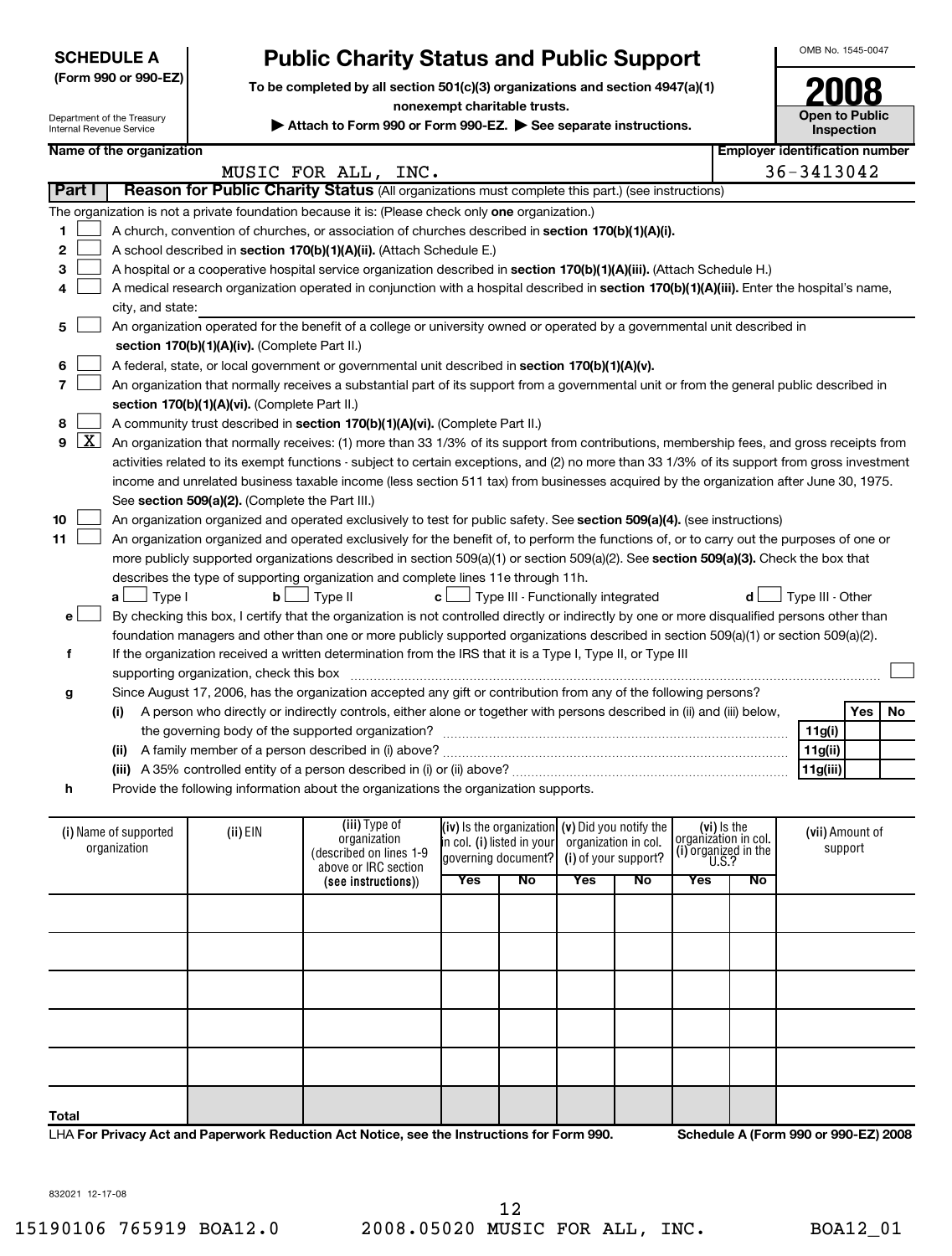|              | Schedule A (Form 990 or 990-EZ) 2008                                                                                                                                                                                           |          |          |          |            |            | Page 2    |
|--------------|--------------------------------------------------------------------------------------------------------------------------------------------------------------------------------------------------------------------------------|----------|----------|----------|------------|------------|-----------|
|              | Support Schedule for Organizations Described in Sections 170(b)(1)(A)(iv) and 170(b)(1)(A)(vi)<br>Part II<br>(Complete only if you checked the box on line 5, 7, or 8 of Part I.)                                              |          |          |          |            |            |           |
|              | <b>Section A. Public Support</b>                                                                                                                                                                                               |          |          |          |            |            |           |
|              | Calendar year (or fiscal year beginning in)                                                                                                                                                                                    | (a) 2004 | (b) 2005 | (c) 2006 | $(d)$ 2007 | $(e)$ 2008 | (f) Total |
|              | 1 Gifts, grants, contributions, and                                                                                                                                                                                            |          |          |          |            |            |           |
|              | membership fees received. (Do not                                                                                                                                                                                              |          |          |          |            |            |           |
|              | include any "unusual grants.")                                                                                                                                                                                                 |          |          |          |            |            |           |
| $\mathbf{2}$ | Tax revenues levied for the organ-                                                                                                                                                                                             |          |          |          |            |            |           |
|              | ization's benefit and either paid to                                                                                                                                                                                           |          |          |          |            |            |           |
|              | or expended on its behalf                                                                                                                                                                                                      |          |          |          |            |            |           |
| 3            | The value of services or facilities                                                                                                                                                                                            |          |          |          |            |            |           |
|              | furnished by a governmental unit to                                                                                                                                                                                            |          |          |          |            |            |           |
|              | the organization without charge                                                                                                                                                                                                |          |          |          |            |            |           |
|              | <b>Total.</b> Add lines 1 - 3                                                                                                                                                                                                  |          |          |          |            |            |           |
| 5            | The portion of total contributions                                                                                                                                                                                             |          |          |          |            |            |           |
|              | by each person (other than a                                                                                                                                                                                                   |          |          |          |            |            |           |
|              | governmental unit or publicly                                                                                                                                                                                                  |          |          |          |            |            |           |
|              | supported organization) included                                                                                                                                                                                               |          |          |          |            |            |           |
|              | on line 1 that exceeds 2% of the                                                                                                                                                                                               |          |          |          |            |            |           |
|              | amount shown on line 11,                                                                                                                                                                                                       |          |          |          |            |            |           |
|              | column (f)                                                                                                                                                                                                                     |          |          |          |            |            |           |
|              | 6 Public Support. Subtract line 5 from line 4.                                                                                                                                                                                 |          |          |          |            |            |           |
|              | <b>Section B. Total Support</b>                                                                                                                                                                                                |          |          |          |            |            |           |
|              | Calendar year (or fiscal year beginning in)                                                                                                                                                                                    | (a) 2004 | (b) 2005 | (c) 2006 | $(d)$ 2007 | $(e)$ 2008 | (f) Total |
|              | 7 Amounts from line 4                                                                                                                                                                                                          |          |          |          |            |            |           |
| 8            | Gross income from interest,                                                                                                                                                                                                    |          |          |          |            |            |           |
|              | dividends, payments received on                                                                                                                                                                                                |          |          |          |            |            |           |
|              | securities loans, rents, royalties                                                                                                                                                                                             |          |          |          |            |            |           |
|              | and income from similar sources                                                                                                                                                                                                |          |          |          |            |            |           |
| 9            | Net income from unrelated business                                                                                                                                                                                             |          |          |          |            |            |           |
|              | activities, whether or not the                                                                                                                                                                                                 |          |          |          |            |            |           |
|              | business is regularly carried on<br>$\ddotsc$                                                                                                                                                                                  |          |          |          |            |            |           |
|              | 10 Other income. Do not include gain                                                                                                                                                                                           |          |          |          |            |            |           |
|              | or loss from the sale of capital                                                                                                                                                                                               |          |          |          |            |            |           |
|              | assets (Explain in Part IV.)                                                                                                                                                                                                   |          |          |          |            |            |           |
|              | 11 Total support. Add lines 7 through 10                                                                                                                                                                                       |          |          |          |            |            |           |
|              |                                                                                                                                                                                                                                |          |          |          |            |            |           |
|              | 13 First five years. If the Form 990 is for the organization's first, second, third, fourth, or fifth tax year as a section 501(c)(3)                                                                                          |          |          |          |            |            |           |
|              | organization, check this box and stop here                                                                                                                                                                                     |          |          |          |            |            |           |
|              | <b>Section C. Computation of Public Support Percentage</b>                                                                                                                                                                     |          |          |          |            |            |           |
| 14           |                                                                                                                                                                                                                                |          |          |          |            | 14         | %         |
| 15           |                                                                                                                                                                                                                                |          |          |          |            | 15         | %         |
|              | 16a 33 1/3% support test - 2008. If the organization did not check the box on line 13, and line 14 is 33 1/3% or more, check this box and                                                                                      |          |          |          |            |            |           |
|              | stop here. The organization qualifies as a publicly supported organization manufaction manufacture content or the organization manufacture content of the content of the state of the state of the state of the state of the s |          |          |          |            |            |           |
|              | b 33 1/3% support test - 2007. If the organization did not check a box on line 13 or 16a, and line 15 is 33 1/3% or more, check this box                                                                                       |          |          |          |            |            |           |
|              |                                                                                                                                                                                                                                |          |          |          |            |            |           |
|              | 17a 10% -facts-and-circumstances test - 2008. If the organization did not check a box on line 13, 16a, or 16b, and line 14 is 10% or more,                                                                                     |          |          |          |            |            |           |
|              | and if the organization meets the "facts-and-circumstances" test, check this box and stop here. Explain in Part IV how the organization                                                                                        |          |          |          |            |            |           |
|              |                                                                                                                                                                                                                                |          |          |          |            |            |           |
|              | b 10% -facts-and-circumstances test - 2007. If the organization did not check a box on line 13, 16a, 16b, or 17a, and line 15 is 10% or                                                                                        |          |          |          |            |            |           |
|              | more, and if the organization meets the "facts-and-circumstances" test, check this box and stop here. Explain in Part IV how the                                                                                               |          |          |          |            |            |           |
|              |                                                                                                                                                                                                                                |          |          |          |            |            |           |
| 18.          | Private foundation. If the organization did not check a box on line 13, 16a, 16b, 17a, or 17b, check this box and see instructions                                                                                             |          |          |          |            |            |           |

**Schedule A (Form 990 or 990-EZ) 2008**

832022 12-17-08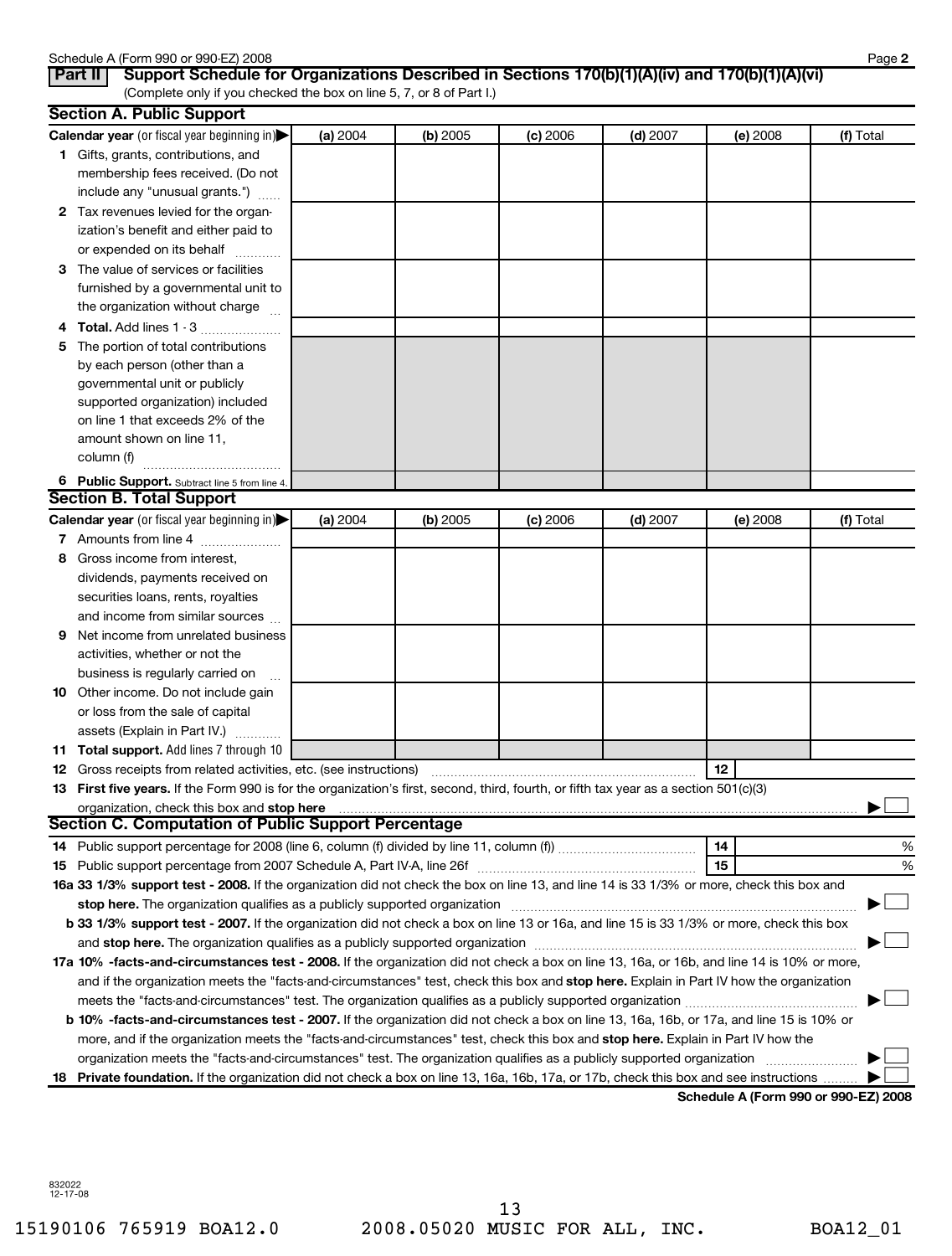## Schedule A (Form 990 or 990-EZ) 2008  ${\rm MUSIC}$   ${\rm FOR}$   ${\rm ALL}$  ,  ${\rm INC}$  .  ${\rm SU}(36)$   ${\rm SU}(36)$   ${\rm SU}(36)$   ${\rm SU}(36)$   ${\rm SU}(36)$ **Part III** Support Schedule for Organizations Described in Section 509(a)(2) (Complete only if you checked the box on line 9 of Part I.)

|    | <b>Section A. Public Support</b>                                                                                                                                                                                               |          |            |            |            |          |                                          |
|----|--------------------------------------------------------------------------------------------------------------------------------------------------------------------------------------------------------------------------------|----------|------------|------------|------------|----------|------------------------------------------|
|    | Calendar year (or fiscal year beginning in)                                                                                                                                                                                    | (a) 2004 | $(b)$ 2005 | $(c)$ 2006 | $(d)$ 2007 | (e) 2008 | (f) Total                                |
|    | 1 Gifts, grants, contributions, and                                                                                                                                                                                            |          |            |            |            |          |                                          |
|    | membership fees received. (Do not                                                                                                                                                                                              |          |            |            |            |          |                                          |
|    | include any "unusual grants.")                                                                                                                                                                                                 | 75,824.  | 96, 232.   | 216, 444.  | 844,976.   | 654,709. | 1888185.                                 |
|    | 2 Gross receipts from admissions,<br>merchandise sold or services per-<br>formed, or facilities furnished in<br>any activity that is related to the<br>organization's tax-exempt purpose                                       | 4003176. | 3668639.   | 3736049.   | 4431224.   |          | 3431108.19270196.                        |
|    | 3 Gross receipts from activities that                                                                                                                                                                                          |          |            |            |            |          |                                          |
|    | are not an unrelated trade or bus-                                                                                                                                                                                             |          |            |            |            |          |                                          |
|    | iness under section 513                                                                                                                                                                                                        | 891,671. | 1444685.   | 1722306.   | 2260826.   | 2069455. | 8388943.                                 |
|    | 4 Tax revenues levied for the organ-                                                                                                                                                                                           |          |            |            |            |          |                                          |
|    | ization's benefit and either paid to<br>or expended on its behalf                                                                                                                                                              |          |            |            |            |          |                                          |
|    | 5 The value of services or facilities                                                                                                                                                                                          |          |            |            |            |          |                                          |
|    | furnished by a governmental unit to<br>the organization without charge                                                                                                                                                         |          |            |            |            |          |                                          |
|    | 6 Total. Add lines 1 - 5                                                                                                                                                                                                       | 4970671  | 5209556.   | 5674799.   | 7537026.   |          | 6155272.29547324.                        |
|    | 7a Amounts included on lines 1, 2, and                                                                                                                                                                                         |          |            |            |            |          |                                          |
|    | 3 received from disqualified persons                                                                                                                                                                                           |          |            |            |            |          |                                          |
|    | <b>b</b> Amounts included on lines 2 and 3 received<br>from other than disqualified persons that<br>exceed the greater of 1% of the total of lines 9,<br>10c, 11, and 12 for the year or \$5,000                               |          |            |            |            |          |                                          |
|    | c Add lines 7a and 7b                                                                                                                                                                                                          |          |            |            |            |          |                                          |
|    | 8 Public support (Subtract line 7c from line 6.)                                                                                                                                                                               |          |            |            |            |          | 29547324.                                |
|    | <b>Section B. Total Support</b>                                                                                                                                                                                                |          |            |            |            |          |                                          |
|    | Calendar year (or fiscal year beginning in)                                                                                                                                                                                    | (a) 2004 | $(b)$ 2005 | $(c)$ 2006 | $(d)$ 2007 | (e) 2008 | (f) Total                                |
|    | 9 Amounts from line 6                                                                                                                                                                                                          | 4970671  | 5209556    | 5674799.   | 7537026    |          | 6155272.29547324.                        |
|    | <b>10a</b> Gross income from interest,<br>dividends, payments received on<br>securities loans, rents, royalties                                                                                                                |          |            |            |            |          |                                          |
|    | and income from similar sources                                                                                                                                                                                                | 4,134.   | 2,208.     | 3,066.     | 6, 184.    | 8,780.   | 24,372.                                  |
|    | <b>b</b> Unrelated business taxable income                                                                                                                                                                                     |          |            |            |            |          |                                          |
|    | (less section 511 taxes) from businesses                                                                                                                                                                                       |          |            |            |            |          |                                          |
|    | acquired after June 30, 1975                                                                                                                                                                                                   |          |            |            |            | 20, 345. | $\frac{20,345}{44,717}$                  |
|    | c Add lines 10a and 10b                                                                                                                                                                                                        | 4,134.   | 2,208.     | 3,066.     | 6,184.     | 29, 125. |                                          |
|    | 11 Net income from unrelated business<br>activities not included in line 10b,<br>whether or not the business is<br>regularly carried on                                                                                        |          |            |            |            |          |                                          |
|    | 12 Other income. Do not include gain<br>or loss from the sale of capital<br>assets (Explain in Part IV.)                                                                                                                       |          |            |            |            |          |                                          |
|    | <b>13</b> Total support (Add lines 9, 10c, 11, and 12.)                                                                                                                                                                        |          |            |            |            |          | 29592041.                                |
|    | 14 First five years. If the Form 990 is for the organization's first, second, third, fourth, or fifth tax year as a section 501(c)(3) organization,                                                                            |          |            |            |            |          |                                          |
|    | check this box and stop here with the continuum control of the control of the change of the change of the change of the change of the change of the change of the change of the change of the change of the change of the chan |          |            |            |            |          |                                          |
|    | Section C. Computation of Public Support Percentage                                                                                                                                                                            |          |            |            |            |          |                                          |
|    |                                                                                                                                                                                                                                |          |            |            |            | 15       | 99.85<br>%                               |
|    |                                                                                                                                                                                                                                |          |            |            |            | 16       | 99.92<br>%                               |
|    | Section D. Computation of Investment Income Percentage                                                                                                                                                                         |          |            |            |            |          |                                          |
|    |                                                                                                                                                                                                                                |          |            |            |            | 17       | .15<br>%                                 |
|    |                                                                                                                                                                                                                                |          |            |            |            | 18       | .08<br>%                                 |
|    | 19a 33 1/3% support tests - 2008. If the organization did not check the box on line 14, and line 15 is more than 33 1/3%, and line 17 is not                                                                                   |          |            |            |            |          |                                          |
|    | more than 33 1/3%, check this box and stop here. The organization qualifies as a publicly supported organization                                                                                                               |          |            |            |            |          | $\blacktriangleright$ $\boxed{\text{X}}$ |
|    | <b>b 33 1/3% support tests - 2007.</b> If the organization did not check a box on line 14 or line 19a, and line 16 is more than 33 1/3%, and                                                                                   |          |            |            |            |          |                                          |
|    | line 18 is not more than 33 1/3%, check this box and stop here. The organization qualifies as a publicly supported organization                                                                                                |          |            |            |            |          |                                          |
| 20 |                                                                                                                                                                                                                                |          |            |            |            |          |                                          |

**Schedule A (Form 990 or 990-EZ) 2008**

832023 12-17-08

15190106 765919 BOA12.0 2008.05020 MUSIC FOR ALL, INC. BOA12\_01 14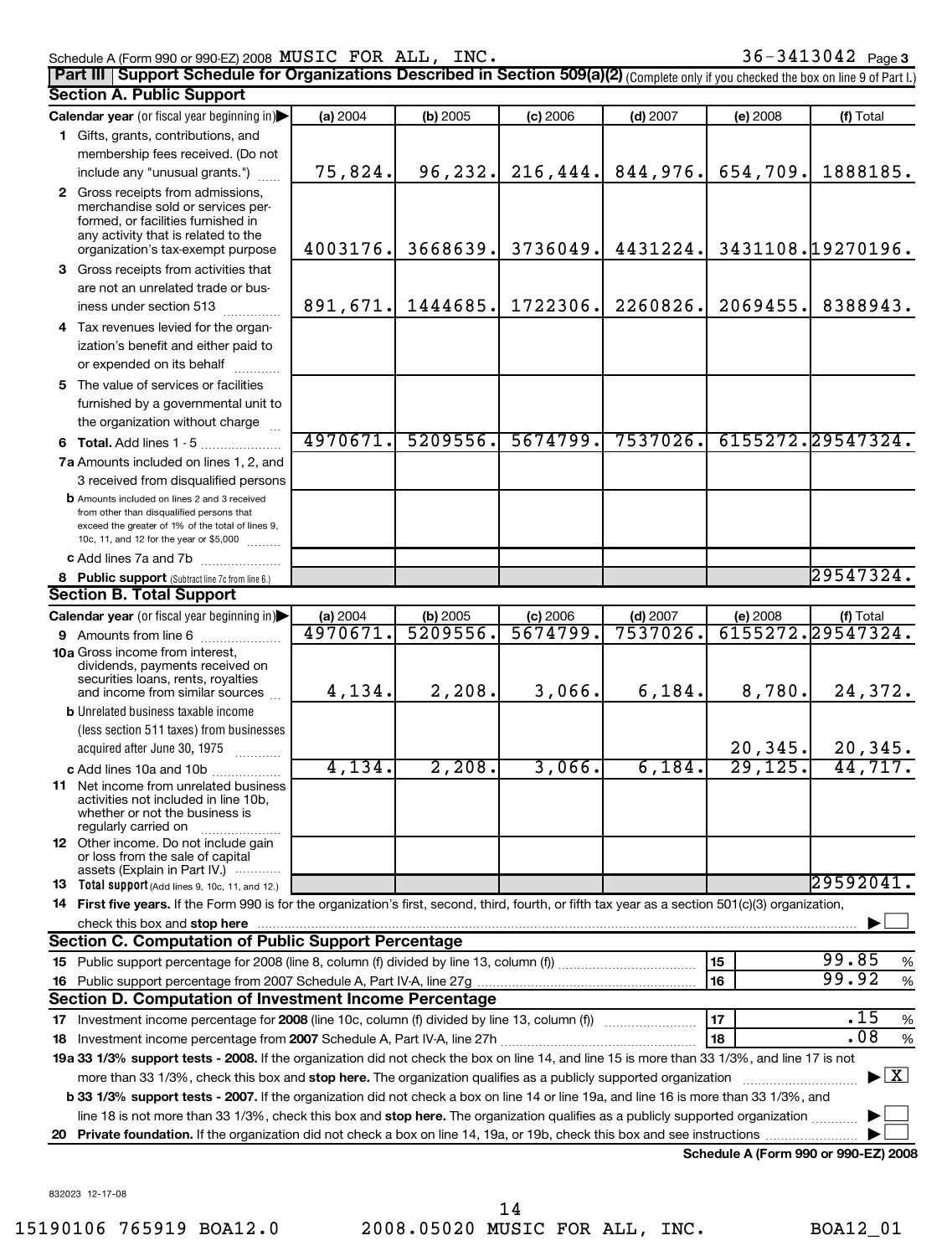| <b>Schedule D</b> |  |  |
|-------------------|--|--|
|-------------------|--|--|

# **Schedule D Supplemental Financial Statements 2008**

**| Attach to Form 990. To be completed by organizations that** Department of the Treasury<br>Internal Revenue Service **Department of the Treasury answered "Yes," to Form 990, Part IV, line 6, 7, 8, 9, 10, 11, or 12.** 

|                    | Department of the Treasury                                                                                                                                                                                                                                                                                     | $\blacktriangleright$ Attach to Form 990. To be completed by organizations that<br>answered "Yes," to Form 990, Part IV, line 6, 7, 8, 9, 10, 11, or 12.                                                                          |  |                                                     |    | <b>Open to Public</b><br>Inspection |  |
|--------------------|----------------------------------------------------------------------------------------------------------------------------------------------------------------------------------------------------------------------------------------------------------------------------------------------------------------|-----------------------------------------------------------------------------------------------------------------------------------------------------------------------------------------------------------------------------------|--|-----------------------------------------------------|----|-------------------------------------|--|
|                    | Internal Revenue Service<br><b>Employer identification number</b><br>Name of the organization                                                                                                                                                                                                                  |                                                                                                                                                                                                                                   |  |                                                     |    |                                     |  |
|                    |                                                                                                                                                                                                                                                                                                                | MUSIC FOR ALL, INC.                                                                                                                                                                                                               |  |                                                     |    | 36-3413042                          |  |
| Part I             |                                                                                                                                                                                                                                                                                                                | Organizations Maintaining Donor Advised Funds or Other Similar Funds or Accounts. Complete if the                                                                                                                                 |  |                                                     |    |                                     |  |
|                    |                                                                                                                                                                                                                                                                                                                | organization answered "Yes" to Form 990, Part IV, line 6.                                                                                                                                                                         |  |                                                     |    |                                     |  |
|                    |                                                                                                                                                                                                                                                                                                                |                                                                                                                                                                                                                                   |  | (a) Donor advised funds                             |    | (b) Funds and other accounts        |  |
| 1                  |                                                                                                                                                                                                                                                                                                                |                                                                                                                                                                                                                                   |  |                                                     |    |                                     |  |
| 2                  |                                                                                                                                                                                                                                                                                                                |                                                                                                                                                                                                                                   |  |                                                     |    |                                     |  |
| 3                  |                                                                                                                                                                                                                                                                                                                |                                                                                                                                                                                                                                   |  |                                                     |    |                                     |  |
| 4                  |                                                                                                                                                                                                                                                                                                                |                                                                                                                                                                                                                                   |  |                                                     |    |                                     |  |
| 5                  |                                                                                                                                                                                                                                                                                                                | Did the organization inform all donors and donor advisors in writing that the assets held in donor advised funds                                                                                                                  |  |                                                     |    |                                     |  |
|                    |                                                                                                                                                                                                                                                                                                                |                                                                                                                                                                                                                                   |  |                                                     |    | Yes<br>No                           |  |
| 6                  |                                                                                                                                                                                                                                                                                                                | Did the organization inform all grantees, donors, and donor advisors in writing that grant funds may be used only                                                                                                                 |  |                                                     |    |                                     |  |
|                    |                                                                                                                                                                                                                                                                                                                | for charitable purposes and not for the benefit of the donor or donor advisor or other impermissible private benefit?                                                                                                             |  |                                                     |    | Yes<br>No                           |  |
| Part II            |                                                                                                                                                                                                                                                                                                                | <b>Conservation Easements.</b> Complete if the organization answered "Yes" to Form 990, Part IV, line 7.                                                                                                                          |  |                                                     |    |                                     |  |
| 1                  |                                                                                                                                                                                                                                                                                                                | Purpose(s) of conservation easements held by the organization (check all that apply).                                                                                                                                             |  |                                                     |    |                                     |  |
|                    |                                                                                                                                                                                                                                                                                                                | Preservation of land for public use (e.g., recreation or pleasure)                                                                                                                                                                |  | Preservation of an historically important land area |    |                                     |  |
|                    |                                                                                                                                                                                                                                                                                                                | Protection of natural habitat                                                                                                                                                                                                     |  | Preservation of certified historic structure        |    |                                     |  |
|                    |                                                                                                                                                                                                                                                                                                                | Preservation of open space                                                                                                                                                                                                        |  |                                                     |    |                                     |  |
| 2                  |                                                                                                                                                                                                                                                                                                                | Complete lines 2a-2d if the organization held a qualified conservation contribution in the form of a conservation easement on the last day                                                                                        |  |                                                     |    |                                     |  |
|                    | of the tax year.                                                                                                                                                                                                                                                                                               |                                                                                                                                                                                                                                   |  |                                                     |    | Held at the End of the Year         |  |
|                    |                                                                                                                                                                                                                                                                                                                |                                                                                                                                                                                                                                   |  |                                                     | 2a |                                     |  |
| b                  |                                                                                                                                                                                                                                                                                                                | Total acreage restricted by conservation easements                                                                                                                                                                                |  |                                                     | 2b |                                     |  |
| c                  |                                                                                                                                                                                                                                                                                                                |                                                                                                                                                                                                                                   |  |                                                     | 2c |                                     |  |
| d                  |                                                                                                                                                                                                                                                                                                                |                                                                                                                                                                                                                                   |  |                                                     | 2d |                                     |  |
| З                  |                                                                                                                                                                                                                                                                                                                | Number of conservation easements modified, transferred, released, extinguished, or terminated by the organization during the taxable                                                                                              |  |                                                     |    |                                     |  |
|                    | year                                                                                                                                                                                                                                                                                                           |                                                                                                                                                                                                                                   |  |                                                     |    |                                     |  |
| 4                  |                                                                                                                                                                                                                                                                                                                | Number of states where property subject to conservation easement is located                                                                                                                                                       |  |                                                     |    |                                     |  |
| 5                  |                                                                                                                                                                                                                                                                                                                | Does the organization have a written policy regarding the periodic monitoring, inspection, violations, and                                                                                                                        |  |                                                     |    |                                     |  |
|                    |                                                                                                                                                                                                                                                                                                                |                                                                                                                                                                                                                                   |  |                                                     |    | Yes<br><b>No</b>                    |  |
| 6                  |                                                                                                                                                                                                                                                                                                                | Staff or volunteer hours devoted to monitoring, inspecting, and enforcing easements during the year                                                                                                                               |  |                                                     |    |                                     |  |
| 7                  |                                                                                                                                                                                                                                                                                                                | Amount of expenses incurred in monitoring, inspecting, and enforcing easements during the year $\triangleright$ \$                                                                                                                |  |                                                     |    |                                     |  |
| 8                  |                                                                                                                                                                                                                                                                                                                | Does each conservation easement reported on line 2(d) above satisfy the requirements of section 170(h)(4)(B)(i)                                                                                                                   |  |                                                     |    |                                     |  |
|                    |                                                                                                                                                                                                                                                                                                                |                                                                                                                                                                                                                                   |  |                                                     |    | <b>No</b><br>Yes                    |  |
| 9                  |                                                                                                                                                                                                                                                                                                                | In Part XIV, describe how the organization reports conservation easements in its revenue and expense statement, and balance sheet, and                                                                                            |  |                                                     |    |                                     |  |
|                    |                                                                                                                                                                                                                                                                                                                | include, if applicable, the text of the footnote to the organization's financial statements that describes the organization's accounting for                                                                                      |  |                                                     |    |                                     |  |
|                    | conservation easements.                                                                                                                                                                                                                                                                                        |                                                                                                                                                                                                                                   |  |                                                     |    |                                     |  |
|                    | Part III                                                                                                                                                                                                                                                                                                       | Organizations Maintaining Collections of Art, Historical Treasures, or Other Similar Assets.                                                                                                                                      |  |                                                     |    |                                     |  |
|                    |                                                                                                                                                                                                                                                                                                                | Complete if the organization answered "Yes" to Form 990, Part IV, line 8.                                                                                                                                                         |  |                                                     |    |                                     |  |
|                    |                                                                                                                                                                                                                                                                                                                |                                                                                                                                                                                                                                   |  |                                                     |    |                                     |  |
|                    |                                                                                                                                                                                                                                                                                                                | 1a If the organization elected, as permitted under SFAS 116, not to report in its revenue statement and balance sheet works of art, historical                                                                                    |  |                                                     |    |                                     |  |
|                    |                                                                                                                                                                                                                                                                                                                | treasures, or other similar assets held for public exhibition, education, or research in furtherance of public service, provide, in Part XIV, the text of<br>the footnote to its financial statements that describes these items. |  |                                                     |    |                                     |  |
|                    |                                                                                                                                                                                                                                                                                                                |                                                                                                                                                                                                                                   |  |                                                     |    |                                     |  |
|                    | b If the organization elected, as permitted under SFAS 116, to report in its revenue statement and balance sheet works of art, historical treasures,<br>or other similar assets held for public exhibition, education, or research in furtherance of public service, provide the following amounts relating to |                                                                                                                                                                                                                                   |  |                                                     |    |                                     |  |
|                    | these items:                                                                                                                                                                                                                                                                                                   |                                                                                                                                                                                                                                   |  |                                                     |    |                                     |  |
|                    |                                                                                                                                                                                                                                                                                                                |                                                                                                                                                                                                                                   |  |                                                     |    |                                     |  |
|                    | - \$<br>$\blacktriangleright$ \$<br>(ii) Assets included in Form 990, Part X                                                                                                                                                                                                                                   |                                                                                                                                                                                                                                   |  |                                                     |    |                                     |  |
| 2                  |                                                                                                                                                                                                                                                                                                                | If the organization received or held works of art, historical treasures, or other similar assets for financial gain, provide                                                                                                      |  |                                                     |    |                                     |  |
|                    |                                                                                                                                                                                                                                                                                                                | the following amounts required to be reported under SFAS 116 relating to these items:                                                                                                                                             |  |                                                     |    |                                     |  |
| а                  |                                                                                                                                                                                                                                                                                                                |                                                                                                                                                                                                                                   |  |                                                     |    |                                     |  |
| b                  |                                                                                                                                                                                                                                                                                                                |                                                                                                                                                                                                                                   |  |                                                     |    |                                     |  |
|                    |                                                                                                                                                                                                                                                                                                                |                                                                                                                                                                                                                                   |  |                                                     |    |                                     |  |
|                    |                                                                                                                                                                                                                                                                                                                | LHA For Privacy Act and Paperwork Reduction Act Notice, see the Instructions for Form 990.                                                                                                                                        |  |                                                     |    | Schedule D (Form 990) 2008          |  |
|                    |                                                                                                                                                                                                                                                                                                                |                                                                                                                                                                                                                                   |  |                                                     |    |                                     |  |
| 832051<br>12-23-08 |                                                                                                                                                                                                                                                                                                                |                                                                                                                                                                                                                                   |  |                                                     |    |                                     |  |

15190106 765919 BOA12.0 2008.05020 MUSIC FOR ALL, INC. BOA12\_01 21

**Open to Public**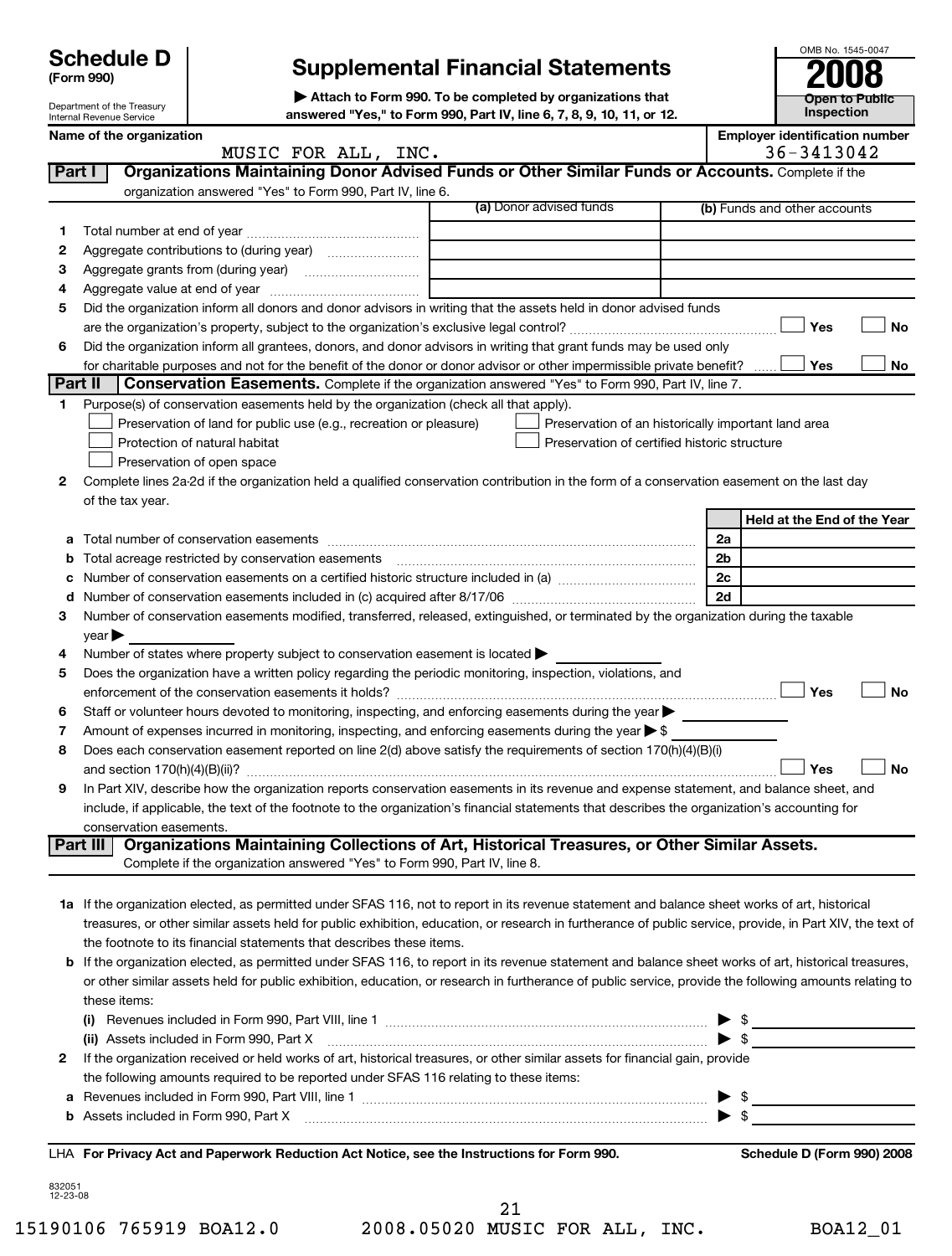|   | Schedule D (Form 990) 2008                                                                                                                                                                                                     | MUSIC FOR ALL, INC.                     |   |                |                                    |                      |        | $36 - 3413042$ Page 2      |
|---|--------------------------------------------------------------------------------------------------------------------------------------------------------------------------------------------------------------------------------|-----------------------------------------|---|----------------|------------------------------------|----------------------|--------|----------------------------|
|   | Part III   Organizations Maintaining Collections of Art, Historical Treasures, or Other Similar Assets (continued)                                                                                                             |                                         |   |                |                                    |                      |        |                            |
| 3 | Using the organization's accession and other records, check any of the following that are a significant use of its collection items (check all                                                                                 |                                         |   |                |                                    |                      |        |                            |
|   | that apply):                                                                                                                                                                                                                   |                                         |   |                |                                    |                      |        |                            |
| а | Public exhibition                                                                                                                                                                                                              |                                         | d |                | Loan or exchange programs          |                      |        |                            |
| b | Scholarly research                                                                                                                                                                                                             |                                         | e | Other          |                                    |                      |        |                            |
| c | Preservation for future generations                                                                                                                                                                                            |                                         |   |                |                                    |                      |        |                            |
| 4 | Provide a description of the organization's collections and explain how they further the organization's exempt purpose in Part XIV.                                                                                            |                                         |   |                |                                    |                      |        |                            |
| 5 | During the year, did the organization solicit or receive donations of art, historical treasures, or other similar assets                                                                                                       |                                         |   |                |                                    |                      |        |                            |
|   |                                                                                                                                                                                                                                |                                         |   |                |                                    |                      | Yes    | No                         |
|   | Part IV   Trust, Escrow and Custodial Arrangements. Complete if organization answered "Yes" to Form 990, Part IV, line 9, or                                                                                                   |                                         |   |                |                                    |                      |        |                            |
|   | reported an amount on Form 990, Part X, line 21.                                                                                                                                                                               |                                         |   |                |                                    |                      |        |                            |
|   | 1a Is the organization an agent, trustee, custodian or other intermediary for contributions or other assets not included                                                                                                       |                                         |   |                |                                    |                      |        |                            |
|   |                                                                                                                                                                                                                                |                                         |   |                |                                    |                      | Yes    | <b>No</b>                  |
|   | <b>b</b> If "Yes," explain the arrangement in Part XIV and complete the following table:                                                                                                                                       |                                         |   |                |                                    |                      |        |                            |
|   |                                                                                                                                                                                                                                |                                         |   |                |                                    |                      | Amount |                            |
|   | c Beginning balance measurements and the contract of Beginning balance measurements are all the contract of the contract of the contract of the contract of the contract of the contract of the contract of the contract of th |                                         |   |                |                                    | 1c                   |        |                            |
|   |                                                                                                                                                                                                                                |                                         |   |                |                                    | 1d                   |        |                            |
|   | e Distributions during the year measurement contained and all the year measurement of the year measurement of                                                                                                                  |                                         |   |                |                                    | 1e                   |        |                            |
|   |                                                                                                                                                                                                                                |                                         |   |                |                                    | 1f                   |        |                            |
|   |                                                                                                                                                                                                                                |                                         |   |                |                                    |                      | Yes    | <b>No</b>                  |
|   | <b>b</b> If "Yes," explain the arrangement in Part XIV.                                                                                                                                                                        |                                         |   |                |                                    |                      |        |                            |
|   | Part V<br>Endowment Funds. Complete if organization answered "Yes" to Form 990, Part IV, line 10.                                                                                                                              |                                         |   |                |                                    |                      |        |                            |
|   |                                                                                                                                                                                                                                | (a) Current year                        |   | (b) Prior year | (c) Two years back                 | (d) Three years back |        | (e) Four years back        |
|   | <b>1a</b> Beginning of year balance <i>manumum</i>                                                                                                                                                                             |                                         |   |                |                                    |                      |        |                            |
|   |                                                                                                                                                                                                                                |                                         |   |                |                                    |                      |        |                            |
| с | Investment earnings or losses                                                                                                                                                                                                  |                                         |   |                |                                    |                      |        |                            |
|   |                                                                                                                                                                                                                                |                                         |   |                |                                    |                      |        |                            |
|   | e Other expenditures for facilities                                                                                                                                                                                            |                                         |   |                |                                    |                      |        |                            |
|   |                                                                                                                                                                                                                                |                                         |   |                |                                    |                      |        |                            |
|   |                                                                                                                                                                                                                                |                                         |   |                |                                    |                      |        |                            |
| g |                                                                                                                                                                                                                                |                                         |   |                |                                    |                      |        |                            |
| 2 | Provide the estimated percentage of the year end balance held as:                                                                                                                                                              |                                         |   |                |                                    |                      |        |                            |
|   | a Board designated or quasi-endowment >                                                                                                                                                                                        |                                         | % |                |                                    |                      |        |                            |
|   | <b>b</b> Permanent endowment $\blacktriangleright$                                                                                                                                                                             | %                                       |   |                |                                    |                      |        |                            |
|   | <b>c</b> Term endowment $\blacktriangleright$                                                                                                                                                                                  | $\frac{0}{6}$                           |   |                |                                    |                      |        |                            |
|   | 3a Are there endowment funds not in the possession of the organization that are held and administered for the organization                                                                                                     |                                         |   |                |                                    |                      |        |                            |
|   | by:                                                                                                                                                                                                                            |                                         |   |                |                                    |                      |        | Yes   No                   |
|   |                                                                                                                                                                                                                                |                                         |   |                |                                    |                      | 3a(i)  |                            |
|   |                                                                                                                                                                                                                                |                                         |   |                |                                    |                      | 3a(ii) |                            |
|   |                                                                                                                                                                                                                                |                                         |   |                |                                    |                      | 3b     |                            |
| 4 | Describe in Part XIV the intended uses of the organization's endowment funds.<br>Part VI<br>Investments - Land, Buildings, and Equipment. See Form 990, Part X, line 10.                                                       |                                         |   |                |                                    |                      |        |                            |
|   |                                                                                                                                                                                                                                |                                         |   |                |                                    |                      |        |                            |
|   | Description of investment                                                                                                                                                                                                      | (a) Cost or other<br>basis (investment) |   |                | (b) Cost or other<br>basis (other) | (c) Depreciation     |        | (d) Book value             |
|   |                                                                                                                                                                                                                                |                                         |   |                |                                    |                      |        |                            |
|   |                                                                                                                                                                                                                                |                                         |   |                |                                    |                      |        |                            |
|   |                                                                                                                                                                                                                                |                                         |   |                |                                    |                      |        |                            |
|   |                                                                                                                                                                                                                                |                                         |   |                | 1,591,779.                         | 1,156,115.           |        | 435,664.                   |
|   |                                                                                                                                                                                                                                |                                         |   |                |                                    |                      |        |                            |
|   | Total. Add lines 1a-1e. (Column (d) should equal Form 990, Part X, column (B), line 10(c).)                                                                                                                                    |                                         |   |                |                                    |                      |        | 435,664.                   |
|   |                                                                                                                                                                                                                                |                                         |   |                |                                    |                      |        | Schedule D (Form 990) 2008 |
|   |                                                                                                                                                                                                                                |                                         |   |                |                                    |                      |        |                            |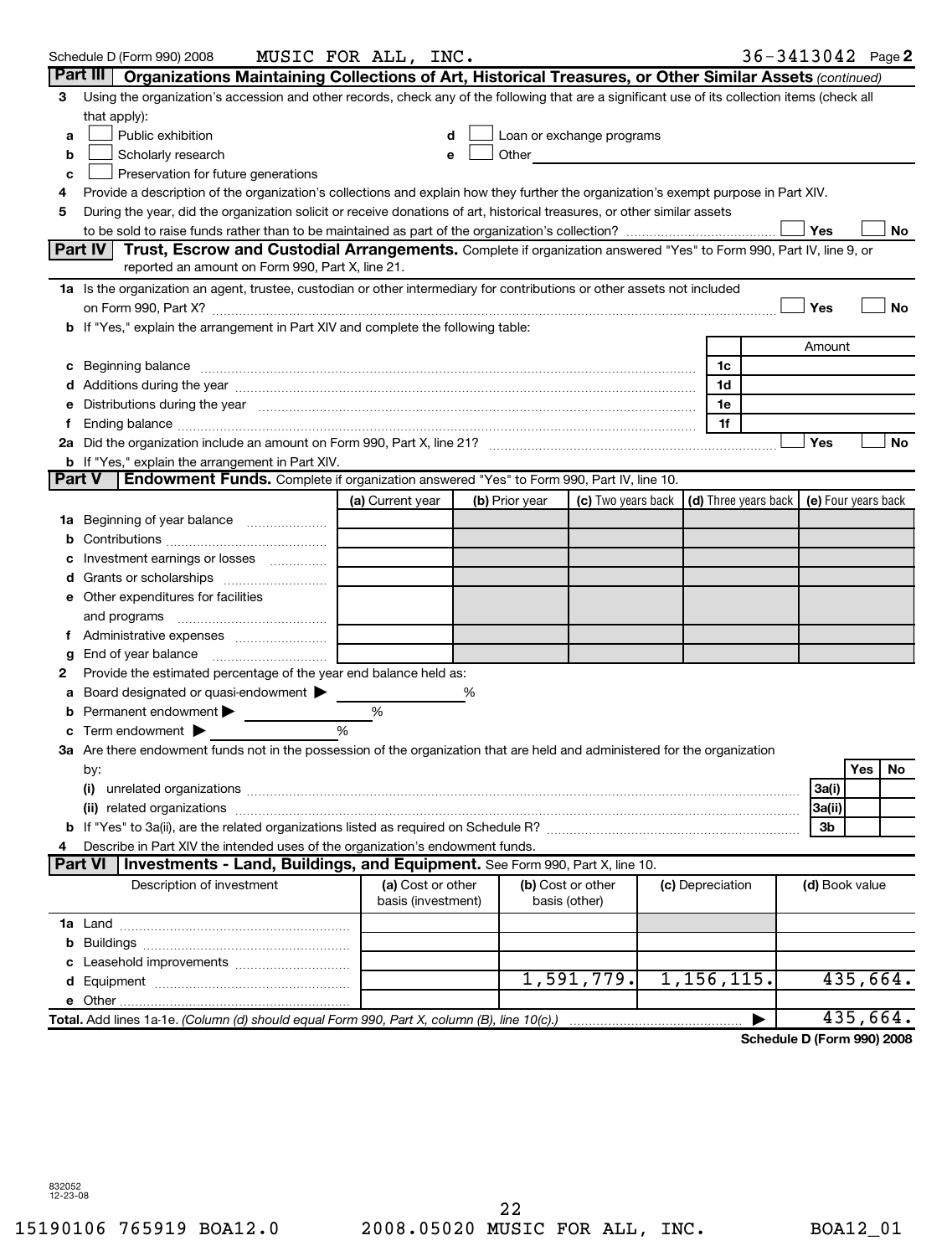| Schedule D (Form 990) 200 |
|---------------------------|
|---------------------------|

Schedule D (Form 990) 2008 MUSIC FOR ALL, INC.  $36-3413042$  Page 3

| Part VII Investments - Other Securities. See Form 990, Part X, line 12. |                 |            |                                                              |
|-------------------------------------------------------------------------|-----------------|------------|--------------------------------------------------------------|
| (a) Description of security or category<br>(including name of security) | (b) Book value  |            | (c) Method of valuation:<br>Cost or end-of-year market value |
| Financial derivatives and other financial products                      |                 |            |                                                              |
|                                                                         |                 |            |                                                              |
| Other                                                                   |                 |            |                                                              |
|                                                                         |                 |            |                                                              |
|                                                                         |                 |            |                                                              |
|                                                                         |                 |            |                                                              |
|                                                                         |                 |            |                                                              |
|                                                                         |                 |            |                                                              |
|                                                                         |                 |            |                                                              |
|                                                                         |                 |            |                                                              |
|                                                                         |                 |            |                                                              |
|                                                                         |                 |            |                                                              |
|                                                                         |                 |            |                                                              |
| Total. (Col (b) should equal Form 990, Part X, col (B) line 12.)        |                 |            |                                                              |
| Part VIII Investments - Program Related. See Form 990, Part X, line 13. |                 |            |                                                              |
| (a) Description of investment type                                      | (b) Book value  |            | (c) Method of valuation:<br>Cost or end-of-year market value |
|                                                                         |                 |            |                                                              |
|                                                                         |                 |            |                                                              |
|                                                                         |                 |            |                                                              |
|                                                                         |                 |            |                                                              |
|                                                                         |                 |            |                                                              |
|                                                                         |                 |            |                                                              |
|                                                                         |                 |            |                                                              |
|                                                                         |                 |            |                                                              |
|                                                                         |                 |            |                                                              |
|                                                                         |                 |            |                                                              |
|                                                                         |                 |            |                                                              |
| Total. (Col (b) should equal Form 990, Part X, col (B) line 13.)        |                 |            |                                                              |
| Part IX   Other Assets. See Form 990, Part X, line 15.                  |                 |            | (b) Book value                                               |
|                                                                         | (a) Description |            |                                                              |
|                                                                         |                 |            |                                                              |
|                                                                         |                 |            |                                                              |
|                                                                         |                 |            |                                                              |
|                                                                         |                 |            |                                                              |
|                                                                         |                 |            |                                                              |
|                                                                         |                 |            |                                                              |
|                                                                         |                 |            |                                                              |
|                                                                         |                 |            |                                                              |
|                                                                         |                 |            |                                                              |
|                                                                         |                 |            |                                                              |
| Total. (Column (b) should equal Form 990, Part X, col (B) line 15.)     |                 |            |                                                              |
| Part X<br>Other Liabilities. See Form 990, Part X, line 25.             |                 |            |                                                              |
| (a) Description of liability                                            |                 | (b) Amount |                                                              |
| Federal income taxes                                                    |                 |            |                                                              |
| RESERVE FOR LICENSE FEES                                                |                 | 35,196.    |                                                              |
| DEFERRED TRUST LIABILITY                                                |                 | 43,639.    |                                                              |
|                                                                         |                 |            |                                                              |
|                                                                         |                 |            |                                                              |
|                                                                         |                 |            |                                                              |
|                                                                         |                 |            |                                                              |
|                                                                         |                 |            |                                                              |
|                                                                         |                 |            |                                                              |
|                                                                         |                 |            |                                                              |
|                                                                         |                 |            |                                                              |
| Total. (Column (b) should equal Form 990, Part X, col (B) line 25.)     |                 | 78,835.    |                                                              |

In Part XIV, provide the text of the footnote to the organization's financial statements that reports the organization's liability for uncertain tax positions under FIN 48.

15190106 765919 BOA12.0 2008.05020 MUSIC FOR ALL, INC. BOA12\_01 23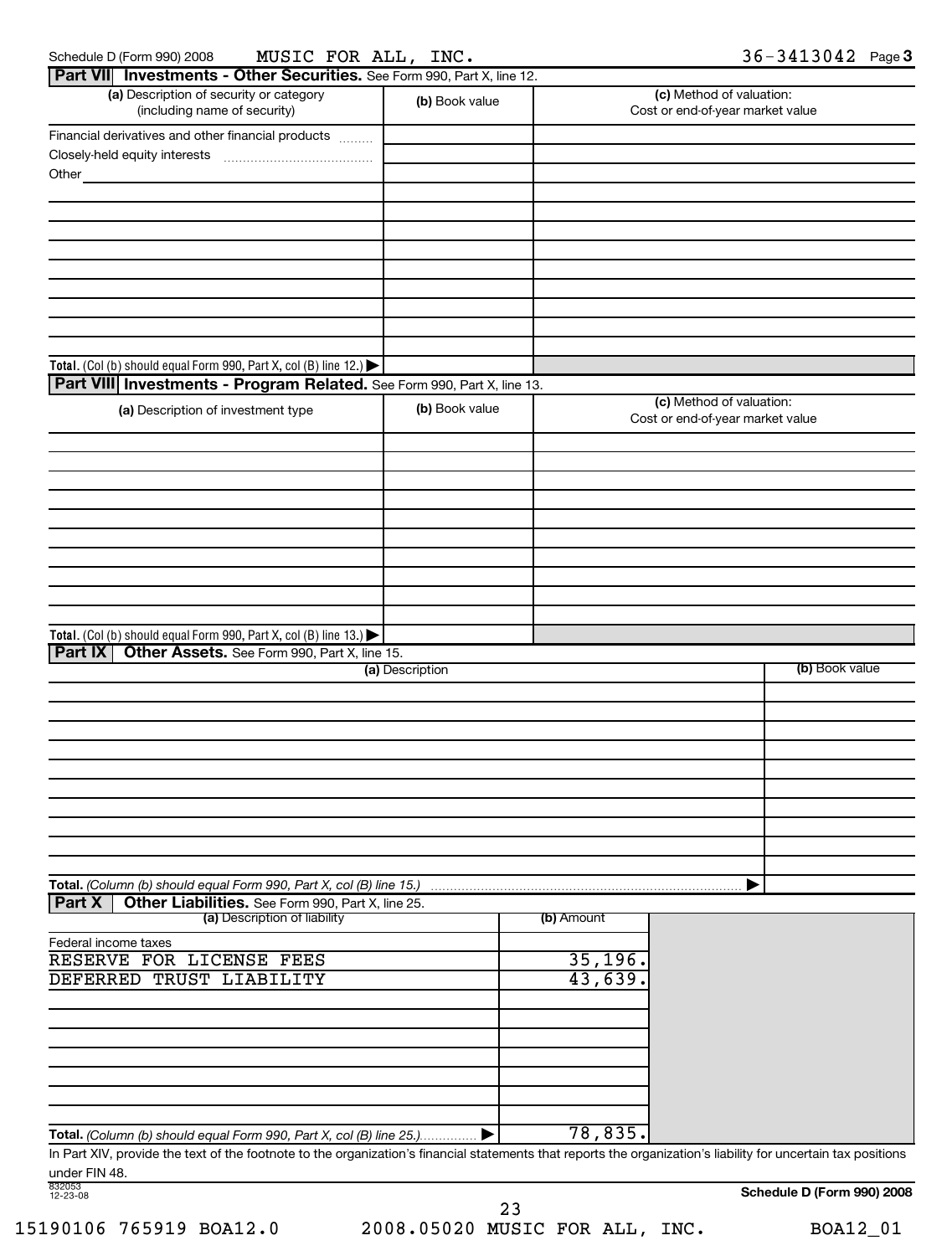|    | MUSIC FOR ALL, INC.<br>Schedule D (Form 990) 2008                                                                                                                                                                                   |                |                             |              | $36 - 3413042$ Page 4         |
|----|-------------------------------------------------------------------------------------------------------------------------------------------------------------------------------------------------------------------------------------|----------------|-----------------------------|--------------|-------------------------------|
|    | Part XI   Reconciliation of Change in Net Assets from Form 990 to Financial Statements                                                                                                                                              |                |                             |              |                               |
| 1  |                                                                                                                                                                                                                                     |                | $\mathbf{1}$                |              | 6, 175, 617.                  |
| 2  | Total expenses (Form 990, Part IX, column (A), line 25) [11] [12] manufacture in the system of the system of the system of the system of the system of the system of the system of the system of the system of the system of t      |                | $\mathbf{2}$                |              | 6, 246, 723.                  |
| 3  |                                                                                                                                                                                                                                     |                | 3                           |              | $-71, 106.$                   |
| 4  | Net unrealized gains (losses) on investments [11] matter continuum matter and all the set of the set of the set of the set of the set of the set of the set of the set of the set of the set of the set of the set of the set       |                | $\overline{4}$              |              |                               |
| 5  |                                                                                                                                                                                                                                     |                | 5                           |              |                               |
| 6  |                                                                                                                                                                                                                                     |                | 6                           |              |                               |
| 7  |                                                                                                                                                                                                                                     |                | $\overline{7}$              |              | 8,425.                        |
| 8  |                                                                                                                                                                                                                                     |                | 8                           |              |                               |
| 9  |                                                                                                                                                                                                                                     |                | 9                           |              | $\frac{8,425.}{8}$            |
| 10 | Excess or (deficit) for the year per financial statements. Combine lines 3 and 9                                                                                                                                                    |                | 10                          |              | $\sqrt{62,681.}$              |
|    | Part XII   Reconciliation of Revenue per Audited Financial Statements With Revenue per Return                                                                                                                                       |                |                             |              |                               |
| 1  | Total revenue, gains, and other support per audited financial statements [11, 11] matter controller and the support per audited financial statements [11] matter controller and the support of the statements [11] matter cont      |                |                             | $\mathbf{1}$ | 6, 561, 203.                  |
| 2  | Amounts included on line 1 but not on Form 990, Part VIII, line 12:                                                                                                                                                                 |                |                             |              |                               |
| a  | Net unrealized gains on investments [11] Martin Martin Martin Martin Martin Martin Martin Martin Martin Martin                                                                                                                      | 2a             |                             |              |                               |
| b  |                                                                                                                                                                                                                                     | 2 <sub>b</sub> | 257,087.                    |              |                               |
|    |                                                                                                                                                                                                                                     | 2c             |                             |              |                               |
|    | <b>d</b> Other (Describe in Part XIV)                                                                                                                                                                                               | 2d             | $\overline{<}13,696.$       |              |                               |
|    | e Add lines 2a through 2d                                                                                                                                                                                                           |                |                             | 2e           | 243,391.                      |
| З  |                                                                                                                                                                                                                                     |                |                             | 3            | 6, 317, 812.                  |
| 4  | Amounts included on Form 990, Part VIII, line 12, but not on line 1:                                                                                                                                                                |                |                             |              |                               |
|    |                                                                                                                                                                                                                                     | 4a             |                             |              |                               |
| b  | Other (Describe in Part XIV) <b>Construction Construction</b> Chern Construction Chern Chern Chern Chern Chern Chern Chern Chern Chern Chern Chern Chern Chern Chern Chern Chern Chern Chern Chern Chern Chern Chern Chern Chern Ch | 4 <sub>b</sub> | $\langle 142, 195. \rangle$ |              |                               |
|    | c Add lines 4a and 4b                                                                                                                                                                                                               |                |                             | 4c           | $<$ 142, 195. >               |
| 5  |                                                                                                                                                                                                                                     |                |                             | 5            | 6, 175, 617.                  |
|    | Part XIII Reconciliation of Expenses per Audited Financial Statements With Expenses per Return                                                                                                                                      |                |                             |              |                               |
| 1  |                                                                                                                                                                                                                                     |                |                             | 1            | 6,685,411.                    |
| 2  | Amounts included on line 1 but not on Form 990, Part IX, line 25:                                                                                                                                                                   |                |                             |              |                               |
|    |                                                                                                                                                                                                                                     | 2a             | 257,087.                    |              |                               |
|    |                                                                                                                                                                                                                                     | 2 <sub>b</sub> |                             |              |                               |
|    |                                                                                                                                                                                                                                     | 2c             |                             |              |                               |
|    |                                                                                                                                                                                                                                     | 2d             | 39,406.                     |              |                               |
| е  | Add lines 2a through 2d                                                                                                                                                                                                             |                |                             | 2e           | $\frac{296,493.}{6,388,918.}$ |
| З  |                                                                                                                                                                                                                                     |                |                             | 3            |                               |
| 4  | Amounts included on Form 990, Part IX, line 25, but not on line 1:                                                                                                                                                                  |                |                             |              |                               |
|    | a Investment expenses not included on Form 990, Part VIII, line 7b [11, 111, 111]                                                                                                                                                   | 4a             |                             |              |                               |
|    |                                                                                                                                                                                                                                     | 4 <sub>b</sub> | $\overline{<}142, 195.$     |              |                               |
|    | c Add lines 4a and 4b                                                                                                                                                                                                               |                |                             | 4с           | $<$ 142,195.>                 |
| 5  |                                                                                                                                                                                                                                     |                |                             | 5            | 6, 246, 723.                  |
|    | Part XIV Supplemental Information                                                                                                                                                                                                   |                |                             |              |                               |

Complete this part to provide the descriptions required for Part II, lines 3, 5, and 9; Part III, lines 1a and 4; Part IV, lines 1b and 2b; Part V, line 4; Part X; Part XI, line 8; Part XII, lines 2d and 4b; and Part XIII, lines 2d and 4b.

### PART XII, LINE 2D - OTHER ADJUSTMENTS:

REVENUE REPORTED AS EIN 36-3991517

### PART XII, LINE 4B - OTHER ADJUSTMENTS:

#### COST OF GOODS SOLD, NETTED WITH GROSS SALES REVENUE

#### REVENUE ELIMINATED IN CONSOLIDATION

832054 12-23-08

**Schedule D (Form 990) 2008**

24

15190106 765919 BOA12.0 2008.05020 MUSIC FOR ALL, INC. BOA12\_01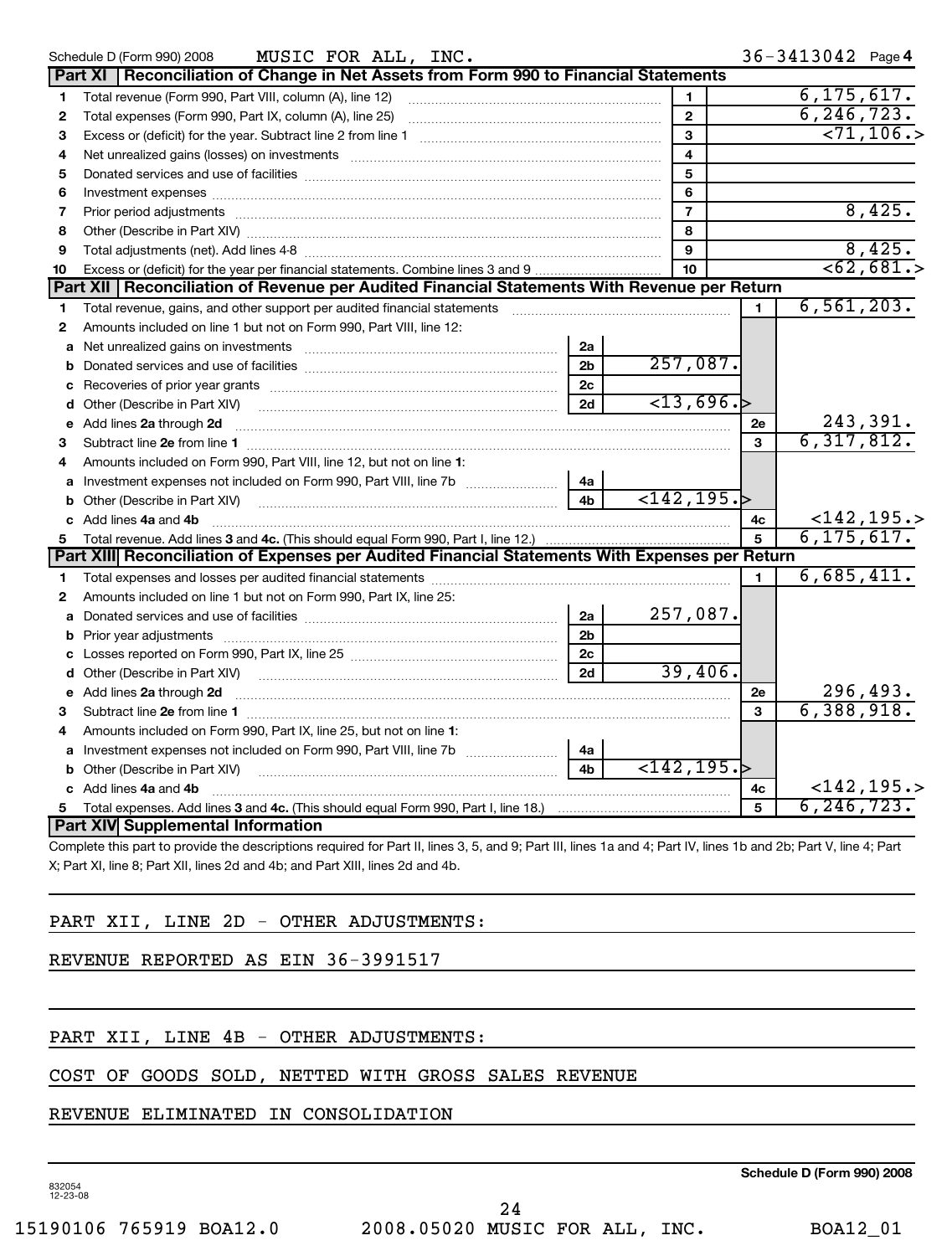PART XIII, LINE 2D - OTHER ADJUSTMENTS:

EXPENSES REPORTED AS EIN 36-3991517

PART XIII, LINE 4B - OTHER ADJUSTMENTS:

COST OF GOODS SOLD, NETTED WITH GROSS SALES REVENUE

EXPENSES ELIMINATED IN CONSOLIDATION

THE AUDITED FINANCIAL STATEMENTS OF MUSIC FOR ALL, INC. INCLUDE THE COMBINED ACTIVITY OF ITS AFFILIATE, MUSIC FOR ALL FOUNDATION (FOUNDATION), EIN 36-3991517, AN ORGANIZATION AFFILIATED THROUGH COMMON CONTROL, WHICH AWARDS GRANTS AND SCHOLARSHIPS TO FURTHER MUSIC EDUCATION. ALL SIGNIFICANT TRANSACTIONS AND BALANCES BETWEEN THE ORGANIZATIONS HAVE BEEN ELIMINATED.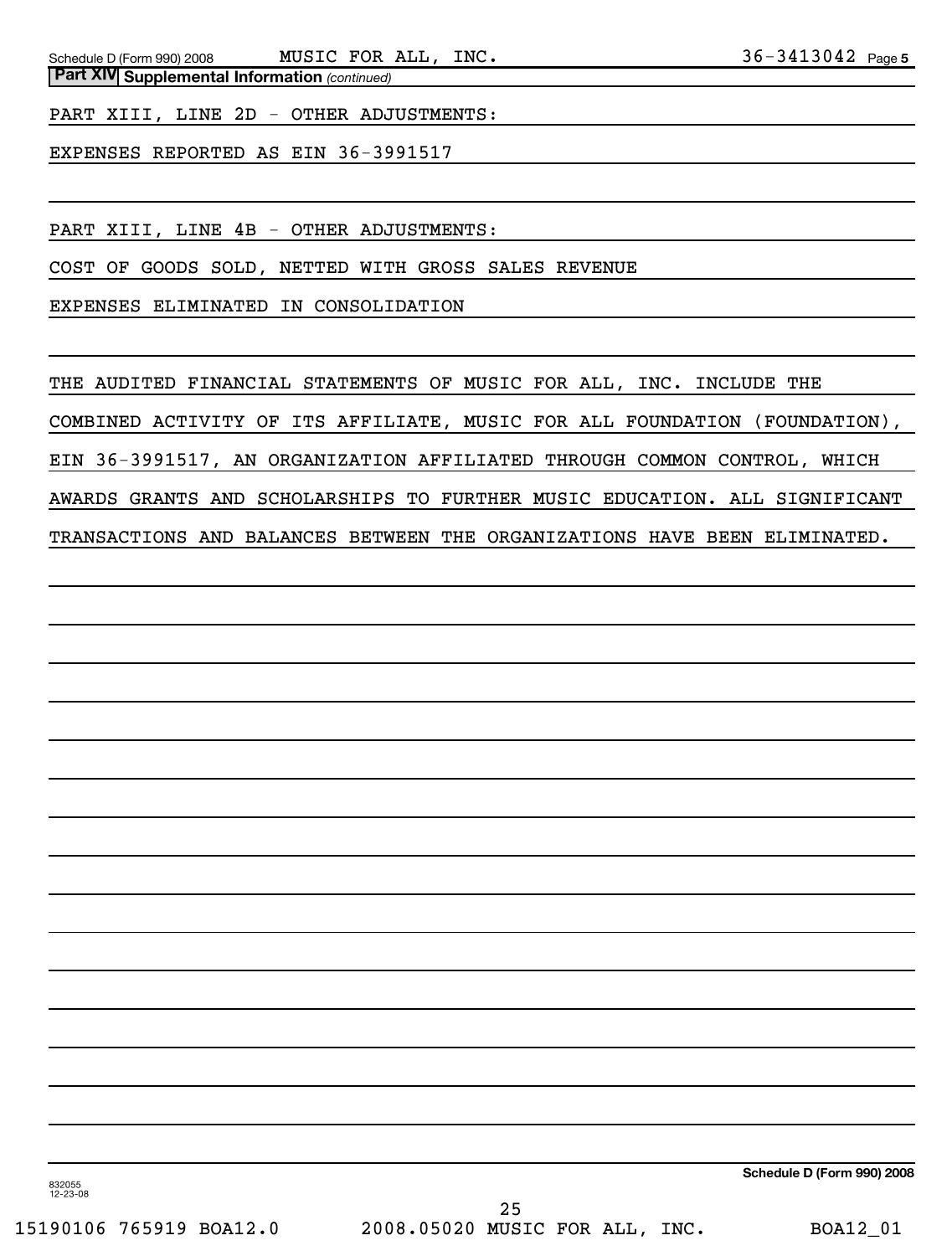|                                                                                                                                                                                      | <b>SCHEDULE J</b><br><b>Compensation Information</b>                                                                |                                                                                                                                                                                                                                                                                                                                                                                                                                                                                                                                         |  |                            | OMB No. 1545-0047                   |    |  |
|--------------------------------------------------------------------------------------------------------------------------------------------------------------------------------------|---------------------------------------------------------------------------------------------------------------------|-----------------------------------------------------------------------------------------------------------------------------------------------------------------------------------------------------------------------------------------------------------------------------------------------------------------------------------------------------------------------------------------------------------------------------------------------------------------------------------------------------------------------------------------|--|----------------------------|-------------------------------------|----|--|
|                                                                                                                                                                                      | (Form 990)<br>For certain Officers, Directors, Trustees, Key Employees, and Highest<br><b>Compensated Employees</b> |                                                                                                                                                                                                                                                                                                                                                                                                                                                                                                                                         |  |                            |                                     |    |  |
|                                                                                                                                                                                      | Department of the Treasury                                                                                          | Attach to Form 990. To be completed by organizations that                                                                                                                                                                                                                                                                                                                                                                                                                                                                               |  |                            | <b>Open to Public</b><br>Inspection |    |  |
|                                                                                                                                                                                      | answered "Yes" to Form 990, Part IV, line 23.<br>Internal Revenue Service                                           |                                                                                                                                                                                                                                                                                                                                                                                                                                                                                                                                         |  |                            |                                     |    |  |
|                                                                                                                                                                                      | <b>Employer identification number</b><br>Name of the organization                                                   |                                                                                                                                                                                                                                                                                                                                                                                                                                                                                                                                         |  |                            |                                     |    |  |
|                                                                                                                                                                                      |                                                                                                                     | MUSIC FOR ALL, INC.                                                                                                                                                                                                                                                                                                                                                                                                                                                                                                                     |  | 36-3413042                 |                                     |    |  |
|                                                                                                                                                                                      | Part I                                                                                                              | <b>Questions Regarding Compensation</b>                                                                                                                                                                                                                                                                                                                                                                                                                                                                                                 |  |                            |                                     |    |  |
|                                                                                                                                                                                      | First-class or charter travel<br>Travel for companions                                                              | <b>1a</b> Check the appropriate box(es) if the organization provided any of the following to or for a person listed in Form 990,<br>Part VII, Section A, line 1a. Complete Part III to provide any relevant information regarding these items.<br>Housing allowance or residence for personal use<br>Payments for business use of personal residence<br>Health or social club dues or initiation fees<br>Tax indemnification and gross-up payments<br>Discretionary spending account<br>Personal services (e.g., maid, chauffeur, chef) |  |                            | Yes l                               | No |  |
|                                                                                                                                                                                      |                                                                                                                     | <b>b</b> If line 1a is checked, did the organization follow a written policy regarding payment or reimbursement or provision                                                                                                                                                                                                                                                                                                                                                                                                            |  |                            |                                     |    |  |
|                                                                                                                                                                                      |                                                                                                                     | of all of the expenses described above? If "No," complete Part III to explain                                                                                                                                                                                                                                                                                                                                                                                                                                                           |  | 1b                         |                                     |    |  |
| 2                                                                                                                                                                                    |                                                                                                                     | Did the organization require substantiation prior to reimbursing or allowing expenses incurred by all officers, directors,                                                                                                                                                                                                                                                                                                                                                                                                              |  |                            |                                     |    |  |
|                                                                                                                                                                                      |                                                                                                                     |                                                                                                                                                                                                                                                                                                                                                                                                                                                                                                                                         |  | $\mathbf{2}$               |                                     |    |  |
| З                                                                                                                                                                                    | Compensation committee<br>$\boxed{\text{X}}$ Form 990 of other organizations                                        | Indicate which, if any, of the following the organization uses to establish the compensation of the organization's<br>CEO/Executive Director. Check all that apply.<br>Written employment contract<br>Compensation survey or study<br>Independent compensation consultant<br>X  <br>Approval by the board or compensation committee                                                                                                                                                                                                     |  |                            |                                     |    |  |
|                                                                                                                                                                                      |                                                                                                                     | During the year, did any person listed in Form 990, Part VII, Section A, line 1a:                                                                                                                                                                                                                                                                                                                                                                                                                                                       |  |                            |                                     |    |  |
| a                                                                                                                                                                                    |                                                                                                                     |                                                                                                                                                                                                                                                                                                                                                                                                                                                                                                                                         |  | 4a                         |                                     | х  |  |
| b                                                                                                                                                                                    |                                                                                                                     |                                                                                                                                                                                                                                                                                                                                                                                                                                                                                                                                         |  | 4b                         |                                     | X  |  |
|                                                                                                                                                                                      |                                                                                                                     |                                                                                                                                                                                                                                                                                                                                                                                                                                                                                                                                         |  | 4c                         |                                     | X  |  |
| If "Yes" to any of lines 4a-c, list the persons and provide the applicable amounts for each item in Part III.<br>Only 501(c)(3) and 501(c)(4) organizations must complete lines 5-8. |                                                                                                                     |                                                                                                                                                                                                                                                                                                                                                                                                                                                                                                                                         |  |                            |                                     |    |  |
|                                                                                                                                                                                      |                                                                                                                     | For persons listed in Form 990, Part VII, Section A, line 1a, did the organization pay or accrue any compensation                                                                                                                                                                                                                                                                                                                                                                                                                       |  |                            |                                     |    |  |
|                                                                                                                                                                                      | contingent on the revenues of:                                                                                      |                                                                                                                                                                                                                                                                                                                                                                                                                                                                                                                                         |  |                            |                                     |    |  |
|                                                                                                                                                                                      |                                                                                                                     |                                                                                                                                                                                                                                                                                                                                                                                                                                                                                                                                         |  | 5a                         |                                     | x  |  |
|                                                                                                                                                                                      |                                                                                                                     |                                                                                                                                                                                                                                                                                                                                                                                                                                                                                                                                         |  | 5b                         |                                     | х  |  |
|                                                                                                                                                                                      |                                                                                                                     | If "Yes," to line 5a or 5b, describe in Part III.                                                                                                                                                                                                                                                                                                                                                                                                                                                                                       |  |                            |                                     |    |  |
| 6                                                                                                                                                                                    |                                                                                                                     | For persons listed in Form 990, Part VII, Section A, line 1a, did the organization pay or accrue any compensation                                                                                                                                                                                                                                                                                                                                                                                                                       |  |                            |                                     |    |  |
|                                                                                                                                                                                      | contingent on the net earnings of:                                                                                  |                                                                                                                                                                                                                                                                                                                                                                                                                                                                                                                                         |  |                            |                                     |    |  |
|                                                                                                                                                                                      |                                                                                                                     |                                                                                                                                                                                                                                                                                                                                                                                                                                                                                                                                         |  | 6a                         |                                     | х  |  |
|                                                                                                                                                                                      |                                                                                                                     |                                                                                                                                                                                                                                                                                                                                                                                                                                                                                                                                         |  | 6b                         |                                     | х  |  |
|                                                                                                                                                                                      |                                                                                                                     | If "Yes" to line 6a or 6b, describe in Part III.                                                                                                                                                                                                                                                                                                                                                                                                                                                                                        |  |                            |                                     |    |  |
| 7                                                                                                                                                                                    |                                                                                                                     | For persons listed in Form 990, Part VII, Section A, line 1a, did the organization provide any non-fixed payments                                                                                                                                                                                                                                                                                                                                                                                                                       |  |                            |                                     |    |  |
|                                                                                                                                                                                      |                                                                                                                     |                                                                                                                                                                                                                                                                                                                                                                                                                                                                                                                                         |  | 7                          |                                     | х  |  |
| 8                                                                                                                                                                                    |                                                                                                                     | Were any amounts reported in Form 990, Part VII, paid or accrued pursuant to a contract that was subject to the                                                                                                                                                                                                                                                                                                                                                                                                                         |  |                            |                                     |    |  |
|                                                                                                                                                                                      |                                                                                                                     |                                                                                                                                                                                                                                                                                                                                                                                                                                                                                                                                         |  | 8                          |                                     | х  |  |
|                                                                                                                                                                                      |                                                                                                                     | LHA For Privacy Act and Paperwork Reduction Act Notice, see the Instructions for Form 990.                                                                                                                                                                                                                                                                                                                                                                                                                                              |  | Schedule J (Form 990) 2008 |                                     |    |  |

832111 12-23-08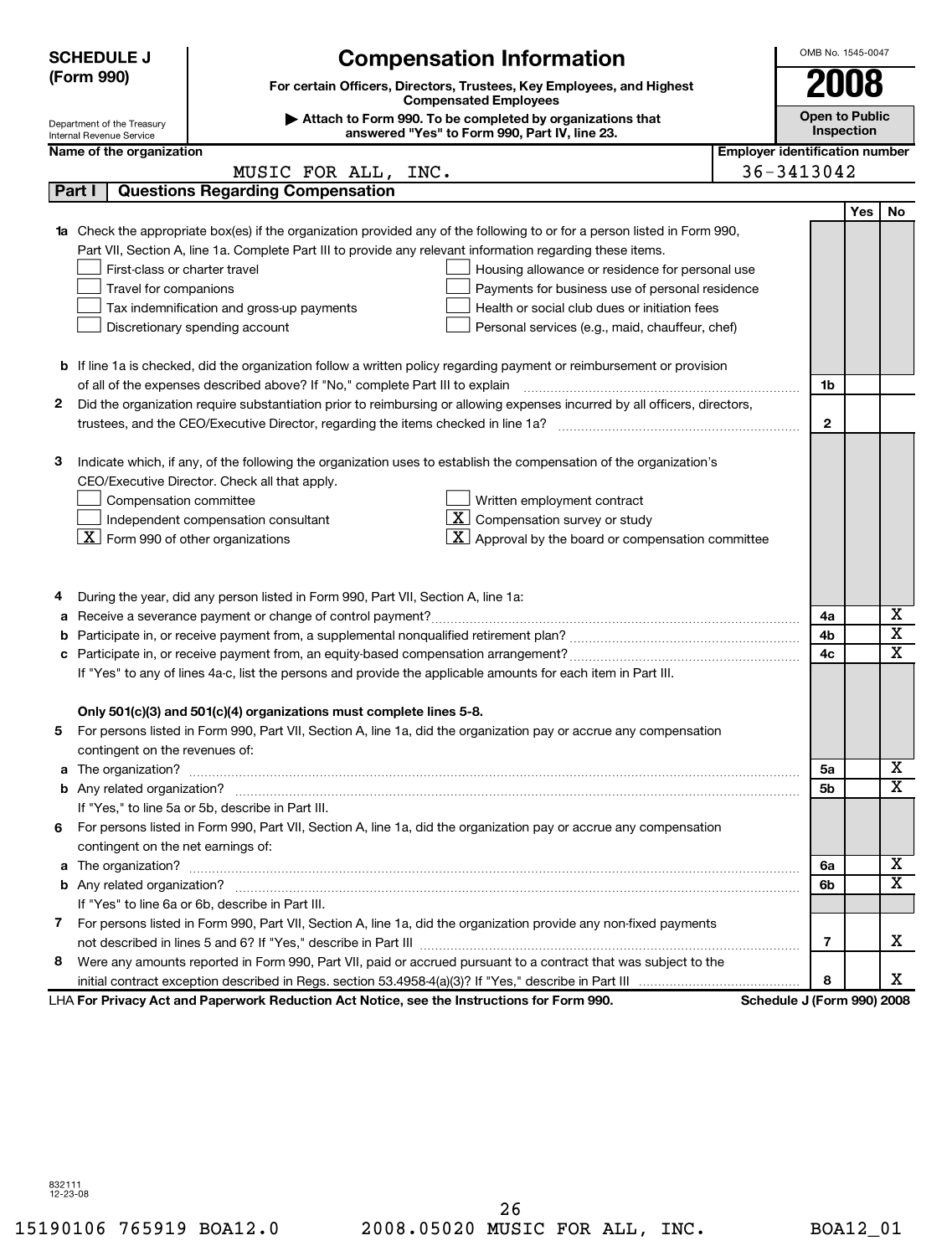Schedule J (Form 990) 2008 Page **2** MUSIC FOR ALL, INC. 36-3413042

**Part II Officers, Directors, Trustees, Key Employees, and Highest Compensated Employees.** Use Schedule J-1 if additional space is needed.

For each individual whose compensation must be reported in Schedule J, report compensation from the organization on row (i) and from related organizations, described in the instructions, on row (ii). Do not list any individuals that are not listed on Form 990, Part VII.

**Note.** The sum of columns (B)(i)-(iii) must equal the applicable column (D) or column (E) amounts on Form 990, Part VII, line 1a.

|                            | (B) Breakdown of W-2 and/or 1099-MISC compensation |                                           |                             | (C)                         | (D)                         | $(\mathsf{E})$<br>Total of columns | (F)                                                             |
|----------------------------|----------------------------------------------------|-------------------------------------------|-----------------------------|-----------------------------|-----------------------------|------------------------------------|-----------------------------------------------------------------|
| (A) Name                   | (i) Base<br>compensation                           | (ii) Bonus &<br>incentive<br>compensation | (iii) Other<br>compensation | Deferred<br>compensation    | Nontaxable<br>benefits      | $(B)(i)-(D)$                       | Compensation<br>reported in prior<br>Form 990 or<br>Form 990-EZ |
| (i)                        | 131,933.                                           | $\overline{\mathfrak{o}}$ .               | 9,000.                      | 4,017.                      | 8,273.                      | 153, 223.                          | $\overline{0}$ .                                                |
| L. SCOTT MCCORMICK<br>(ii) | $\overline{\mathfrak{o}}$ .                        | $\overline{\mathfrak{o}}$ .               | $\overline{\mathfrak{o}}$ . | $\overline{\mathfrak{o}}$ . | $\overline{\mathfrak{o}}$ . | $\overline{\mathfrak{o}}$ .        | $\overline{\mathfrak{o}}$ .                                     |
| (i)                        |                                                    |                                           |                             |                             |                             |                                    |                                                                 |
| (ii)                       |                                                    |                                           |                             |                             |                             |                                    |                                                                 |
| (i)                        |                                                    |                                           |                             |                             |                             |                                    |                                                                 |
| (ii)                       |                                                    |                                           |                             |                             |                             |                                    |                                                                 |
| (i)                        |                                                    |                                           |                             |                             |                             |                                    |                                                                 |
| (ii)                       |                                                    |                                           |                             |                             |                             |                                    |                                                                 |
| (i)                        |                                                    |                                           |                             |                             |                             |                                    |                                                                 |
| (ii)                       |                                                    |                                           |                             |                             |                             |                                    |                                                                 |
| (i)                        |                                                    |                                           |                             |                             |                             |                                    |                                                                 |
| (ii)                       |                                                    |                                           |                             |                             |                             |                                    |                                                                 |
| (i)                        |                                                    |                                           |                             |                             |                             |                                    |                                                                 |
| (ii)                       |                                                    |                                           |                             |                             |                             |                                    |                                                                 |
| (i)                        |                                                    |                                           |                             |                             |                             |                                    |                                                                 |
| (ii)                       |                                                    |                                           |                             |                             |                             |                                    |                                                                 |
| (i)                        |                                                    |                                           |                             |                             |                             |                                    |                                                                 |
| (ii)                       |                                                    |                                           |                             |                             |                             |                                    |                                                                 |
| (i)                        |                                                    |                                           |                             |                             |                             |                                    |                                                                 |
| (ii)                       |                                                    |                                           |                             |                             |                             |                                    |                                                                 |
| (i)                        |                                                    |                                           |                             |                             |                             |                                    |                                                                 |
| (ii)                       |                                                    |                                           |                             |                             |                             |                                    |                                                                 |
| (i)                        |                                                    |                                           |                             |                             |                             |                                    |                                                                 |
| (ii)                       |                                                    |                                           |                             |                             |                             |                                    |                                                                 |
| (i)<br>(ii)                |                                                    |                                           |                             |                             |                             |                                    |                                                                 |
| (i)                        |                                                    |                                           |                             |                             |                             |                                    |                                                                 |
| (ii)                       |                                                    |                                           |                             |                             |                             |                                    |                                                                 |
| (i)                        |                                                    |                                           |                             |                             |                             |                                    |                                                                 |
| (ii)                       |                                                    |                                           |                             |                             |                             |                                    |                                                                 |
| (i)                        |                                                    |                                           |                             |                             |                             |                                    |                                                                 |
| (ii)                       |                                                    |                                           |                             |                             |                             |                                    |                                                                 |

**Schedule J (Form 990) 2008**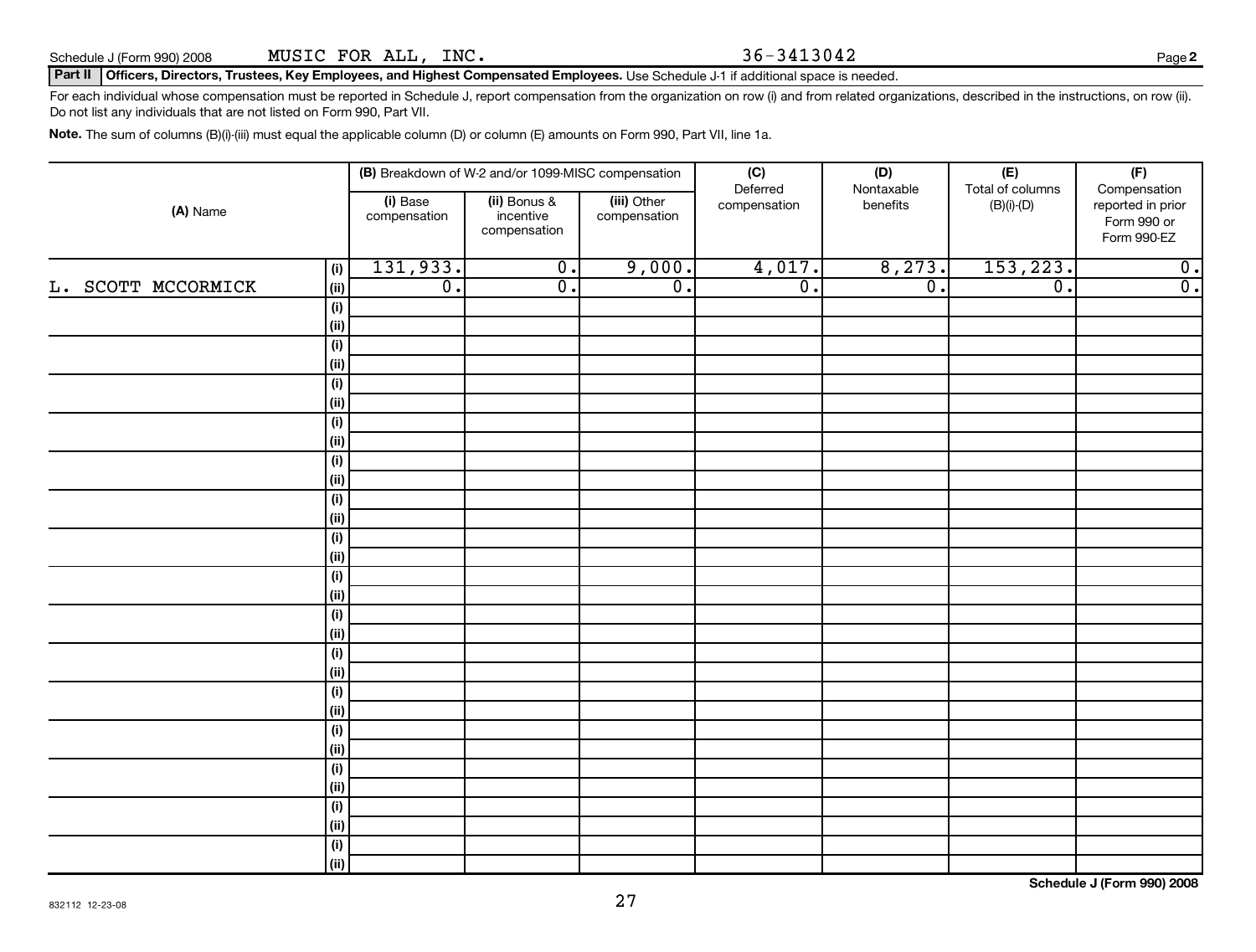**SCHEDULE O comb is a supplemental Information to Form 990** 

**(Form 990) | Attach to Form 990. To be completed by organizations to provide 2008 additional information for responses to specific questions for the Form 990 or to provide any additional information.**<br>
Internal Revenue Service **Inspection Inspection Provide any additional information.** 

MUSIC FOR ALL, INC. 36-3413042

Name of the organization **Employer identification number Employer identification number** 

**Open to Public**

FORM 990, PART I, LINE 1, DESCRIPTION OF ORGANIZATION MISSION:

EXPERIENCES THROUGH MUSIC FOR ALL. THE ORGANIZATION'S MOST SIGNIFICANT

ACTIVITIES INCLUDE THE PRESENTATION OF EDUCATIONAL ACTIVITIES FOR MUSIC

STUDENTS AND TEACHERS. MAJOR PROGRAMS INCLUDE SUMMER MUSIC CAMPS, MUSIC

EDUCATION FESTIVALS, MARCHING BAND CHAMPIONSHIPS, AND TEACHER TRAINING.

ADDITIONAL PROGRAMS INCLUDE MUSIC EDUCATION RESEARCH, PARENT, BOOSTER,

COMMUNITY ADVOCACY AND AWARENESS PROGRAMS, AND PRESENTATION OF OTHER

EDUCATIONAL AND PERFORMING EXPERIENCES FOR STUDENTS, TEACHERS, PARENTS

AND COMMUNITIES ACROSS THE NATION.

FORM 990, PART III, LINE 1, DESCRIPTION OF ORGANIZATION MISSION:

SUMMER MUSIC CAMPS, MUSIC EDUCATION FESTIVALS, MARCHING BAND

CHAMPIONSHIPS, AND TEACHER TRAINING. ADDITIONAL PROGRAMS INCLUDE MUSIC

EDUCATION RESEARCH, PARENT, BOOSTER, COMMUNITY ADVOCACY AND AWARENESS

PROGRAMS, AND PRESENTATION OF OTHER EDUCATIONAL AND PERFORMING

EXPERIENCES FOR STUDENTS, TEACHERS, PARENTS AND COMMUNITIES ACROSS THE

NATION.

FORM 990, PART III, LINE 3, CHANGES IN PROGRAM SERVICES:

MUSIC FOR ALL CANCELLED THE FOLLOWING PROGRAMS DUE TO LACK OF

ENROLLMENT: SOUTH CAROLINA FALL PREVIEW, TEXAS FALL PREVIEW, AND THE EL

PASO REGIONAL.

FORM 990, PART III, LINE 4D, OTHER PROGRAM SERVICES:

NEWSLETTER 74,000 SERVED

EXPENSES \$ 63513. INCLUDING GRANTS OF \$ 0. REVENUE \$ 28866.

LHA **For Privacy Act and Paperwork Reduction Act Notice, see the Instructions for Form 990. Schedule O (Form 990) 2008** 832211 12-18-08 28

15190106 765919 BOA12.0 2008.05020 MUSIC FOR ALL, INC. BOA12\_01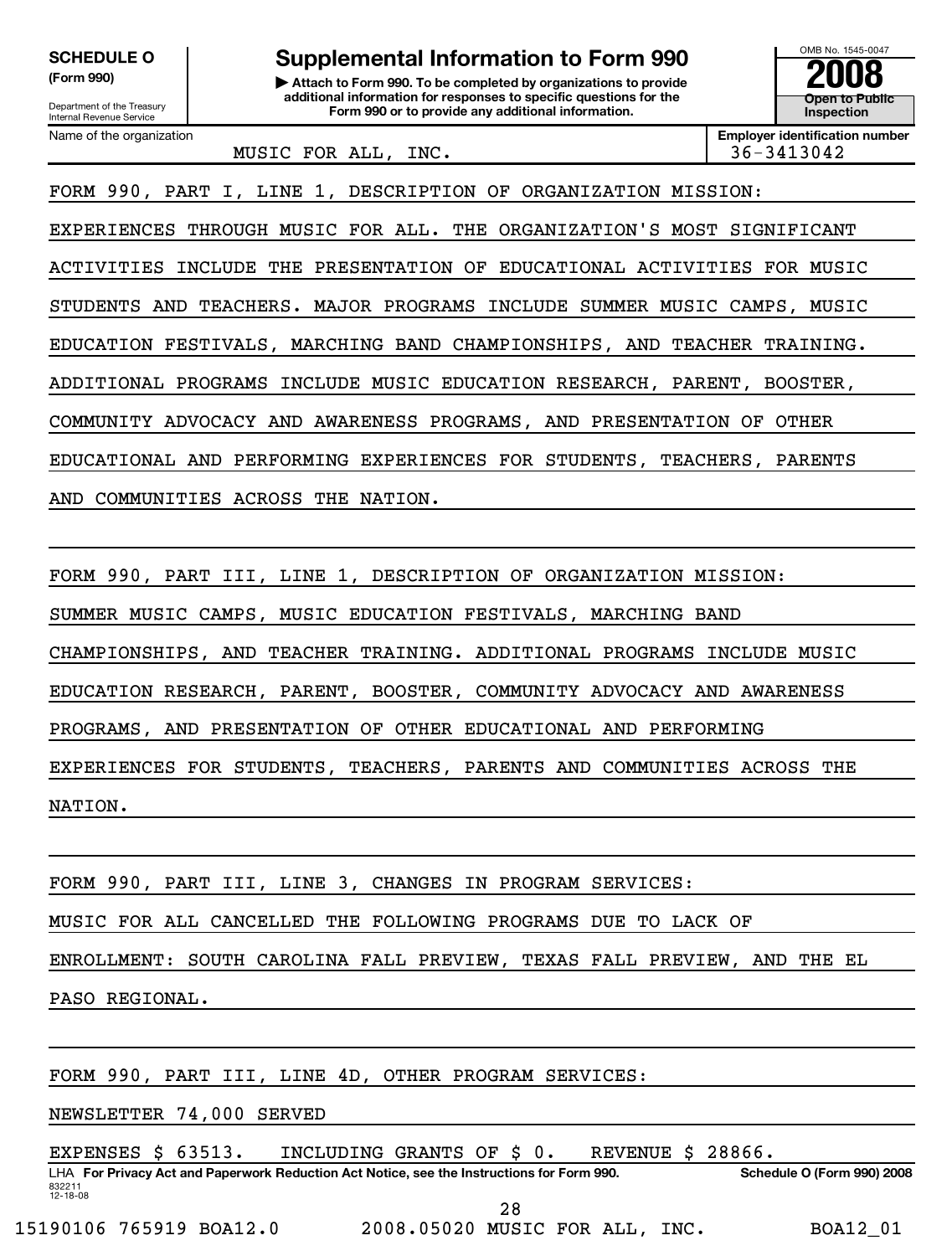# **SCHEDULE O comb is a supplemental Information to Form 990**

**(Form 990) | Attach to Form 990. To be completed by organizations to provide 2008 additional information for responses to specific questions for the Form 990 or to provide any additional information.**<br>
Internal Revenue Service **Inspection Inspection Provide any additional information.** 

**Open to Public**

MUSIC FOR ALL, INC. 36-3413042

Name of the organization **Employer identification number Employer identification number** 

#### INERGY

EXPENSES \$ 16021. INCLUDING GRANTS OF \$ 0. REVENUE \$ 2500.

### ORCHESTRA AMERICA NATIONAL FESTIVAL

EXPENSES \$ 66620. INCLUDING GRANTS OF \$ 0. REVENUE \$ 26376.

### NATIONAL CONCERT BAND FESTIVAL

EXPENSES \$ 268631. INCLUDING GRANTS OF \$ 0. REVENUE \$ 233808.

#### INDIANAPOLIS SOUND CHECK

EXPENSES \$ 99822. INCLUDING GRANTS OF \$ 0. REVENUE \$ 73751.

YPSILANTI REGIONAL COMPETITION

EXPENSES \$ 58241. INCLUDING GRANTS OF \$ 0. REVENUE \$ 78338.

OKLAHOMA FALL PREVIEW

EXPENSES \$ 33236. INCLUDING GRANTS OF \$ 0. REVENUE \$ 28280.

YOUNGSTOWN REGIONAL COMPETITION

EXPENSES \$ 366. INCLUDING GRANTS OF \$ 0. REVENUE \$ 0.

LAS VEGAS REGIONAL COMPETITION

EXPENSES \$ 82790. INCLUDING GRANTS OF \$ 0. REVENUE \$ 102743.

#### ATLANTA SUPER REGIONAL COMPETITION

LHA **For Privacy Act and Paperwork Reduction Act Notice, see the Instructions for Form 990. Schedule O (Form 990) 2008** 832211 12-18-08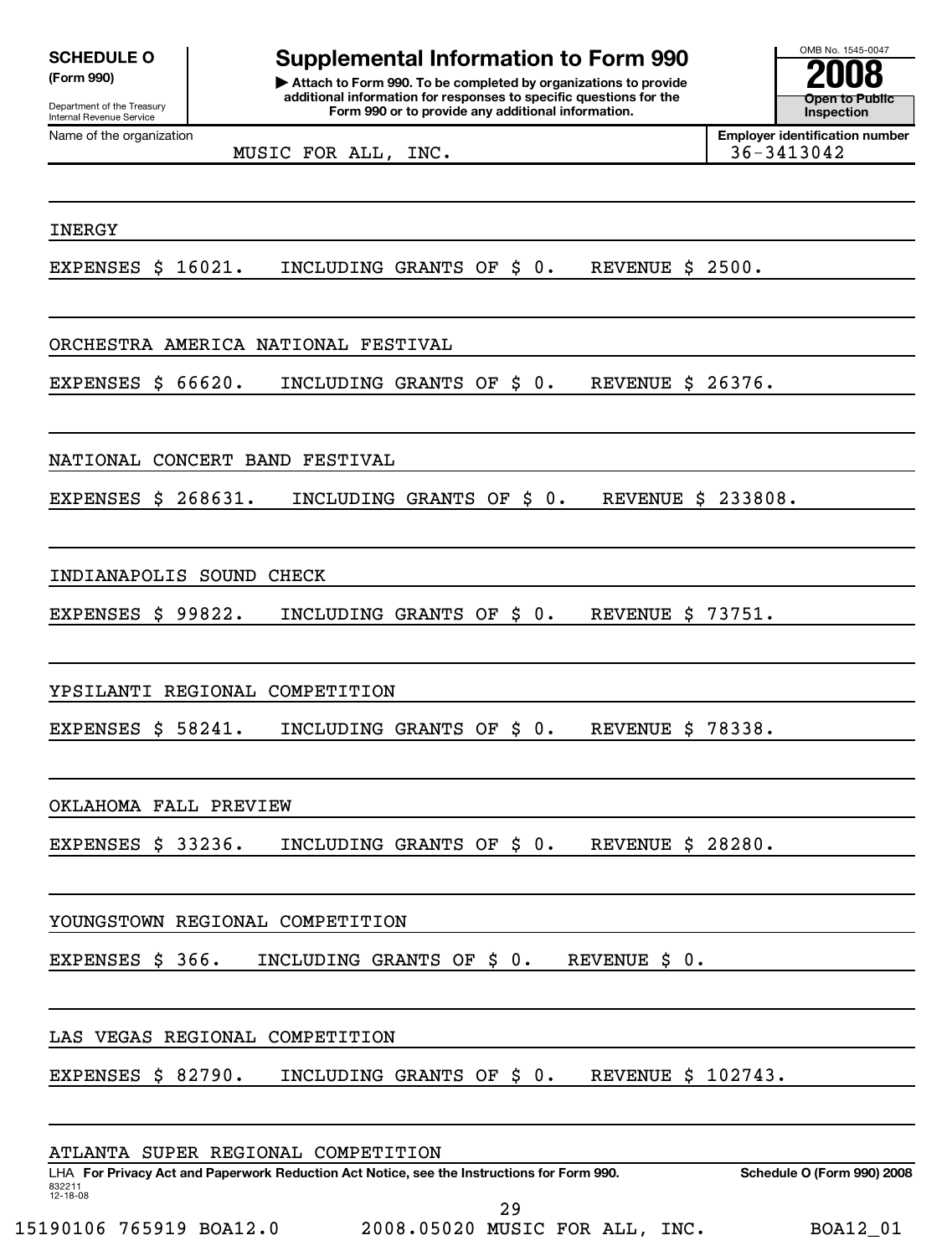| <b>SCHEDULE O</b><br>(Form 990)                        | <b>Supplemental Information to Form 990</b><br>Attach to Form 990. To be completed by organizations to provide<br>additional information for responses to specific questions for the | OMB No. 1545-0047                     |
|--------------------------------------------------------|--------------------------------------------------------------------------------------------------------------------------------------------------------------------------------------|---------------------------------------|
| Department of the Treasury<br>Internal Revenue Service | Form 990 or to provide any additional information.                                                                                                                                   | <b>Open to Public</b><br>Inspection   |
| Name of the organization                               | 36-3413042<br>MUSIC FOR ALL,<br>INC.                                                                                                                                                 | <b>Employer identification number</b> |
| EXPENSES \$                                            | 213608.<br>$0$ .<br>250503.<br>INCLUDING GRANTS OF<br>\$<br><b>REVENUE</b><br>S.                                                                                                     |                                       |
| <b>ANTONIO</b><br>SAN                                  | SUPER REGIONAL COMPETITION                                                                                                                                                           |                                       |
| <b>EXPENSES</b><br>S                                   | <b>REVENUE \$ 281019.</b><br>236992.<br>\$<br>0.<br>INCLUDING GRANTS OF                                                                                                              |                                       |
|                                                        | INDIANAPOLIS REGIONAL COMPETITION                                                                                                                                                    |                                       |
| <b>EXPENSES</b><br>\$                                  | <b>REVENUE \$ 168026.</b><br>158420.<br>\$<br>0.<br>INCLUDING GRANTS OF                                                                                                              |                                       |
| CENTERVILLE,                                           | OH REGIONAL COMPETITION                                                                                                                                                              |                                       |
| <b>EXPENSES</b><br>S                                   | 40009.<br>INCLUDING GRANTS OF<br>\$<br>0.<br>REVENUE \$ 55100.                                                                                                                       |                                       |
| MURRAY,<br>KY.                                         | REGIONAL COMPETITION                                                                                                                                                                 |                                       |
| <b>EXPENSES</b><br>\$.                                 | REVENUE \$ 86533.<br>54204.<br>0.<br>INCLUDING GRANTS OF<br>\$                                                                                                                       |                                       |
|                                                        | HOUSTON REGIONAL COMPETITION                                                                                                                                                         |                                       |
| EXPENSES \$ 68389.                                     | INCLUDING GRANTS OF \$ 0. REVENUE \$ 105018.                                                                                                                                         |                                       |
|                                                        | TOWSON, MD REGIONAL COMPETITION                                                                                                                                                      |                                       |
| EXPENSES $$65460.$                                     | INCLUDING GRANTS OF \$0.<br><b>REVENUE \$ 86979.</b>                                                                                                                                 |                                       |
|                                                        | SAINT LOUIS SUPER REGIONAL COMPETITION                                                                                                                                               |                                       |
| EXPENSES $$231399.$                                    | INCLUDING GRANTS OF \$0.<br>REVENUE \$ 308638.                                                                                                                                       |                                       |
|                                                        | ORLANDO REGIONAL COMPETITION                                                                                                                                                         |                                       |
| EXPENSES $$93451.$                                     | INCLUDING GRANTS OF \$0.<br>REVENUE \$ 74728.                                                                                                                                        |                                       |
| 832211<br>12-18-08                                     | LHA For Privacy Act and Paperwork Reduction Act Notice, see the Instructions for Form 990.                                                                                           | Schedule O (Form 990) 2008            |
|                                                        | 30                                                                                                                                                                                   |                                       |

15190106 765919 BOA12.0 2008.05020 MUSIC FOR ALL, INC. BOA12\_01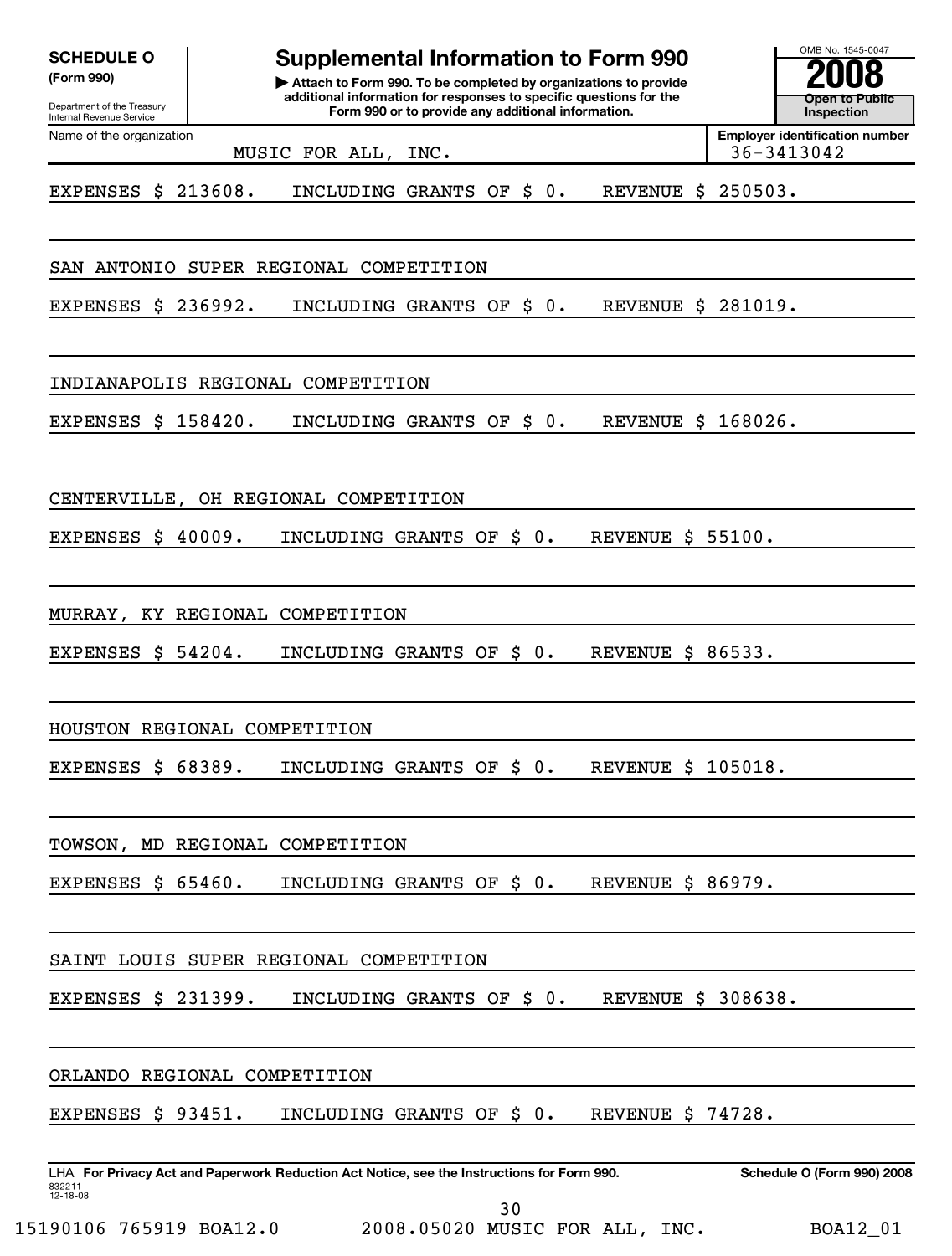| <b>SCHEDULE O</b> |  |
|-------------------|--|
|-------------------|--|

**Supplemental Information to Form 990** 

**(Form 990) | Attach to Form 990. To be completed by organizations to provide 2008 additional information for responses to specific questions for the Form 990 or to provide any additional information.**<br>
Internal Revenue Service **Inspection Inspection Provide any additional information.** 

**Open to Public**

Name of the organization **Employer identification number Employer identification number** MUSIC FOR ALL, INC. 36-3413042

DOYLESTOWN, PA REGIONAL COMPETITION

EXPENSES \$ 45220. INCLUDING GRANTS OF \$ 0. REVENUE \$ 22017.

ARLINGTON, TX REGIONAL COMPETITION

EXPENSES \$ 75568. INCLUDING GRANTS OF \$ 0. REVENUE \$ 101387.

MASSILON, OH REGIONAL COMPETITION

EXPENSES \$ 52881. INCLUDING GRANTS OF \$ 0. REVENUE \$ 73142.

LOS ANGELES REGIONAL COMPETITION

EXPENSES \$ 62502. INCLUDING GRANTS OF \$ 0. REVENUE \$ 65575.

CHAPTERS - COSTS ASSOCIATED WITH STARTING UP A NETWORK OF CHAPTERS

EXPENSES \$ 4000. INCLUDING GRANTS OF \$ 0. REVENUE \$ 0.

PUBLIC AFFAIRS ADMINISTRATION

EXPENSES \$ -38464. INCLUDING GRANTS OF \$0. REVENUE \$4132.

NEW JERSEY CENSUS - RESEARCH GRANT EXPENSE

EXPENSES \$ 57. INCLUDING GRANTS OF \$ 0. REVENUE \$ 0.

NEW JERSEY ARTS EDUCATION PARTNERSHIP - RESEARCH GRANT EXPENSE

EXPENSES \$ 155305. INCLUDING GRANTS OF \$ 0. REVENUE \$ 76825.

| NEW HAMPSHIRE ARTS - RESEARCH GRANT EXPENSE |  |  |  |
|---------------------------------------------|--|--|--|

EXPENSES \$ 359. INCLUDING GRANTS OF \$ 0. REVENUE \$ 0.

LHA **For Privacy Act and Paperwork Reduction Act Notice, see the Instructions for Form 990. Schedule O (Form 990) 2008** 832211 12-18-08

31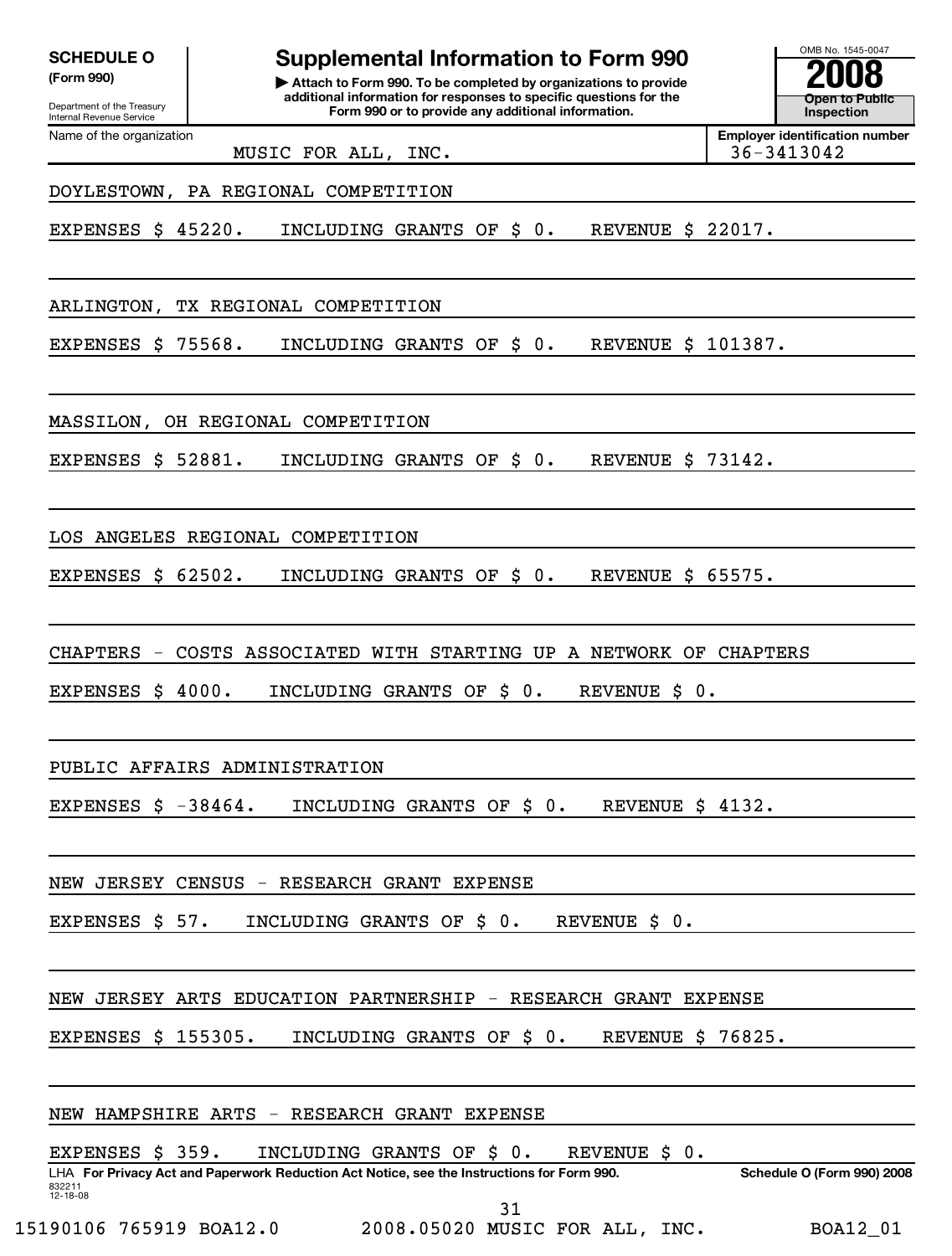# SCHEDULE O **Supplemental Information to Form 990**  $\frac{\text{OMB No. 1545-0047}}{2008}$

**(Form 990) | Attach to Form 990. To be completed by organizations to provide 2008 additional information for responses to specific questions for the Form 990 or to provide any additional information.**<br>
Internal Revenue Service **Inspection Inspection Provide any additional information.** 

**Open to Public**

MUSIC FOR ALL, INC. 36-3413042

Name of the organization **Employer identification number Employer identification number** 

WISCONSIN ARTS - RESEARCH GRANT EXPENSE

EXPENSES \$ 22224. INCLUDING GRANTS OF \$ 0. REVENUE \$ 0.

OKLAHOMA ARTS - RESEARCH GRANT EXPENSE

EXPENSES \$ 23870. INCLUDING GRANTS OF \$ 0. REVENUE \$ 40000.

FORM 990, PART VI, SECTION A, LINE 4: THE ORGANIZATION AMENDED ITS

GOVERNING BYLAWS DURING 2008.

FORM 990, PART VI, SECTION A, LINE 10: IN PRIOR YEARS, THE CFO AND CEO HAVE REVIEWED THE FORM 990 FOR ACCURACY BEFORE SUBMISSION TO THE IRS. THE BOARD OF DIRECTORS HAVE ALWAYS RECEIVED A COPY OF THE FORM 990 ANNUALLY FOR THEIR RECORDS, BUT NOT IN ADVANCE OF FILING. BEGINNING WITH THE ORGANIZATION'S 2009 FISCAL YEAR, THE FORM 990 WILL BE PRESENTED TO THE BOARD OF DIRECTORS FOR DETAILED REVIEW AND DISCUSSION IN ADVANCE OF FILING.

FORM 990, PART VI, SECTION B, LINE 12C: MEMBERS OF THE BOARD ARE REQUIRED TO SIGN A CONFLICT OF INTEREST DISCLOSURE STATEMENT ANNUALLY.

FORM 990, PART VI, SECTION B, LINE 15: THE BOARD OF DIRECTORS IS

RESPONSIBLE FOR DETERMINING THE COMPENSATION OF THE CEO AND OTHER CORPORATE

OFFICERS. THIS PROCESS INCLUDES AT LEAST AN ANNUAL REVIEW AND APPROVAL BY

INDEPENDENT BOARD MEMBERS, INCLUDING REVIEW OF COMPARABILITY DATA. THE

RESULTS OF THIS DELIBERATION ARE SUBSTANTIATED IN WRITING AND ANY

LHA **For Privacy Act and Paperwork Reduction Act Notice, see the Instructions for Form 990. Schedule O (Form 990) 2008** 832211 12-18-08 COMPENSATION UPDATES ARE APPROVED BY THE CHAIRMAN AND SUBMITTED TO THE CFO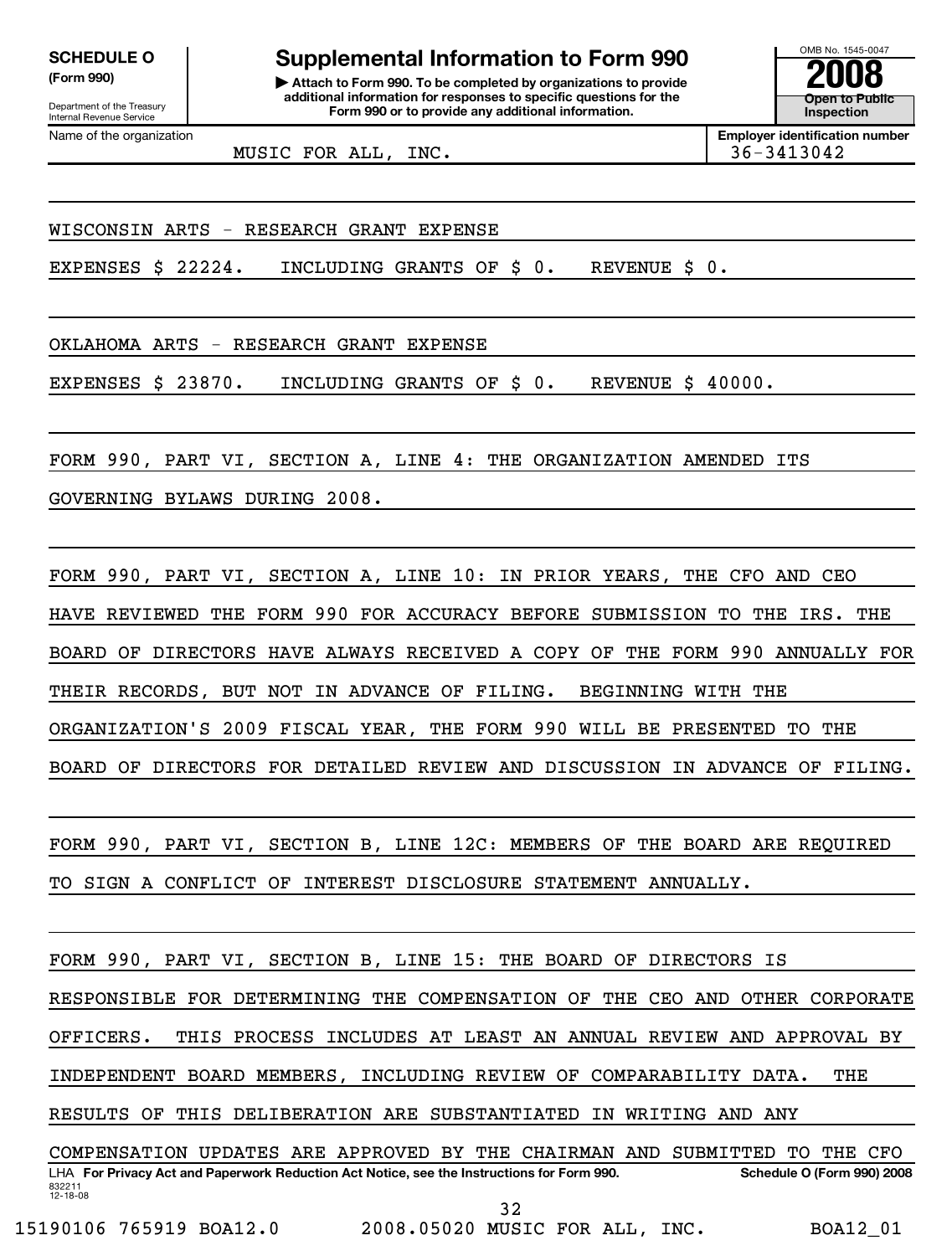**SCHEDULE O comb is a supplemental Information to Form 990** 

**(Form 990) | Attach to Form 990. To be completed by organizations to provide 2008 additional information for responses to specific questions for the Form 990 or to provide any additional information.**<br>
Internal Revenue Service **Inspection Inspection Provide any additional information.** 

**Open to Public**

MUSIC FOR ALL, INC. 36-3413042

Name of the organization **Employer identification number Employer identification number** 

FOR INPUT INTO THE PAYROLL SYSTEM.

FORM 990, PART VI, SECTION C, LINE 19: MUSIC FOR ALL, INC. MAKES ITS

GOVERNING DOCUMENTS, CONFLICT OF INTEREST POLICY, AND FINANCIAL STATEMENTS

AVAILABLE TO THE PUBLIC UPON REQUEST.

FORM 990, PART XI, LINE 2C

AUDIT OVERSIGHT

THE SELECTION OF AN INDEPENDENT ACCOUNTANT BEGINS BY EVALUATING

RECOMMENDATIONS FROM THE INDIANAPOLIS BUSINESS COMMUNITY, FOLLOWED BY

AN INTERVIEW PROCESS WITH MUSIC FOR ALL (MFA) MANAGEMENT. THE MFA BOARD

OF DIRECTORS APPROVES THE SELECTION BY MANAGEMENT. THE FINANCE

COMMITTEE OF THE BOARD OF DIRECTORS IS CHARGED WITH STRICT OVERSIGHT OF

FINANCIAL MATTERS OF MFA, INCLUDING THE AUDIT. IN ADDITION, THE ENTIRE

BOARD REMAINS ENGAGED IN THE REVIEW OF MFA FINANCES, INCLUDING THE

AUDIT.

SCHEDULE R, PART V, LINE 2

DESCRIPTION OF TRANSACTIONS WITH RELATED, CONTROLLED ORGANIZATION

TRANSFER OF CASH OR OTHER PROPERTY FROM VISION GRAPHICS, INC TO MUSIC

FOR ALL, INC WAS A RETURN OF CAPITAL UPON DISSOLUTION OF VISION

GRAPHICS, INC.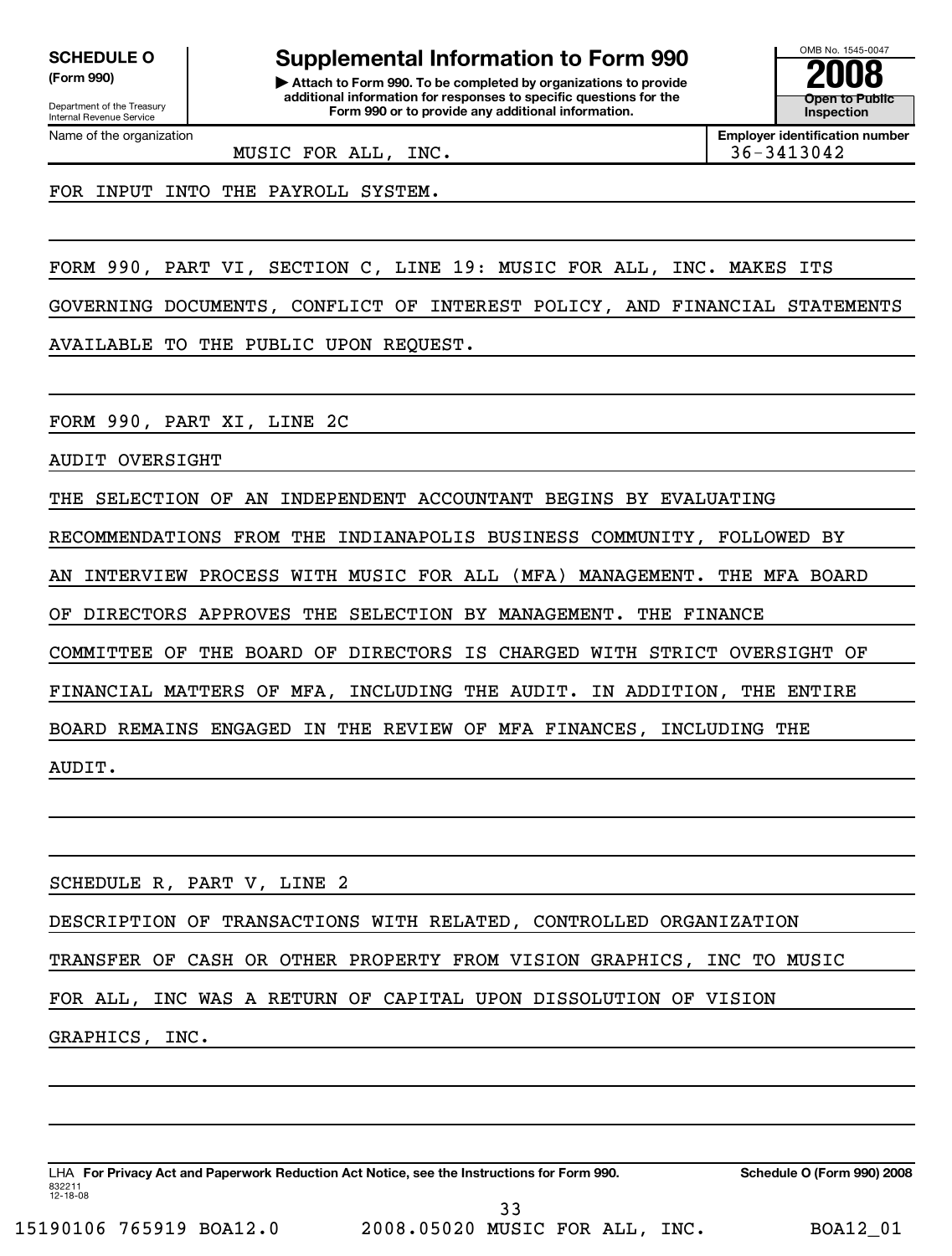| <b>SCHEDULE R</b> |  |
|-------------------|--|
|                   |  |

# **(Form 990)**

Department of the Treasury<br>Internal Revenue Service

# OMB No. 1545-0047 **SCHEDULE R Related Organizations and Unrelated Partnerships <sup>2008</sup>**

**Attach to Form 990. To be completed by organizations that answered "Yes" to Form 990, Part IV, lines 33, 34, 35, 36, or 37.** | **Open to Public**

**See separate instructions.**<br> **Inspection** Department of the Treasury inspection instructions.

**Name of the organization**<br> **Employer identification number**<br> **Employer identification number**<br> **Employer identification number**<br> **Employer identification number**<br> **Employer identification number** MUSIC FOR ALL, INC.

**Part I Identification of Disregarded Entities**

| (A)<br>Name, address, and EIN<br>of disregarded entity | (B)<br>Primary activity | (C)<br>Legal domicile (state or<br>foreign country) | (D)<br>Total income | (E)<br>End-of-year assets | (F)<br>Direct controlling<br>entity |
|--------------------------------------------------------|-------------------------|-----------------------------------------------------|---------------------|---------------------------|-------------------------------------|
|                                                        |                         |                                                     |                     |                           |                                     |
|                                                        |                         |                                                     |                     |                           |                                     |
|                                                        |                         |                                                     |                     |                           |                                     |
|                                                        |                         |                                                     |                     |                           |                                     |

#### **Part II Identification of Related Tax-Exempt Organizations**

| (A)                                               | (B)                     | (C)                                          | (D)                    | (E)                                                | (F)                          |
|---------------------------------------------------|-------------------------|----------------------------------------------|------------------------|----------------------------------------------------|------------------------------|
| Name, address, and EIN<br>of related organization | Primary activity        | Legal domicile (state or<br>foreign country) | Exempt Code<br>section | Public charity<br>status (if section<br>501(c)(3)) | Direct controlling<br>entity |
| MUSIC FOR ALL FOUNDATION - 36-3991517             | DISTRIBUTE GRANTS AND   |                                              |                        |                                                    |                              |
| 39 W. JACKSON PLACE                               | SCHOLARSHIPS TO FURTHER |                                              |                        |                                                    |                              |
| INDIANAPOLIS, IN 46202                            | <b>MUSIC EDUCATION</b>  | INDIANA                                      | 501(C)3                |                                                    | N/A                          |
|                                                   |                         |                                              |                        |                                                    |                              |
|                                                   |                         |                                              |                        |                                                    |                              |
|                                                   |                         |                                              |                        |                                                    |                              |

LHA **For Privacy Act and Paperwork Reduction Act Notice, see the Instructions for Form 990. Schedule R (Form 990) 2008**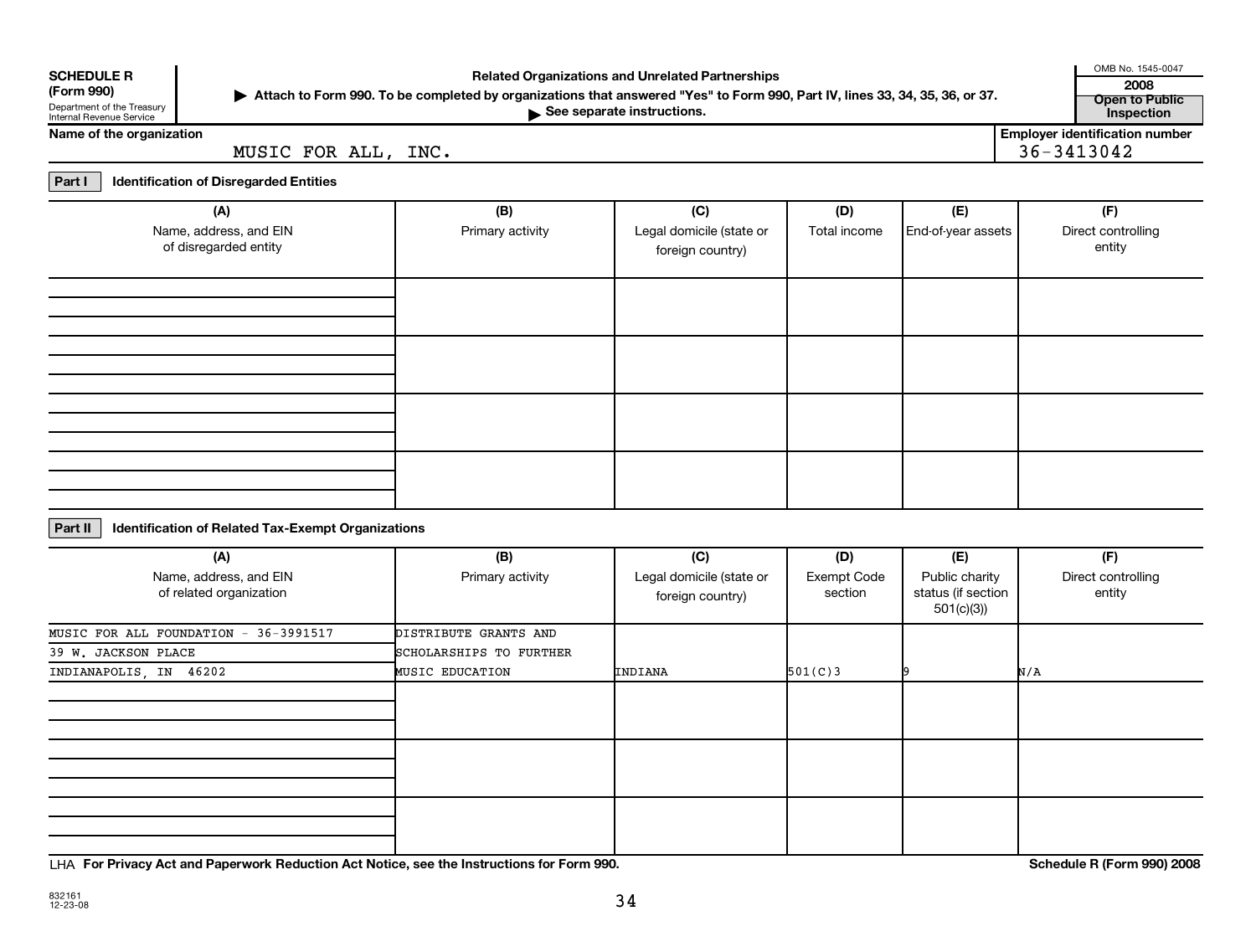**Part III Identification of Related Organizations Taxable as a Partnership**

| (A)                                               | (B)              | (C)                                    | (D)                          | (E)                                                       | (F)                      | (G)                               |                                    | (H) | (1)                                                                                    | $(\mathsf{J})$ |
|---------------------------------------------------|------------------|----------------------------------------|------------------------------|-----------------------------------------------------------|--------------------------|-----------------------------------|------------------------------------|-----|----------------------------------------------------------------------------------------|----------------|
| Name, address, and EIN<br>of related organization | Primary activity | Legal domicile<br>(state or<br>foreign | Direct controlling<br>entity | Predominant income<br>(related, investment,<br>unrelated) | Share of total<br>income | Share of<br>end-of-year<br>assets | Disproportion-<br>ate allocations? |     | Code V-UBI<br>ate allocations?<br>The allocations?<br>Tes No K-1 (Form 1065)<br>Tes No | General or     |
|                                                   |                  | country)                               |                              |                                                           |                          |                                   |                                    |     |                                                                                        |                |
|                                                   |                  |                                        |                              |                                                           |                          |                                   |                                    |     |                                                                                        |                |
|                                                   |                  |                                        |                              |                                                           |                          |                                   |                                    |     |                                                                                        |                |
|                                                   |                  |                                        |                              |                                                           |                          |                                   |                                    |     |                                                                                        |                |
|                                                   |                  |                                        |                              |                                                           |                          |                                   |                                    |     |                                                                                        |                |
|                                                   |                  |                                        |                              |                                                           |                          |                                   |                                    |     |                                                                                        |                |
|                                                   |                  |                                        |                              |                                                           |                          |                                   |                                    |     |                                                                                        |                |
|                                                   |                  |                                        |                              |                                                           |                          |                                   |                                    |     |                                                                                        |                |
|                                                   |                  |                                        |                              |                                                           |                          |                                   |                                    |     |                                                                                        |                |
|                                                   |                  |                                        |                              |                                                           |                          |                                   |                                    |     |                                                                                        |                |
|                                                   |                  |                                        |                              |                                                           |                          |                                   |                                    |     |                                                                                        |                |
|                                                   |                  |                                        |                              |                                                           |                          |                                   |                                    |     |                                                                                        |                |
|                                                   |                  |                                        |                              |                                                           |                          |                                   |                                    |     |                                                                                        |                |
|                                                   |                  |                                        |                              |                                                           |                          |                                   |                                    |     |                                                                                        |                |
|                                                   |                  |                                        |                              |                                                           |                          |                                   |                                    |     |                                                                                        |                |
|                                                   |                  |                                        |                              |                                                           |                          |                                   |                                    |     |                                                                                        |                |
|                                                   |                  |                                        |                              |                                                           |                          |                                   |                                    |     |                                                                                        |                |

**Part IV Identification of Related Organizations Taxable as a Corporation or Trust**

| (A)                                               | (B)               | (C)                                                | (D)                          | (E)                                             | (F)                      | (G)                               | (H)                     |
|---------------------------------------------------|-------------------|----------------------------------------------------|------------------------------|-------------------------------------------------|--------------------------|-----------------------------------|-------------------------|
| Name, address, and EIN<br>of related organization | Primary activity  | Legal domicile<br>(state or<br>foreign<br>country) | Direct controlling<br>entity | Type of entity<br>(C corp, S corp,<br>or trust) | Share of total<br>income | Share of<br>end-of-year<br>assets | Percentage<br>ownership |
| VISION GRAPHICS, INC. - 36-3665482                |                   |                                                    |                              |                                                 |                          |                                   |                         |
| 39 W. JACKSON PLACE                               | WHOLESALE T-SHIRT |                                                    |                              |                                                 |                          |                                   |                         |
| INDIANAPOLIS, IN 46202                            | PRINTING          | IN                                                 | N/A                          | C CORP                                          | $\mathbf{0}$ .           | $\mathbf{0}$ .                    | 100%                    |
|                                                   |                   |                                                    |                              |                                                 |                          |                                   |                         |
|                                                   |                   |                                                    |                              |                                                 |                          |                                   |                         |
|                                                   |                   |                                                    |                              |                                                 |                          |                                   |                         |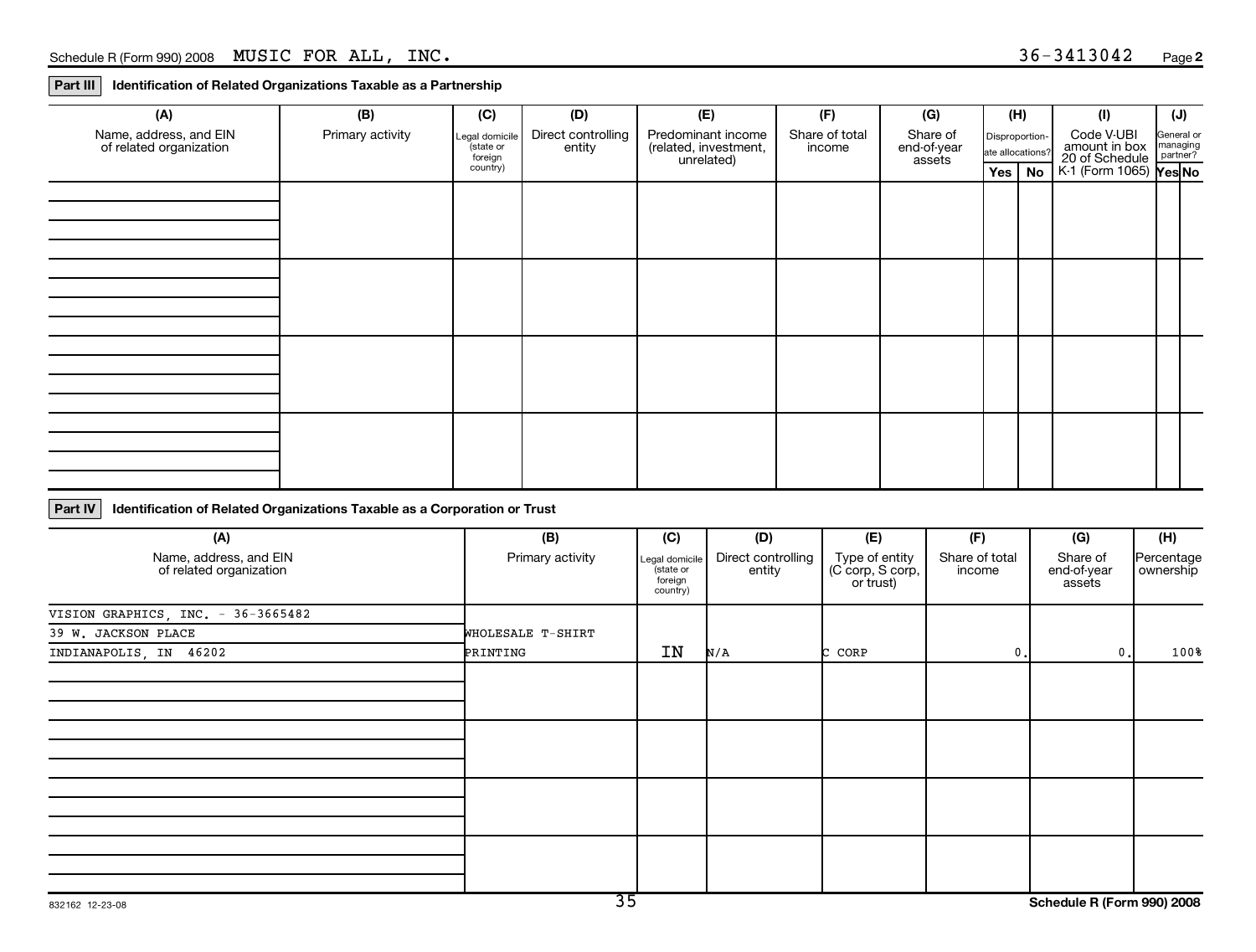| Part V       | <b>Transactions With Related Organizations</b>                                                                                                                                                                                 |                |                         |                         |
|--------------|--------------------------------------------------------------------------------------------------------------------------------------------------------------------------------------------------------------------------------|----------------|-------------------------|-------------------------|
|              | Note. Complete line 1 if any entity is listed in Parts II, III, or IV.                                                                                                                                                         |                | Yes                     | No                      |
|              | During the tax year, did the organization engage in any of the following transactions with one or more related organizations listed in Parts II-IV?                                                                            |                |                         |                         |
|              |                                                                                                                                                                                                                                | 1a             |                         | X                       |
|              | b Gift, grant, or capital contribution to other organization(s) matches contained and contained and contribution to other organization(s) matches contained and contribution to other organization(s) matches contained and co | 1 <sub>b</sub> |                         | $\overline{\mathbf{X}}$ |
|              |                                                                                                                                                                                                                                | 1c             | $\overline{\mathtt{x}}$ |                         |
|              | d Loans or loan guarantees to or for other organization(s) matches contain and contained a contained a contained a contained a contained a contained a contained a contained a contained a contained a contained a contained a | 1 <sub>d</sub> |                         | $\overline{\mathbf{x}}$ |
|              |                                                                                                                                                                                                                                | 1e             |                         | X                       |
|              |                                                                                                                                                                                                                                |                |                         |                         |
| f            | Sale of assets to other organization(s) www.assettion.com/www.assettion.com/www.assettion.com/www.assettion.com/www.assettion.com/www.assettion.com/www.assettion.com/www.assettion.com/www.assettion.com/www.assettion.com/ww | 1f             |                         | $\overline{\mathbf{x}}$ |
| q            | Purchase of assets from other organization(s) www.assettion.com/www.assettion.com/www.assettion.com/www.assettion.com/www.assettion.com/www.assettion.com/www.assettion.com/www.assettion.com/www.assettion.com/www.assettion. | 1 <sub>g</sub> |                         | $\overline{\textbf{X}}$ |
|              | h Exchange of assets www.communically.communically.communically.communically.communically.communically.communically.communically.communically.communically.communically.communically.communically.communically.communically.co | 1h             |                         | X                       |
|              |                                                                                                                                                                                                                                | 1i.            |                         | X                       |
|              |                                                                                                                                                                                                                                |                |                         |                         |
|              |                                                                                                                                                                                                                                | 1j.            |                         | X                       |
|              |                                                                                                                                                                                                                                | 1k             |                         | X                       |
|              |                                                                                                                                                                                                                                | 11             |                         | $\overline{\textbf{x}}$ |
|              |                                                                                                                                                                                                                                | 1 <sub>m</sub> |                         | X                       |
|              | n Sharing of paid employees www.communically.communically.communically and all the manufacture of paid employees www.communically.communically                                                                                 | 1n             |                         | $\overline{\mathbf{x}}$ |
|              |                                                                                                                                                                                                                                |                |                         |                         |
|              |                                                                                                                                                                                                                                | 1o             |                         | X                       |
|              |                                                                                                                                                                                                                                | 1p             |                         | X                       |
|              |                                                                                                                                                                                                                                |                |                         |                         |
|              | q Other transfer of cash or property to other organization(s) material contents and content to content of the content of the content of the content of the content of the content of the content of the content of the content | 1q             |                         | $\overline{\mathbf{X}}$ |
|              |                                                                                                                                                                                                                                | 1r             | X                       |                         |
| $\mathbf{2}$ | If the answer to any of the above is "Yes," see the instructions for information on who must complete this line, including covered relationships and transaction thresholds.                                                   |                |                         |                         |

| (A)<br>Name of other organization(s)      | (B)<br>Transaction<br>type (a-r) | (C)<br>Amount involved     |
|-------------------------------------------|----------------------------------|----------------------------|
| (1) VISION GRAPHICS, INC.                 | $\mathbb R$                      | 9,268.                     |
| (2)                                       |                                  |                            |
| (3)                                       |                                  |                            |
| (4)                                       |                                  |                            |
| (5)                                       |                                  |                            |
| (6)<br>$\overline{36}$<br>832163 12-23-08 |                                  | Schedule R (Form 990) 2008 |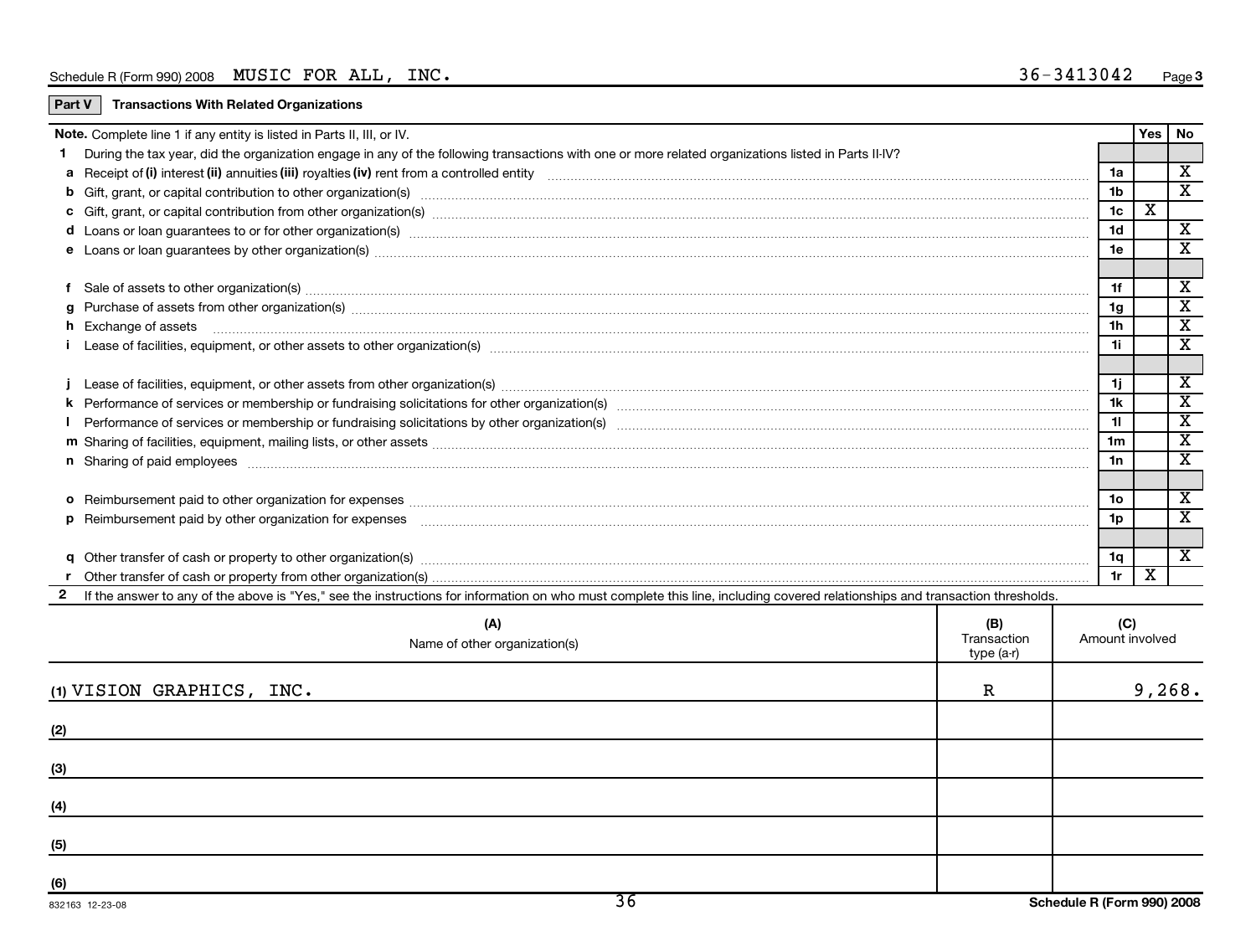#### **Part VI Unrelated Organizations Taxable as a Partnership**

Provide the following information for each entity taxed as a partnership through which the organization conducted more than five percent of its activities (measured by total assets or gross revenue) that was not a related organization. See instructions regarding exclusion for certain investment partnerships.

| ັ<br>$\tilde{\phantom{a}}$<br>$\tilde{\phantom{a}}$<br>(A) | . .<br>(B)       | . .<br>(C)                          | (D)                                                     | (E)                             | (F)                                   |  | (G)                                                              | (H)                                |  |
|------------------------------------------------------------|------------------|-------------------------------------|---------------------------------------------------------|---------------------------------|---------------------------------------|--|------------------------------------------------------------------|------------------------------------|--|
| Name, address, and EIN<br>of entity                        | Primary activity | Legal domicile<br>(state or foreign | Are all partners<br>section 501(c)(3)<br>organizations? | Share of end-of-<br>year assets | Dispropor-<br>tionate<br>allocations? |  | Code V-UBI<br>amount in box 20<br>of Schedule K-1<br>(Form 1065) | General or<br>managing<br>partner? |  |
|                                                            |                  | country)                            | Yes No                                                  |                                 | Yes $\vert$ No                        |  |                                                                  | $Yes \mid No$                      |  |
|                                                            |                  |                                     |                                                         |                                 |                                       |  |                                                                  |                                    |  |
|                                                            |                  |                                     |                                                         |                                 |                                       |  |                                                                  |                                    |  |
|                                                            |                  |                                     |                                                         |                                 |                                       |  |                                                                  |                                    |  |
|                                                            |                  |                                     |                                                         |                                 |                                       |  |                                                                  |                                    |  |
|                                                            |                  |                                     |                                                         |                                 |                                       |  |                                                                  |                                    |  |
|                                                            |                  |                                     |                                                         |                                 |                                       |  |                                                                  |                                    |  |
|                                                            |                  |                                     |                                                         |                                 |                                       |  |                                                                  |                                    |  |
|                                                            |                  |                                     |                                                         |                                 |                                       |  |                                                                  |                                    |  |

**Schedule R (Form 990) 2008**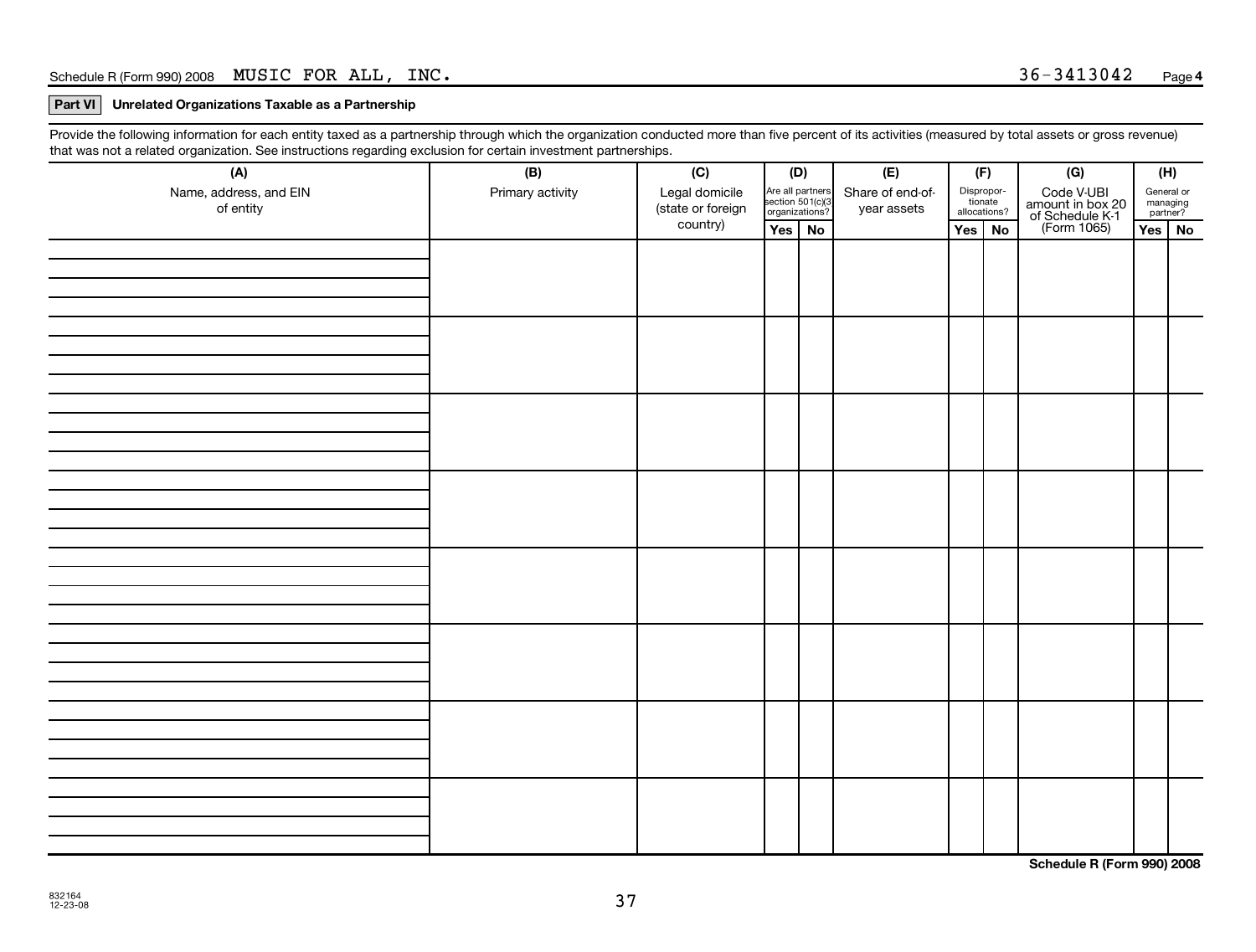|                   | Form 990-T                                                    |             | <b>Exempt Organization Business Income Tax Return</b><br>(and proxy tax under section 6033(e))                                                                                                                                       |                 |                 |                |                 | OMB No. 1545-0687                                                                                        |
|-------------------|---------------------------------------------------------------|-------------|--------------------------------------------------------------------------------------------------------------------------------------------------------------------------------------------------------------------------------------|-----------------|-----------------|----------------|-----------------|----------------------------------------------------------------------------------------------------------|
|                   | Department of the Treasury<br><b>Internal Revenue Service</b> |             | For calendar year 2008 or other tax year beginning $\frac{\text{MAR}}{1,}$ $\frac{2008}{2008}$ , and ending FEB $28, 2009$ $\frac{9}{501}$ Cy3) Organizations Only                                                                   |                 |                 |                |                 |                                                                                                          |
| A                 | Check box if<br>address changed                               |             | Name of organization $($ $\Box$ Check box if name changed and see instructions.)                                                                                                                                                     |                 |                 |                |                 | <b>DEmployer identification number</b><br>(Employees' trust, see instructions<br>for Block D on page 9.) |
|                   | <b>B</b> Exempt under section                                 |             | Print   MUSIC FOR ALL, INC.                                                                                                                                                                                                          |                 |                 |                |                 | 36-3413042                                                                                               |
|                   | $X$ 501(c)(3)                                                 | or          | Number, street, and room or suite no. If a P.O. box, see page 9 of instructions.                                                                                                                                                     |                 |                 |                |                 | E Unrelated business activity codes<br>(See instructions for Block E                                     |
|                   | 220(e)<br>408(e)                                              | <b>Type</b> | 39 WEST JACKSON PLACE, NO. 150                                                                                                                                                                                                       |                 |                 |                | on page 9.)     |                                                                                                          |
|                   | 408A<br>530(a)                                                |             | City or town, state, and ZIP code                                                                                                                                                                                                    |                 |                 |                |                 |                                                                                                          |
|                   | 529(a)                                                        |             | 46225<br>INDIANAPOLIS, IN                                                                                                                                                                                                            |                 |                 |                | 541800          |                                                                                                          |
|                   |                                                               |             | C Book value of all assets $ F$ Group exemption number (See instructions for Block F.) $\blacktriangleright$                                                                                                                         |                 |                 |                |                 |                                                                                                          |
|                   | at end of year<br>2,426,924.                                  |             | <b>G</b> Check organization type $\blacktriangleright$ $\boxed{\mathbf{X}}$ 501(c) corporation                                                                                                                                       |                 | $501(c)$ trust  | $401(a)$ trust |                 | Other trust                                                                                              |
|                   |                                                               |             | H Describe the organization's primary unrelated business activity. $\blacktriangleright$                                                                                                                                             |                 | SEE STATEMENT 1 |                |                 |                                                                                                          |
|                   |                                                               |             | During the tax year, was the corporation a subsidiary in an affiliated group or a parent-subsidiary controlled group?                                                                                                                |                 |                 |                | Yes<br>▶        | $X$ No                                                                                                   |
|                   |                                                               |             | If "Yes," enter the name and identifying number of the parent corporation.                                                                                                                                                           |                 |                 |                |                 |                                                                                                          |
|                   |                                                               |             | J The books are in care of $\triangleright$ NANCY CARLSON                                                                                                                                                                            |                 |                 |                |                 | Telephone number $\triangleright$ 317-636-2263                                                           |
|                   | Part I I                                                      |             | <b>Unrelated Trade or Business Income</b>                                                                                                                                                                                            |                 | (A) Income      | (B) Expenses   |                 | $(C)$ Net                                                                                                |
|                   | 1a Gross receipts or sales                                    |             |                                                                                                                                                                                                                                      |                 |                 |                |                 |                                                                                                          |
|                   | <b>b</b> Less returns and allowances                          |             | c Balance <b>Example 20</b>                                                                                                                                                                                                          | 1c              |                 |                |                 |                                                                                                          |
| 2                 |                                                               |             |                                                                                                                                                                                                                                      | $\overline{2}$  |                 |                |                 |                                                                                                          |
| 3                 | Gross profit. Subtract line 2 from line 1c                    |             |                                                                                                                                                                                                                                      | 3               |                 |                |                 |                                                                                                          |
|                   |                                                               |             |                                                                                                                                                                                                                                      | 4a              |                 |                |                 |                                                                                                          |
|                   |                                                               |             | <b>b</b> Net gain (loss) (Form 4797, Part II, line 17) (attach Form 4797)                                                                                                                                                            | 4 <sub>b</sub>  |                 |                |                 |                                                                                                          |
| C                 |                                                               |             |                                                                                                                                                                                                                                      | 4c              |                 |                |                 |                                                                                                          |
| 5                 |                                                               |             | Income (loss) from partnerships and S corporations (attach statement)                                                                                                                                                                | 5               |                 |                |                 |                                                                                                          |
| 6                 |                                                               |             |                                                                                                                                                                                                                                      | 6               |                 |                |                 |                                                                                                          |
| 7                 |                                                               |             |                                                                                                                                                                                                                                      | $\overline{7}$  |                 |                |                 |                                                                                                          |
| 8                 |                                                               |             | Interest, annuities, royalties, and rents from controlled organizations (Sch. F)                                                                                                                                                     | 8               |                 |                |                 |                                                                                                          |
| 9                 |                                                               |             | Investment income of a section $501(c)(7)$ , (9), or (17) organization                                                                                                                                                               |                 |                 |                |                 |                                                                                                          |
|                   | (Schedule G)                                                  |             |                                                                                                                                                                                                                                      | 9               |                 |                |                 |                                                                                                          |
| 10                |                                                               |             |                                                                                                                                                                                                                                      | 10              |                 |                | 21,487.         |                                                                                                          |
| 11                |                                                               |             |                                                                                                                                                                                                                                      | 11<br>12        | 20, 345.        |                |                 | $\overline{1,142.}$                                                                                      |
| 12                |                                                               |             |                                                                                                                                                                                                                                      | $\overline{13}$ | 20, 345.        |                | 21,487.         | $\overline{1,142.}$                                                                                      |
| 13                | Part II                                                       |             | <b>Deductions Not Taken Elsewhere</b> (see instructions for limitations on deductions.)                                                                                                                                              |                 |                 |                |                 |                                                                                                          |
|                   |                                                               |             | (Except for contributions, deductions must be directly connected with the unrelated business income.)                                                                                                                                |                 |                 |                |                 |                                                                                                          |
| 14                |                                                               |             |                                                                                                                                                                                                                                      |                 |                 |                | 14              |                                                                                                          |
| 15                |                                                               |             | Salaries and wages <b>construction and construction of the construction</b> and wages <b>construction</b> and wages <b>construction</b>                                                                                              |                 |                 |                | 15              |                                                                                                          |
| 16                |                                                               |             | Repairs and maintenance <i>maintenance</i> and construction of the construction of the construction of the construction of the construction of the construction of the construction of the construction of the construction of the   |                 |                 |                | 16              |                                                                                                          |
| 17                |                                                               |             | Bad debts <b>www.communities.communities.communities.com</b>                                                                                                                                                                         |                 |                 |                | 17              |                                                                                                          |
| 18                |                                                               |             | Interest (attach schedule) <i>machine and accordinational content and accordinational content and accordination</i> and accordination and accordination and accordination and accordination and accordination and accordination and  |                 |                 |                | 18              |                                                                                                          |
| 19                |                                                               |             | Taxes and licenses <b>construction and construction of the construction</b> and construction of the construction of the                                                                                                              |                 |                 |                | 19              |                                                                                                          |
| 20                |                                                               |             |                                                                                                                                                                                                                                      |                 |                 |                | 20              |                                                                                                          |
| 21                |                                                               |             |                                                                                                                                                                                                                                      |                 |                 |                |                 |                                                                                                          |
| 22                |                                                               |             |                                                                                                                                                                                                                                      |                 |                 |                | 22 <sub>b</sub> |                                                                                                          |
| 23                |                                                               |             | Depletion <b>construction in the construction of the construction of the construction of the construction of the construction of the construction of the construction of the construction of the construction of the constructio</b> |                 |                 |                | 23              |                                                                                                          |
| 24                |                                                               |             | Contributions to deferred compensation plans [11] manufactured manufactured manufactured manufactured manufactured manufactured manufactured manufactured manufactured manufactured manufactured manufactured manufactured man       |                 |                 |                | 24              |                                                                                                          |
| 25                |                                                               |             |                                                                                                                                                                                                                                      |                 |                 |                | 25              |                                                                                                          |
| 26                |                                                               |             | Excess exempt expenses (Schedule I) manufactured and content and content and content and content and content and content and content and content and content and content and content and content and content and content and c       |                 |                 |                | 26              |                                                                                                          |
| 27                |                                                               |             |                                                                                                                                                                                                                                      |                 |                 |                | 27              |                                                                                                          |
| 28                |                                                               |             | Other deductions (attach schedule) www.communications.communications.communications.communications.com                                                                                                                               |                 |                 |                | 28              |                                                                                                          |
| 29                |                                                               |             | Total deductions. Add lines 14 through 28 [11] manufactures in the contract of the state of the contract of the contract of the contract of the contract of the contract of the contract of the contract of the contract of th       |                 |                 |                | 29              |                                                                                                          |
| 30                |                                                               |             | Unrelated business taxable income before net operating loss deduction. Subtract line 29 from line 13 [111] [12                                                                                                                       |                 |                 |                | 30              | $\sqrt{1,142.}$                                                                                          |
| 31                |                                                               |             |                                                                                                                                                                                                                                      |                 |                 |                | 31              |                                                                                                          |
| 32                |                                                               |             | Unrelated business taxable income before specific deduction. Subtract line 31 from line 30 [11] [11] Unrelated business taxable income before specific deduction.                                                                    |                 |                 |                | 32              | $\overline{1,142.}$                                                                                      |
| 33                |                                                               |             |                                                                                                                                                                                                                                      |                 |                 |                | 33              | 1,000.                                                                                                   |
| 34                |                                                               |             | Unrelated business taxable income. Subtract line 33 from line 32. If line 33 is greater than line 32, enter the smaller                                                                                                              |                 |                 |                | 34              | <1,142.                                                                                                  |
| 823701<br>3-09-09 |                                                               |             | LHA For Privacy Act and Paperwork Reduction Act Notice, see instructions.                                                                                                                                                            |                 |                 |                |                 | Form 990-T (2008)                                                                                        |
|                   |                                                               |             |                                                                                                                                                                                                                                      | 38              |                 |                |                 |                                                                                                          |

15190106 765919 BOA12.0 2008.05020 MUSIC FOR ALL, INC. BOA12\_01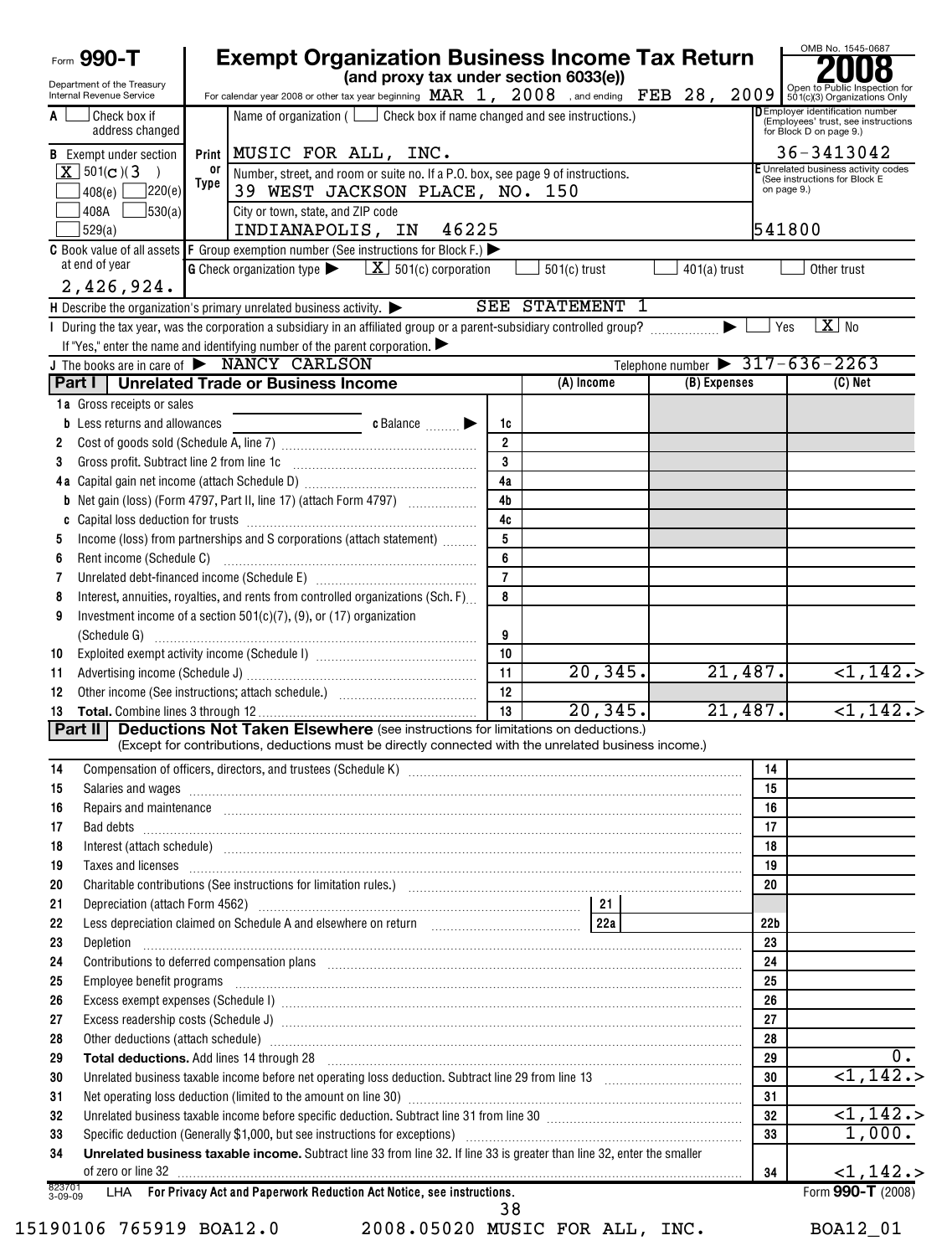| 35              | Organizations Taxable as Corporations. See instructions for tax computation.                                                                                                                                                                             |               |           |                                                 |                   |                  |
|-----------------|----------------------------------------------------------------------------------------------------------------------------------------------------------------------------------------------------------------------------------------------------------|---------------|-----------|-------------------------------------------------|-------------------|------------------|
|                 | Controlled group members (sections 1561 and 1563) check here $\blacktriangleright$ $\Box$ See instructions and:                                                                                                                                          |               |           |                                                 |                   |                  |
|                 | a Enter your share of the \$50,000, \$25,000, and \$9,925,000 taxable income brackets (in that order):                                                                                                                                                   |               |           |                                                 |                   |                  |
|                 | $\frac{1}{2}$<br>$(3)$ $ $ \$<br>(1)<br>and the state of the state of the                                                                                                                                                                                |               |           |                                                 |                   |                  |
|                 | <b>b</b> Enter organization's share of: (1) Additional 5% tax (not more than \$11,750) $\vert$ \$                                                                                                                                                        |               |           |                                                 |                   |                  |
|                 |                                                                                                                                                                                                                                                          |               |           |                                                 |                   |                  |
|                 |                                                                                                                                                                                                                                                          |               |           | 35с                                             |                   | 0.               |
| 36              | Trusts Taxable at Trust Rates. See instructions for tax computation. Income tax on the amount on line 34 from:                                                                                                                                           |               |           |                                                 |                   |                  |
|                 |                                                                                                                                                                                                                                                          |               |           | 36                                              |                   |                  |
| 37              | <b>Proxy tax.</b> See instructions <b>constructions Proxy tax.</b> See instructions <b>Proxy tax.</b> See instructions <b>Proxy tax.</b>                                                                                                                 |               |           | 37                                              |                   |                  |
| 38              | Alternative minimum tax information and the contract of the contract of the contract of the contract of the contract of the contract of the contract of the contract of the contract of the contract of the contract of the co                           |               |           | 38                                              |                   |                  |
| 39              |                                                                                                                                                                                                                                                          |               |           | 39                                              |                   | $\overline{0}$ . |
|                 | Part IV   Tax and Payments                                                                                                                                                                                                                               |               |           |                                                 |                   |                  |
|                 | 40a<br>40a Foreign tax credit (corporations attach Form 1118; trusts attach Form 1116)                                                                                                                                                                   |               |           |                                                 |                   |                  |
|                 | 40b                                                                                                                                                                                                                                                      |               |           |                                                 |                   |                  |
|                 | c General business credit. Attach Form 3800 [11] [11] Contract Contract Contract Contract Contract Contract Co<br>40c                                                                                                                                    |               |           |                                                 |                   |                  |
|                 | 40d                                                                                                                                                                                                                                                      |               |           |                                                 |                   |                  |
|                 |                                                                                                                                                                                                                                                          |               |           | 40c                                             |                   |                  |
| 41              |                                                                                                                                                                                                                                                          |               |           | 41                                              |                   | 0.               |
| 42              | Form 4255 $\Box$ Form 8611 $\Box$ Form 8697 $\Box$ Form 8866 $\Box$ Other (attach schedule)<br>Other taxes. Check if from:                                                                                                                               |               |           | 42                                              |                   |                  |
| 43              | Total tax. Add lines 41 and 42                                                                                                                                                                                                                           |               |           | 43                                              |                   | 0.               |
|                 | 44a                                                                                                                                                                                                                                                      |               |           |                                                 |                   |                  |
|                 | b 2008 estimated tax payments [111] matter contracts and a set of an anti-<br>44b                                                                                                                                                                        |               |           |                                                 |                   |                  |
|                 | 44c                                                                                                                                                                                                                                                      |               |           |                                                 |                   |                  |
|                 | 44d<br>d Foreign organizations: Tax paid or withheld at source (see instructions)                                                                                                                                                                        |               |           |                                                 |                   |                  |
|                 | 44e                                                                                                                                                                                                                                                      |               |           |                                                 |                   |                  |
|                 | f Other credits and payments:<br>Form 2439                                                                                                                                                                                                               |               |           |                                                 |                   |                  |
|                 | <u>and the state of the state of the state of the state of the state of the state of the state of the state of the state of the state of the state of the state of the state of the state of the state of the state of the state</u><br>Form 4136<br>44f |               |           |                                                 |                   |                  |
| 45              |                                                                                                                                                                                                                                                          |               |           | 45                                              |                   |                  |
| 46              |                                                                                                                                                                                                                                                          |               |           | 46                                              |                   |                  |
| 47              |                                                                                                                                                                                                                                                          |               |           | 47                                              |                   | $0$ .            |
| 48              |                                                                                                                                                                                                                                                          |               |           | 48                                              |                   | $0$ .            |
| 49              | Enter the amount of line 48 you want: Credited to 2009 estimated tax $\triangleright$                                                                                                                                                                    | Refunded      |           | 49                                              |                   |                  |
| Part $V$        | Statements Regarding Certain Activities and Other Information (See instructions on page 18)                                                                                                                                                              |               |           |                                                 |                   |                  |
| 1.              | At any time during the 2008 calendar year, did the organization have an interest in or a signature or other authority over a financial account                                                                                                           |               |           |                                                 | Yes               | No               |
|                 | (bank, securities, or other) in a foreign country? If YES, the organization may have to file Form TD F 90-22.1, Report of Foreign Bank and                                                                                                               |               |           |                                                 |                   | X                |
| 2               | Financial Accounts. If YES, enter the name of the foreign country here $\blacktriangleright$<br>During the tax year, did the organization receive a distribution from, or was it the grantor of, or transferor to, a foreign trust?                      |               |           |                                                 |                   |                  |
|                 | If YES, see page 5 of the instructions for other forms the organization may have to file.                                                                                                                                                                |               |           |                                                 |                   | X                |
| 3               | Enter the amount of tax-exempt interest received or accrued during the tax year $\triangleright$ \$                                                                                                                                                      |               |           |                                                 |                   |                  |
|                 | Schedule A - Cost of Goods Sold. Enter method of inventory valuation $\blacktriangleright$                                                                                                                                                               |               |           |                                                 |                   |                  |
|                 | N/A                                                                                                                                                                                                                                                      |               |           |                                                 |                   |                  |
| 1.              | 6 Inventory at end of year <i>manually contained</i><br>Inventory at beginning of year <i>minimi</i>                                                                                                                                                     |               |           | 6                                               |                   |                  |
| Purchases<br>2  | $\overline{2}$<br>7 Cost of goods sold. Subtract line 6                                                                                                                                                                                                  |               |           |                                                 |                   |                  |
| 3               | 3<br>from line 5. Enter here and in Part I, line 2                                                                                                                                                                                                       |               |           | $\overline{7}$                                  |                   |                  |
|                 | 4a<br>4a Additional section 263A costs<br>8 Do the rules of section 263A (with respect to                                                                                                                                                                |               |           |                                                 | Yes               | No               |
|                 | 4b<br><b>b</b> Other costs (attach schedule)<br>property produced or acquired for resale) apply to                                                                                                                                                       |               |           |                                                 |                   |                  |
| 5               | 5<br>Total. Add lines 1 through 4b<br>the organization?<br>Under penalties of perjury, I declare that I have examined this return, including accompanying schedules and statements, and to the best of my knowledge and belief, it is true,              |               |           |                                                 |                   | x                |
| <b>Sign</b>     | correct, and complete. Declaration of preparer (other than taxpayer) is based on all information of which preparer has any knowledge.                                                                                                                    |               |           |                                                 |                   |                  |
| <b>Here</b>     |                                                                                                                                                                                                                                                          |               |           | May the IRS discuss this return with            |                   |                  |
|                 |                                                                                                                                                                                                                                                          |               |           | the preparer shown below (see<br>instructions)? | Yes               |                  |
|                 |                                                                                                                                                                                                                                                          |               |           |                                                 |                   | No               |
|                 | Signature of officer<br>Title<br>Date                                                                                                                                                                                                                    |               |           |                                                 |                   |                  |
| Paid            | Date<br>Preparer's                                                                                                                                                                                                                                       | Check if      |           | Preparer's SSN or PTIN                          |                   |                  |
| Preparer's      | signature<br>Firm's name (or                                                                                                                                                                                                                             | self-employed |           |                                                 | $208 - 50 - 6857$ |                  |
| <b>Use Only</b> | GREENWALT SPONSEL & CO.,<br>INC.<br>yours if self-                                                                                                                                                                                                       |               | EIN       | 35-1489521                                      |                   |                  |
|                 | 5342 WEST VERMONT STREET<br>employed),<br>address, and                                                                                                                                                                                                   |               | Phone no. |                                                 |                   |                  |
|                 | INDIANAPOLIS, IN 46224<br>ZIP code                                                                                                                                                                                                                       |               |           | $317 - 241 - 2999$                              | Form 990-T (2008) |                  |

Form 990-T (2008) Page **2** MUSIC FOR ALL, INC. 36-3413042

**Part III Tax Computation**

39

15190106 765919 BOA12.0 2008.05020 MUSIC FOR ALL, INC. BOA12\_01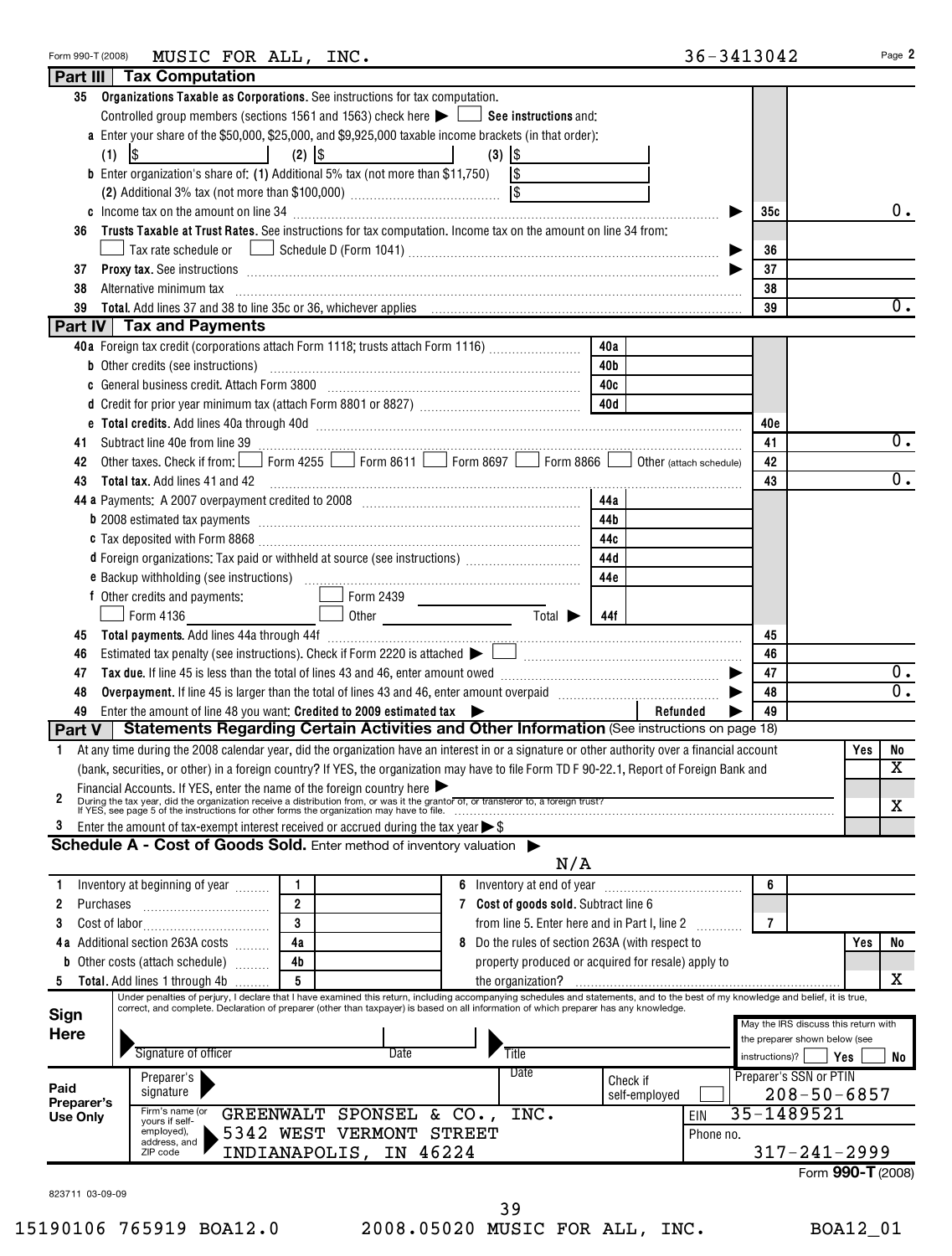| 1 Description of property<br>(1)<br>(2)<br>(3)                                                                            |                                                     |                                                                                               |                                                                                                                                                     |               |                                              |                                                                                           |                                             |                                                                                                    |  |
|---------------------------------------------------------------------------------------------------------------------------|-----------------------------------------------------|-----------------------------------------------------------------------------------------------|-----------------------------------------------------------------------------------------------------------------------------------------------------|---------------|----------------------------------------------|-------------------------------------------------------------------------------------------|---------------------------------------------|----------------------------------------------------------------------------------------------------|--|
|                                                                                                                           |                                                     |                                                                                               |                                                                                                                                                     |               |                                              |                                                                                           |                                             |                                                                                                    |  |
|                                                                                                                           |                                                     |                                                                                               |                                                                                                                                                     |               |                                              |                                                                                           |                                             |                                                                                                    |  |
|                                                                                                                           |                                                     |                                                                                               |                                                                                                                                                     |               |                                              |                                                                                           |                                             |                                                                                                    |  |
|                                                                                                                           |                                                     |                                                                                               |                                                                                                                                                     |               |                                              |                                                                                           |                                             |                                                                                                    |  |
| (4)                                                                                                                       | 2 Rent received or accrued                          |                                                                                               |                                                                                                                                                     |               |                                              |                                                                                           |                                             |                                                                                                    |  |
| (a) From personal property (if the percentage of<br>rent for personal property is more than<br>10% but not more than 50%) |                                                     |                                                                                               | (b) From real and personal property (if the percentage<br>of rent for personal property exceeds 50% or if<br>the rent is based on profit or income) |               |                                              |                                                                                           |                                             | $3(a)$ Deductions directly connected with the income in<br>columns 2(a) and 2(b) (attach schedule) |  |
| (1)                                                                                                                       |                                                     |                                                                                               |                                                                                                                                                     |               |                                              |                                                                                           |                                             |                                                                                                    |  |
| (2)                                                                                                                       |                                                     |                                                                                               |                                                                                                                                                     |               |                                              |                                                                                           |                                             |                                                                                                    |  |
| (3)                                                                                                                       |                                                     |                                                                                               |                                                                                                                                                     |               |                                              |                                                                                           |                                             |                                                                                                    |  |
| (4)<br>Total                                                                                                              | 0.                                                  | Total                                                                                         |                                                                                                                                                     |               | 0.                                           |                                                                                           |                                             |                                                                                                    |  |
| (c) Total income. Add totals of columns 2(a) and 2(b). Enter                                                              |                                                     |                                                                                               |                                                                                                                                                     |               |                                              | (b) Total deductions.                                                                     |                                             |                                                                                                    |  |
| here and on page 1, Part I, line 6, column (A)                                                                            |                                                     |                                                                                               |                                                                                                                                                     |               |                                              | Enter here and on page 1,<br>$\theta$ . Part I, line 6, column (B)                        |                                             | ο.                                                                                                 |  |
| Schedule E - Unrelated Debt-Financed Income (See instructions on page 19)                                                 |                                                     |                                                                                               |                                                                                                                                                     |               |                                              |                                                                                           |                                             |                                                                                                    |  |
|                                                                                                                           |                                                     |                                                                                               | 2 Gross income from                                                                                                                                 |               |                                              | 3 Deductions directly connected with or allocable<br>to debt-financed property            |                                             |                                                                                                    |  |
| 1 Description of debt-financed property                                                                                   |                                                     |                                                                                               | or allocable to debt-<br>financed property                                                                                                          |               |                                              | (a) Straight line depreciation<br>(attach schedule)                                       | $(b)$ Other deductions<br>(attach schedule) |                                                                                                    |  |
| (1)                                                                                                                       |                                                     |                                                                                               |                                                                                                                                                     |               |                                              |                                                                                           |                                             |                                                                                                    |  |
| (2)                                                                                                                       |                                                     |                                                                                               |                                                                                                                                                     |               |                                              |                                                                                           |                                             |                                                                                                    |  |
| (3)                                                                                                                       |                                                     |                                                                                               |                                                                                                                                                     |               |                                              |                                                                                           |                                             |                                                                                                    |  |
| (4)                                                                                                                       |                                                     |                                                                                               |                                                                                                                                                     |               |                                              |                                                                                           |                                             |                                                                                                    |  |
| 4 Amount of average acquisition<br>debt on or allocable to debt-financed<br>property (attach schedule)                    |                                                     | 5 Average adjusted basis<br>of or allocable to<br>debt-financed property<br>(attach schedule) | 6 Column 4 divided<br>by column 5                                                                                                                   |               |                                              | 7 Gross income<br>reportable (column<br>2 x column 6)                                     |                                             | <b>8</b> Allocable deductions<br>(column 6 x total of columns<br>$3(a)$ and $3(b)$                 |  |
| (1)                                                                                                                       |                                                     |                                                                                               |                                                                                                                                                     | $\%$          |                                              |                                                                                           |                                             |                                                                                                    |  |
| (2)                                                                                                                       |                                                     |                                                                                               |                                                                                                                                                     | $\frac{0}{0}$ |                                              |                                                                                           |                                             |                                                                                                    |  |
| (3)                                                                                                                       |                                                     |                                                                                               |                                                                                                                                                     | $\%$          |                                              |                                                                                           |                                             |                                                                                                    |  |
| (4)                                                                                                                       |                                                     |                                                                                               |                                                                                                                                                     | $\frac{0}{0}$ |                                              |                                                                                           |                                             |                                                                                                    |  |
| Totals                                                                                                                    |                                                     |                                                                                               |                                                                                                                                                     |               |                                              | Enter here and on page 1,<br>Part I, line 7, column (A).                                  | $0$ .                                       | Enter here and on page 1,<br>Part I, line 7, column (B).<br>$0$ .                                  |  |
| Schedule F - Interest, Annuities, Royalties, and Rents From Controlled Organizations (See instructions on page 20)        |                                                     |                                                                                               |                                                                                                                                                     |               |                                              |                                                                                           |                                             | $\overline{0}$ .                                                                                   |  |
|                                                                                                                           |                                                     |                                                                                               | <b>Exempt Controlled Organizations</b>                                                                                                              |               |                                              |                                                                                           |                                             |                                                                                                    |  |
| 1 Name of controlled organization                                                                                         | 2                                                   |                                                                                               | 3                                                                                                                                                   | 4             |                                              | 5 Part of column 4 that is                                                                |                                             | 6 Deductions directly                                                                              |  |
|                                                                                                                           | Employer identification<br>number                   |                                                                                               | Net unrelated income<br>(loss) (see instructions)                                                                                                   |               | Total of specified<br>payments made          | included in the controlling<br>organization's gross income                                |                                             | connected with income<br>in column 5                                                               |  |
| (1)                                                                                                                       |                                                     |                                                                                               |                                                                                                                                                     |               |                                              |                                                                                           |                                             |                                                                                                    |  |
| (2)                                                                                                                       |                                                     |                                                                                               |                                                                                                                                                     |               |                                              |                                                                                           |                                             |                                                                                                    |  |
| (3)                                                                                                                       |                                                     |                                                                                               |                                                                                                                                                     |               |                                              |                                                                                           |                                             |                                                                                                    |  |
| (4)<br>Nonexempt Controlled Organizations                                                                                 |                                                     |                                                                                               |                                                                                                                                                     |               |                                              |                                                                                           |                                             |                                                                                                    |  |
| 7 Taxable Income                                                                                                          | 8 Net unrelated income (loss)<br>(see instructions) |                                                                                               | 9 Total of specified payments<br>made                                                                                                               |               |                                              | 10 Part of column 9 that is included<br>in the controlling organization's<br>gross income |                                             | 11 Deductions directly connected<br>with income in column 10                                       |  |
|                                                                                                                           |                                                     |                                                                                               |                                                                                                                                                     |               |                                              |                                                                                           |                                             |                                                                                                    |  |
| (1)<br>(2)                                                                                                                |                                                     |                                                                                               |                                                                                                                                                     |               |                                              |                                                                                           |                                             |                                                                                                    |  |
| (3)                                                                                                                       |                                                     |                                                                                               |                                                                                                                                                     |               |                                              |                                                                                           |                                             |                                                                                                    |  |
| (4)                                                                                                                       |                                                     |                                                                                               |                                                                                                                                                     |               |                                              |                                                                                           |                                             |                                                                                                    |  |
|                                                                                                                           |                                                     |                                                                                               |                                                                                                                                                     |               | Add columns 5 and 10.<br>line 8, column (A). | Enter here and on page 1, Part I,                                                         |                                             | Add columns 6 and 11.<br>Enter here and on page 1, Part I,<br>line 8, column (B).                  |  |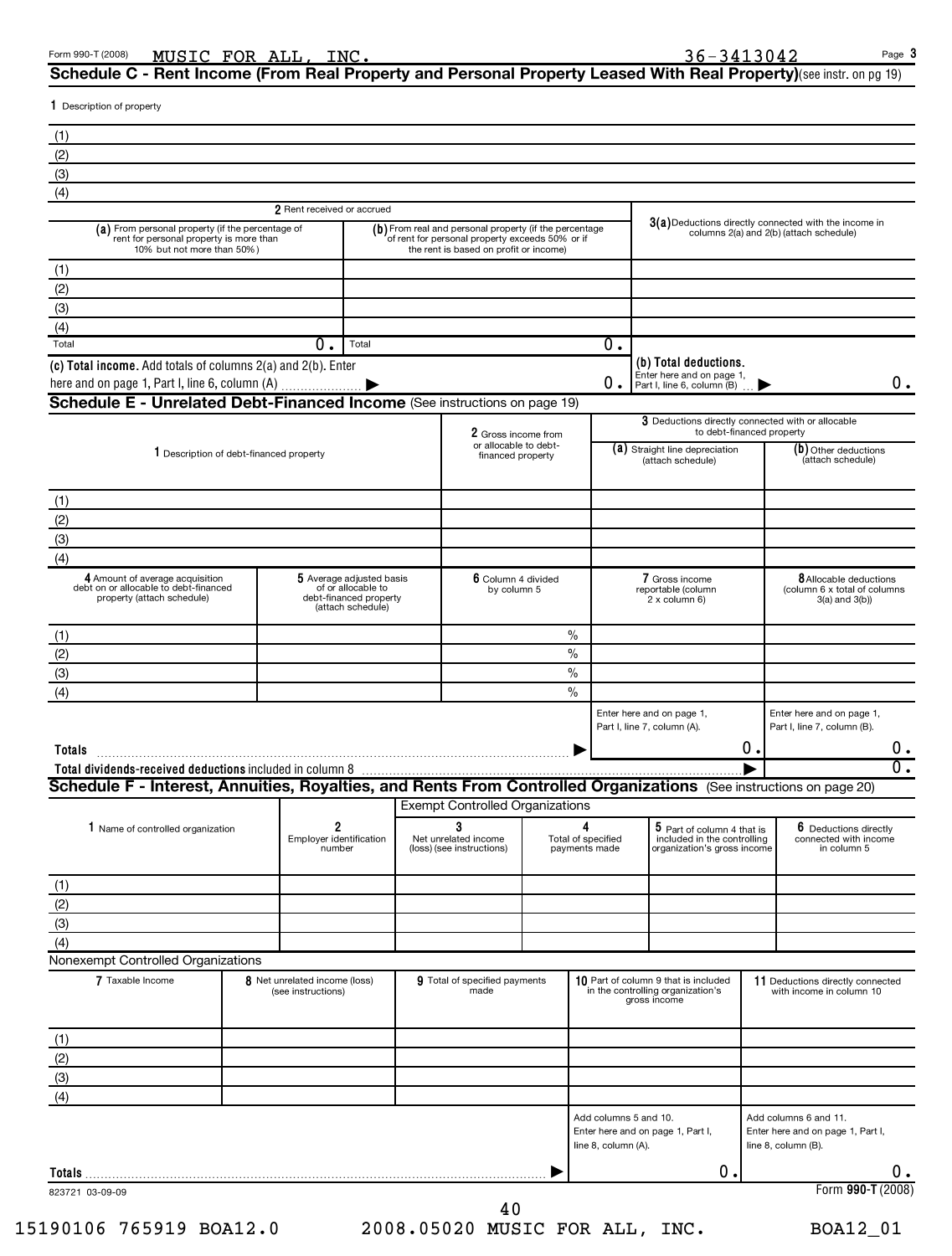#### **Schedule G - Investment Income of a Section 501(c)(7), (9), or (17) Organization** (see instructions on page 21)

| Description of income                                                        | 2 Amount of income                                       | 3 Deductions<br>directly connected<br>(attach schedule) | 4 Set-asides<br>(attach schedule) | 5 Total deductions<br>and set-asides<br>(col. 3 plus col. 4) |  |  |  |
|------------------------------------------------------------------------------|----------------------------------------------------------|---------------------------------------------------------|-----------------------------------|--------------------------------------------------------------|--|--|--|
| (1)                                                                          |                                                          |                                                         |                                   |                                                              |  |  |  |
| (2)                                                                          |                                                          |                                                         |                                   |                                                              |  |  |  |
| (3)                                                                          |                                                          |                                                         |                                   |                                                              |  |  |  |
| (4)                                                                          |                                                          |                                                         |                                   |                                                              |  |  |  |
|                                                                              | Enter here and on page 1,<br>Part I, line 9, column (A). |                                                         |                                   | Enter here and on page 1,<br>Part I, line 9, column (B).     |  |  |  |
| <b>Totals</b>                                                                | 0 .I                                                     |                                                         |                                   |                                                              |  |  |  |
| Schedule I - Exploited Exempt Activity Income, Other Than Advertising Income |                                                          |                                                         |                                   |                                                              |  |  |  |

(see instructions on page 21)

| 1 Description of<br>exploited activity                                  | 2 Gross<br>unrelated business<br>income from<br>trade or business | $3$ Expenses<br>directly connected<br>with production<br>of unrelated<br>business income | 4 Net income (loss)<br>from unrelated trade or<br>business (column 2<br>minus column 3). If a<br>gain, compute cols. 5<br>through 7. | 5 Gross income<br>from activity that<br>is not unrelated<br>business income | 6 Expenses<br>attributable to<br>column 5 | 7 Excess exempt<br>expenses (column<br>6 minus column 5.<br>but not more than<br>column 4). |
|-------------------------------------------------------------------------|-------------------------------------------------------------------|------------------------------------------------------------------------------------------|--------------------------------------------------------------------------------------------------------------------------------------|-----------------------------------------------------------------------------|-------------------------------------------|---------------------------------------------------------------------------------------------|
| (1)                                                                     |                                                                   |                                                                                          |                                                                                                                                      |                                                                             |                                           |                                                                                             |
| (2)                                                                     |                                                                   |                                                                                          |                                                                                                                                      |                                                                             |                                           |                                                                                             |
| (3)                                                                     |                                                                   |                                                                                          |                                                                                                                                      |                                                                             |                                           |                                                                                             |
| (4)                                                                     |                                                                   |                                                                                          |                                                                                                                                      |                                                                             |                                           |                                                                                             |
|                                                                         | Enter here and on<br>page 1, Part I,<br>line 10, col. (A).        | Enter here and on<br>page 1, Part I,<br>line $10$ , col. $(B)$ .                         |                                                                                                                                      |                                                                             |                                           | Enter here and<br>on page 1,<br>Part II, line 26.                                           |
| Totals                                                                  | 0.I                                                               | 0.I                                                                                      |                                                                                                                                      |                                                                             |                                           | υ.                                                                                          |
| <b>Schedule J - Advertising Income</b><br>(see instructions on page 21) |                                                                   |                                                                                          |                                                                                                                                      |                                                                             |                                           |                                                                                             |

**Part I Income From Periodicals Reported on a Consolidated Basis**

| <b>1</b> Name of periodical                                                                                    | 2 Gross<br>advertising<br>income | $3$ Direct<br>advertising costs | 4 Advertising gain<br>or (loss) (col. 2 minus<br>col. 3). If a gain, compute<br>cols. 5 through 7. | 5 Circulation<br>income | 6 Readership<br>costs | 7 Excess readership<br>costs (column 6 minus<br>column 5, but not more<br>than column 4). |
|----------------------------------------------------------------------------------------------------------------|----------------------------------|---------------------------------|----------------------------------------------------------------------------------------------------|-------------------------|-----------------------|-------------------------------------------------------------------------------------------|
| (1)                                                                                                            |                                  |                                 |                                                                                                    |                         |                       |                                                                                           |
| (2)                                                                                                            |                                  |                                 |                                                                                                    |                         |                       |                                                                                           |
| (3)                                                                                                            |                                  |                                 |                                                                                                    |                         |                       |                                                                                           |
| (4)                                                                                                            |                                  |                                 |                                                                                                    |                         |                       |                                                                                           |
| Totals (carry to Part II, line $(5)$ )                                                                         | 0.I                              | 0.                              |                                                                                                    |                         |                       | 0.                                                                                        |
| Part II   Income From Periodicals Reported on a Separate Basis (For each periodical listed in Part II, fill in |                                  |                                 |                                                                                                    |                         |                       |                                                                                           |

columns 2 through 7 on a line-by-line basis.)

| 1 Name of periodical                                                                         | 2 Gross<br>advertising<br>income                           | 3 Direct<br>advertising costs                              | 4 Advertising gain<br>or (loss) (col. 2 minus<br>col. 3). If a gain, compute<br>cols. 5 through 7. |  | 5 Circulation<br>income                     |               | 6 Readership<br>costs | 7 Excess readership<br>costs (column 6 minus<br>column 5, but not more<br>than column 4). |  |  |
|----------------------------------------------------------------------------------------------|------------------------------------------------------------|------------------------------------------------------------|----------------------------------------------------------------------------------------------------|--|---------------------------------------------|---------------|-----------------------|-------------------------------------------------------------------------------------------|--|--|
| (1) QUARTERLY                                                                                |                                                            |                                                            |                                                                                                    |  |                                             |               |                       |                                                                                           |  |  |
| (2) NEWSLETTER                                                                               | 11,700.                                                    | 14, 186.                                                   | < 2, 486.                                                                                          |  |                                             |               |                       |                                                                                           |  |  |
| (3) PROGRAM BOOKS                                                                            | 8,645.                                                     | 7,301.                                                     | 1,344.                                                                                             |  |                                             |               |                       |                                                                                           |  |  |
| (4)                                                                                          |                                                            |                                                            |                                                                                                    |  |                                             |               |                       |                                                                                           |  |  |
| (5)<br><b>Totals from Part I</b>                                                             | 0.                                                         | $\Omega$                                                   |                                                                                                    |  |                                             |               |                       | 0.                                                                                        |  |  |
|                                                                                              | Enter here and on<br>page 1, Part I,<br>line 11, col. (A). | Enter here and on<br>page 1, Part I,<br>line 11, col. (B). |                                                                                                    |  |                                             |               |                       | Enter here and<br>on page 1,<br>Part II, line 27.                                         |  |  |
| Totals, Part II (lines 1-5)  ▶                                                               | $20,345.$ 21,487.                                          |                                                            |                                                                                                    |  |                                             |               |                       | 0.                                                                                        |  |  |
| Schedule K - Compensation of Officers, Directors, and Trustees (see instructions on page 22) |                                                            |                                                            |                                                                                                    |  |                                             |               |                       |                                                                                           |  |  |
| Name                                                                                         |                                                            |                                                            | 2 Title                                                                                            |  | 3 Percent of<br>time devoted to<br>business |               |                       | 4 Compensation attributable<br>to unrelated business                                      |  |  |
|                                                                                              |                                                            |                                                            |                                                                                                    |  |                                             | $\%$          |                       |                                                                                           |  |  |
|                                                                                              |                                                            |                                                            |                                                                                                    |  |                                             | $\frac{0}{0}$ |                       |                                                                                           |  |  |
|                                                                                              |                                                            |                                                            |                                                                                                    |  |                                             | $\frac{0}{0}$ |                       |                                                                                           |  |  |
|                                                                                              |                                                            |                                                            |                                                                                                    |  |                                             | $\frac{9}{6}$ |                       |                                                                                           |  |  |
| <b>Total.</b> Enter here and on page 1, Part II, line 14                                     |                                                            |                                                            |                                                                                                    |  |                                             |               |                       | 0.                                                                                        |  |  |
|                                                                                              |                                                            |                                                            |                                                                                                    |  |                                             |               |                       | $\sim$ $\sim$                                                                             |  |  |

823731 03-09-09

Form **990-T** (2008)

15190106 765919 BOA12.0 2008.05020 MUSIC FOR ALL, INC. BOA12\_01 41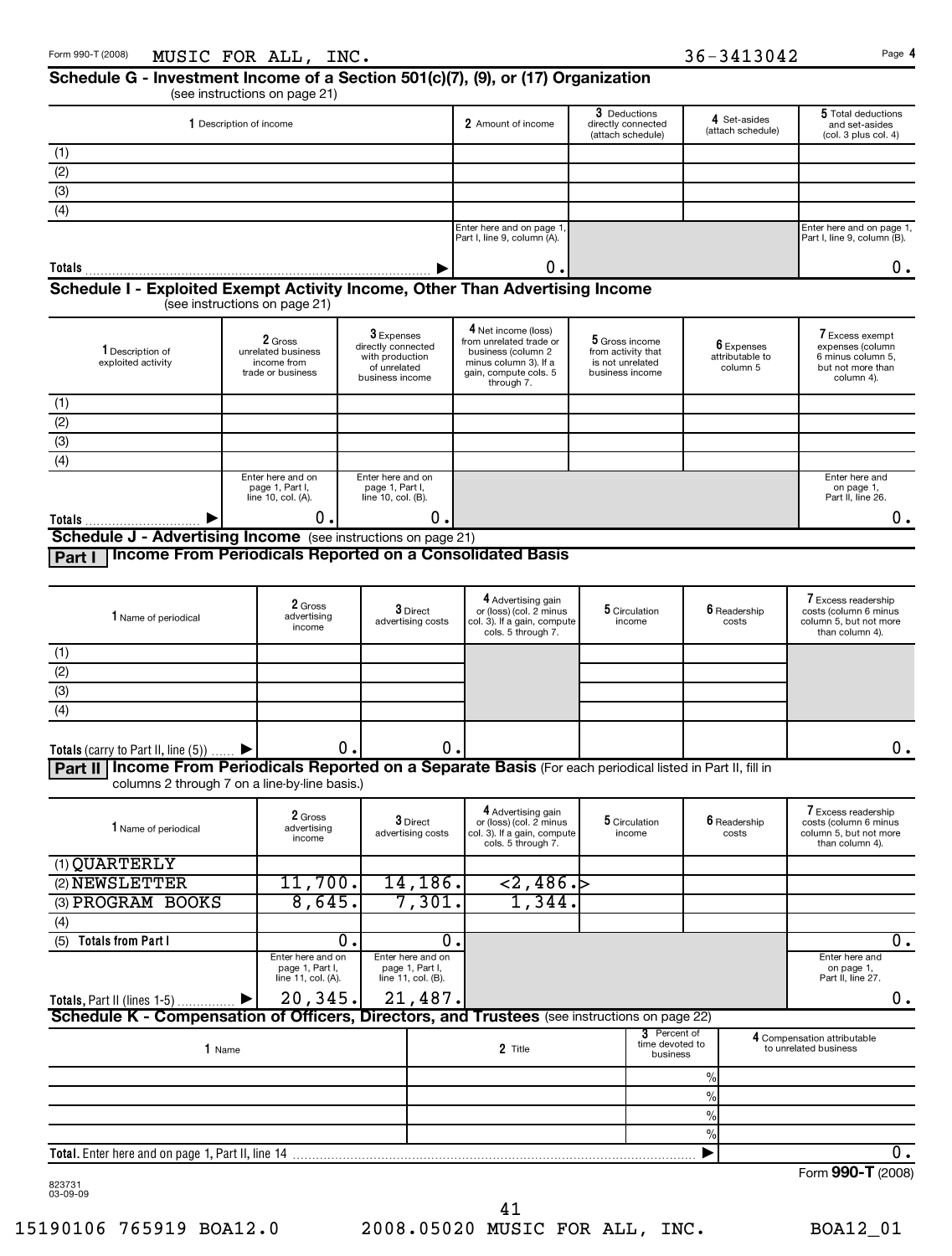#### ~~~~~~~~~~~~~~~~~~~~~~~~~~~~~~~~~~~~~~~~~~~~~~~~~~~~~~~~~~~~~~~~~~~~~~~~~~~~~~ FORM 990-T DESCRIPTION OF ORGANIZATION'S PRIMARY UNRELATED STATEMENT 1 BUSINESS ACTIVITY }}}}}}}}}}}}}}}}}}}}}}}}}}}}}}}}}}}}}}}}}}}}}}}}}}}}}}}}}}}}}}}}}}}}}}}}}}}}}}

}}}}}}}}}}}}}}}}}}} }}}}}}}}}}

ADVERTISING REVENUE FROM QUARTERLY NEWSLETTER AND PROGRAM BOOKS

TO FORM 990-T, PAGE 1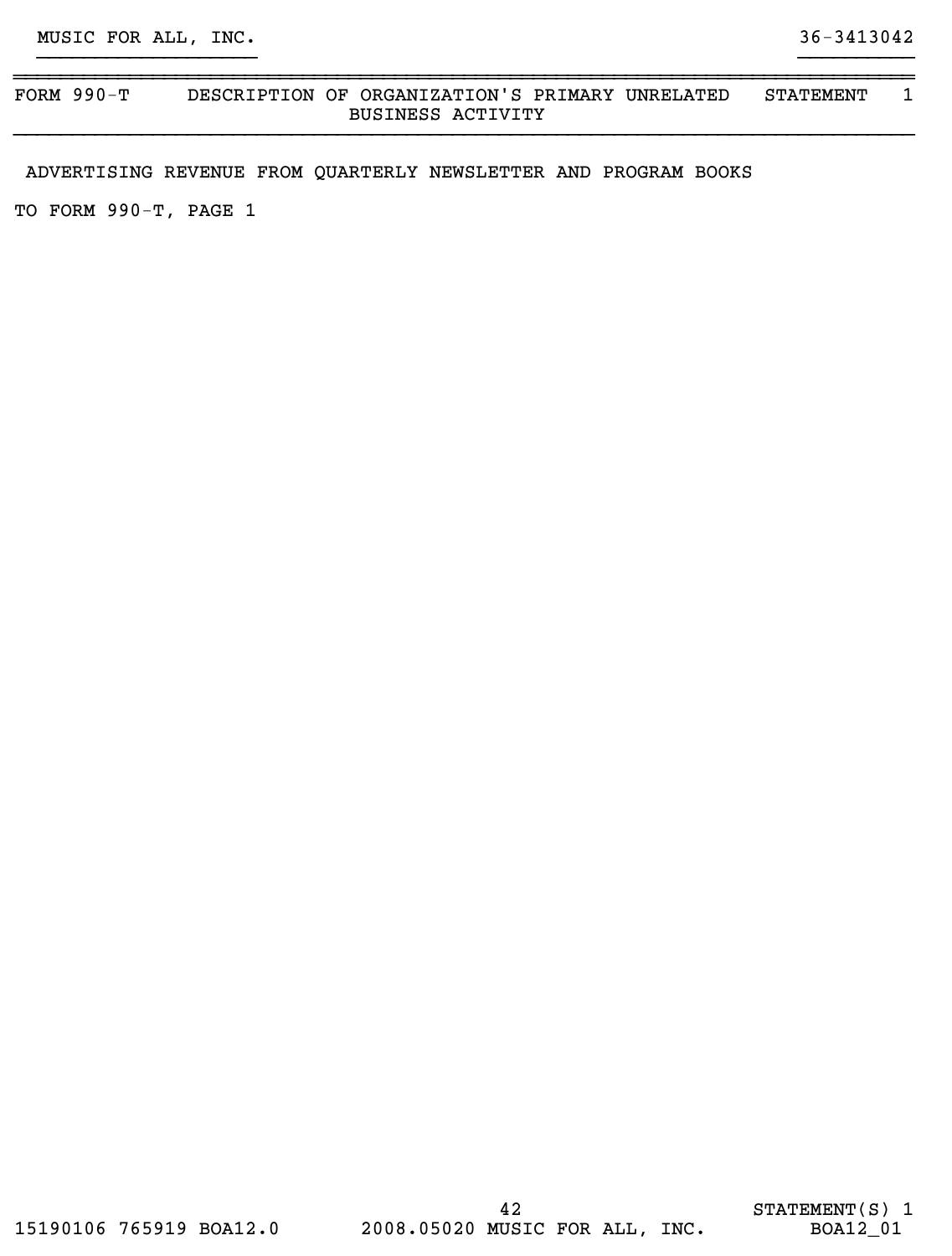| Form                                                   |  |  |  |  |  |  |
|--------------------------------------------------------|--|--|--|--|--|--|
| Department of the Treasury<br>Internal Revenue Service |  |  |  |  |  |  |

## **Depreciation and Amortization 290 <b>200** (Including Information on Listed Property) 990

| OMB No. 1545-0172 |      |  |
|-------------------|------|--|
|                   | ---- |  |

Sequence No. 67

**See separate instructions.** 9

**Attach to your tax return.**<br> **697160 Business or activity to which this form relates**<br> **678160 Business or activity to which this form relates** Business or activity to which this form relates

|                    | Name(s) shown on return                                                                                                                                  |                                            |                                                                                    |                              |                        | Business or activity to which this form relates |              | Identifying number         |
|--------------------|----------------------------------------------------------------------------------------------------------------------------------------------------------|--------------------------------------------|------------------------------------------------------------------------------------|------------------------------|------------------------|-------------------------------------------------|--------------|----------------------------|
|                    |                                                                                                                                                          |                                            |                                                                                    |                              |                        |                                                 |              |                            |
|                    | MUSIC FOR ALL, INC.                                                                                                                                      |                                            |                                                                                    |                              |                        | <b>FORM 990 PAGE 10</b>                         |              | 36-3413042                 |
|                    | Election To Expense Certain Property Under Section 179 Note: If you have any listed property, complete Part V before you complete Part I.<br>Part I      |                                            |                                                                                    |                              |                        |                                                 |              |                            |
|                    |                                                                                                                                                          |                                            |                                                                                    |                              |                        |                                                 | 1.           | 250,000.                   |
|                    | 2 Total cost of section 179 property placed in service (see instructions) manufactured cost of section 179 property placed in service (see instructions) |                                            |                                                                                    |                              |                        |                                                 | $\mathbf{2}$ |                            |
|                    |                                                                                                                                                          |                                            |                                                                                    |                              |                        |                                                 | 3<br>4       | 800,000.                   |
|                    |                                                                                                                                                          |                                            |                                                                                    |                              |                        |                                                 | 5            |                            |
| 5                  | (a) Description of property                                                                                                                              |                                            |                                                                                    | (b) Cost (business use only) |                        | (c) Elected cost                                |              |                            |
| 6                  |                                                                                                                                                          |                                            |                                                                                    |                              |                        |                                                 |              |                            |
|                    |                                                                                                                                                          |                                            |                                                                                    |                              |                        |                                                 |              |                            |
|                    |                                                                                                                                                          |                                            |                                                                                    |                              |                        |                                                 |              |                            |
|                    |                                                                                                                                                          |                                            |                                                                                    |                              |                        |                                                 |              |                            |
|                    | 7 Listed property. Enter the amount from line 29 [11] [12] [12] Listed property. Enter the amount from line 29                                           |                                            |                                                                                    |                              | $\overline{7}$         |                                                 |              |                            |
|                    |                                                                                                                                                          |                                            |                                                                                    |                              |                        |                                                 | 8            |                            |
|                    |                                                                                                                                                          |                                            |                                                                                    |                              |                        |                                                 | 9            |                            |
|                    |                                                                                                                                                          |                                            |                                                                                    |                              |                        |                                                 | 10           |                            |
|                    |                                                                                                                                                          |                                            |                                                                                    |                              |                        |                                                 | 11           |                            |
|                    |                                                                                                                                                          |                                            |                                                                                    |                              |                        |                                                 | 12           |                            |
|                    | 13 Carryover of disallowed deduction to 2009. Add lines 9 and 10, less line 12                                                                           |                                            |                                                                                    |                              | 13                     |                                                 |              |                            |
|                    | Note: Do not use Part II or Part III below for listed property. Instead, use Part V.                                                                     |                                            |                                                                                    |                              |                        |                                                 |              |                            |
|                    | Part II<br>Special Depreciation Allowance and Other Depreciation (Do not include listed property.)                                                       |                                            |                                                                                    |                              |                        |                                                 |              |                            |
|                    |                                                                                                                                                          |                                            |                                                                                    |                              |                        |                                                 |              |                            |
|                    | 14 Special depreciation for qualified property (other than listed property) placed in service during the tax year                                        |                                            |                                                                                    |                              |                        |                                                 | 14           |                            |
|                    |                                                                                                                                                          |                                            |                                                                                    |                              |                        |                                                 | 15           |                            |
|                    | <b>16</b> Other depreciation (including ACRS)                                                                                                            |                                            |                                                                                    |                              |                        |                                                 | 16           |                            |
|                    | Part III<br>MACRS Depreciation (Do not include listed property.) (See instructions.)                                                                     |                                            |                                                                                    |                              |                        |                                                 |              |                            |
|                    |                                                                                                                                                          |                                            |                                                                                    | <b>Section A</b>             |                        |                                                 |              |                            |
|                    |                                                                                                                                                          |                                            |                                                                                    |                              |                        |                                                 | 17           | 128,658.                   |
|                    | 18 If you are electing to group any assets placed in service during the tax year into one or more general asset accounts, check here                     |                                            |                                                                                    |                              |                        |                                                 |              |                            |
|                    | Section B - Assets Placed in Service During 2008 Tax Year Using the General Depreciation System                                                          |                                            |                                                                                    |                              |                        |                                                 |              |                            |
|                    | (a) Classification of property                                                                                                                           | (b) Month and<br>year placed<br>in service | (c) Basis for depreciation<br>(business/investment use<br>only - see instructions) |                              | (d) Recovery<br>period | (e) Convention                                  | (f) Method   | (g) Depreciation deduction |
| 19a                | 3-year property                                                                                                                                          |                                            |                                                                                    | $\overline{9}$ , 400.        | 3<br>YRS               | MМ                                              | S/L          | 2,158.                     |
| b                  | 5-year property                                                                                                                                          |                                            |                                                                                    |                              |                        |                                                 |              |                            |
| c                  | 7-year property                                                                                                                                          |                                            |                                                                                    |                              |                        |                                                 |              |                            |
| d                  | 10-year property                                                                                                                                         |                                            |                                                                                    |                              |                        |                                                 |              |                            |
| е                  | 15-year property                                                                                                                                         |                                            |                                                                                    |                              |                        |                                                 |              |                            |
| f                  | 20-year property                                                                                                                                         |                                            |                                                                                    |                              |                        |                                                 |              |                            |
| g                  | 25-year property                                                                                                                                         |                                            |                                                                                    |                              | 25 yrs.                |                                                 | S/L          |                            |
|                    |                                                                                                                                                          |                                            |                                                                                    |                              | 27.5 yrs.              | мм                                              | S/L          |                            |
| h.                 | Residential rental property                                                                                                                              | $\prime$                                   |                                                                                    |                              | 27.5 yrs.              | МM                                              | S/L          |                            |
|                    |                                                                                                                                                          |                                            |                                                                                    |                              | 39 yrs.                | МM                                              | S/L          |                            |
| j.                 | Nonresidential real property                                                                                                                             |                                            |                                                                                    |                              |                        | MМ                                              | S/L          |                            |
|                    | Section C - Assets Placed in Service During 2008 Tax Year Using the Alternative Depreciation System                                                      |                                            |                                                                                    |                              |                        |                                                 |              |                            |
| 20a                | Class life                                                                                                                                               |                                            |                                                                                    |                              |                        |                                                 | S/L          |                            |
| b                  | 12-year                                                                                                                                                  |                                            |                                                                                    |                              | 12 yrs.                |                                                 | S/L          |                            |
| c                  | 40-year                                                                                                                                                  |                                            |                                                                                    |                              | 40 yrs.                | мм                                              | S/L          |                            |
|                    | <b>Part IV</b><br><b>Summary (See instructions.)</b>                                                                                                     |                                            |                                                                                    |                              |                        |                                                 |              |                            |
|                    | 21 Listed property. Enter amount from line 28                                                                                                            |                                            |                                                                                    |                              |                        | .                                               | 21           |                            |
|                    | 22 Total. Add amounts from line 12, lines 14 through 17, lines 19 and 20 in column (g), and line 21.                                                     |                                            |                                                                                    |                              |                        |                                                 |              |                            |
|                    | Enter here and on the appropriate lines of your return. Partnerships and S corporations - see instr.                                                     |                                            |                                                                                    |                              |                        |                                                 | 22           | 130,816.                   |
|                    | 23 For assets shown above and placed in service during the current year, enter the                                                                       |                                            |                                                                                    |                              |                        |                                                 |              |                            |
|                    |                                                                                                                                                          |                                            |                                                                                    |                              | 23                     |                                                 |              |                            |
| 816251<br>11-08-08 | LHA For Paperwork Reduction Act Notice, see separate instructions.                                                                                       |                                            |                                                                                    | 43                           |                        |                                                 |              | Form 4562 (2008)           |

15190106 765919 BOA12.0 2008.05020 MUSIC FOR ALL, INC. BOA12\_01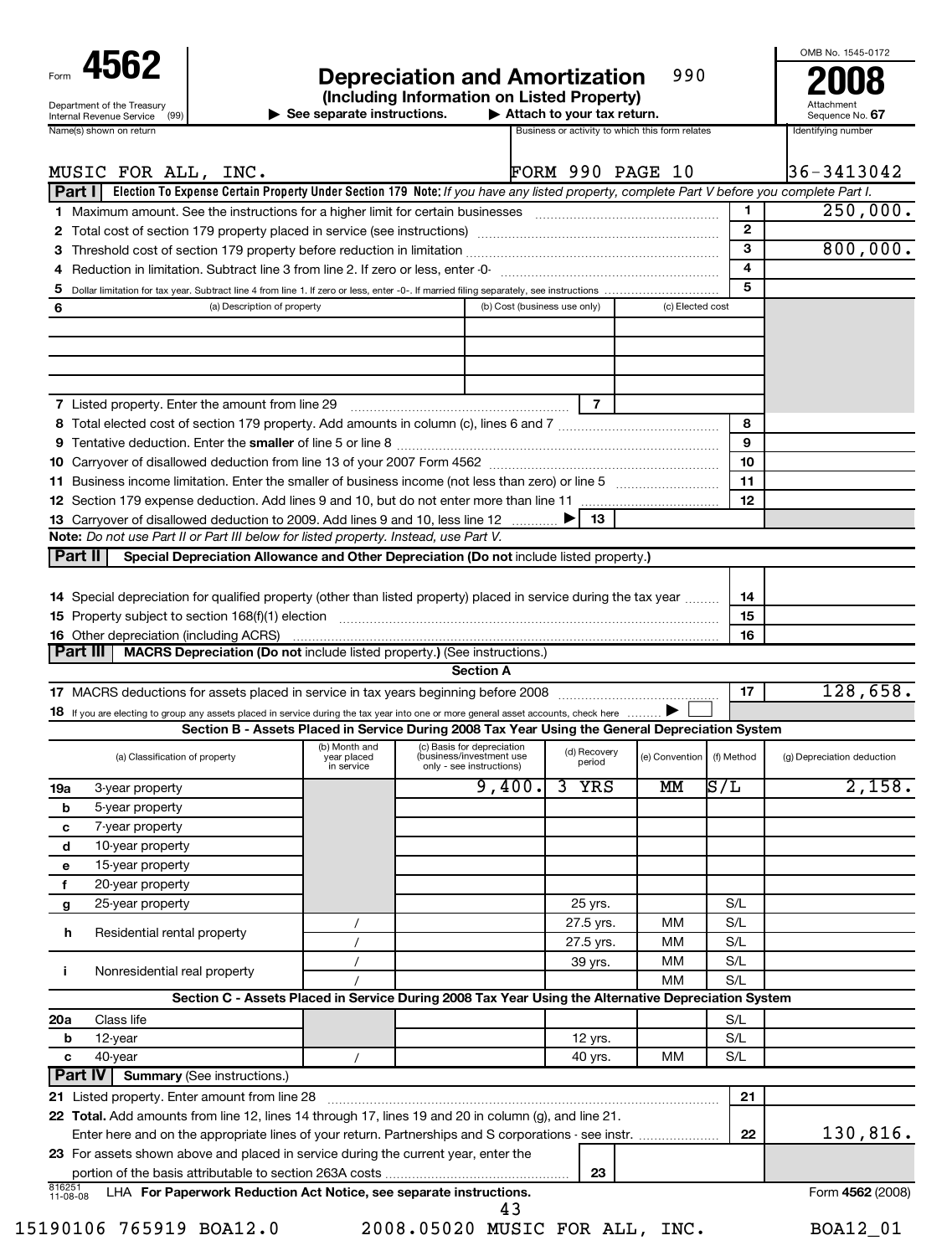| Section A - Depreciation and Other Information (Caution: See the instructions for limits for passenger automobiles.)                                                       |                                     |                                                                                     |     |                                            |     |                                                                    |                                      |                                             |         |                              |          |                                  |                        |             |
|----------------------------------------------------------------------------------------------------------------------------------------------------------------------------|-------------------------------------|-------------------------------------------------------------------------------------|-----|--------------------------------------------|-----|--------------------------------------------------------------------|--------------------------------------|---------------------------------------------|---------|------------------------------|----------|----------------------------------|------------------------|-------------|
| 24a Do you have evidence to support the business/investment use claimed?                                                                                                   |                                     |                                                                                     |     |                                            |     | Yes                                                                |                                      | No   24b If "Yes," is the evidence written? |         |                              |          |                                  | Yes                    | No.         |
| (a)<br>Type of property<br>(list vehicles first)                                                                                                                           | (b)<br>Date<br>placed in<br>service | (c)<br>Business/<br>investment<br>use percentage                                    |     | (d)<br>Cost or<br>other basis              |     | (e)<br>Basis for depreciation<br>(business/investment<br>use only) |                                      | (f)<br>Recovery<br>period                   |         | (g)<br>Method/<br>Convention |          | (h)<br>Depreciation<br>deduction | Elected<br>section 179 | (i)<br>cost |
| 25 Special depreciation allowance for qualified listed property placed in service during the tax year and                                                                  |                                     |                                                                                     |     |                                            |     |                                                                    |                                      |                                             |         |                              |          |                                  |                        |             |
|                                                                                                                                                                            |                                     |                                                                                     |     |                                            |     |                                                                    |                                      |                                             |         | 25                           |          |                                  |                        |             |
| 26 Property used more than 50% in a qualified business use:                                                                                                                |                                     |                                                                                     |     |                                            |     |                                                                    |                                      |                                             |         |                              |          |                                  |                        |             |
|                                                                                                                                                                            |                                     | %                                                                                   |     |                                            |     |                                                                    |                                      |                                             |         |                              |          |                                  |                        |             |
|                                                                                                                                                                            | $\mathcal{I}$<br>÷                  | $\%$                                                                                |     |                                            |     |                                                                    |                                      |                                             |         |                              |          |                                  |                        |             |
|                                                                                                                                                                            |                                     | %                                                                                   |     |                                            |     |                                                                    |                                      |                                             |         |                              |          |                                  |                        |             |
| 27 Property used 50% or less in a qualified business use:                                                                                                                  |                                     | %                                                                                   |     |                                            |     |                                                                    |                                      |                                             | $S/L -$ |                              |          |                                  |                        |             |
|                                                                                                                                                                            | $\mathbb{C}^{\times}$               | $\%$                                                                                |     |                                            |     |                                                                    |                                      |                                             | $S/L -$ |                              |          |                                  |                        |             |
|                                                                                                                                                                            | ÷<br>$\pm$                          | %                                                                                   |     |                                            |     |                                                                    |                                      |                                             | $S/L -$ |                              |          |                                  |                        |             |
|                                                                                                                                                                            |                                     |                                                                                     |     |                                            |     |                                                                    |                                      |                                             |         | 28                           |          |                                  |                        |             |
|                                                                                                                                                                            |                                     |                                                                                     |     |                                            |     |                                                                    |                                      |                                             |         |                              |          | 29                               |                        |             |
|                                                                                                                                                                            |                                     |                                                                                     |     | Section B - Information on Use of Vehicles |     |                                                                    |                                      |                                             |         |                              |          |                                  |                        |             |
| those vehicles.                                                                                                                                                            |                                     |                                                                                     |     | (a)                                        |     | (b)                                                                |                                      | (c)                                         |         | (d)                          |          | (e)                              | (f)                    |             |
| <b>30</b> Total business/investment miles driven during the<br>year (do not include commuting miles)                                                                       |                                     |                                                                                     |     | Vehicle                                    |     | Vehicle                                                            |                                      | Vehicle                                     | Vehicle |                              |          | Vehicle                          | Vehicle                |             |
| 31 Total commuting miles driven during the year                                                                                                                            |                                     |                                                                                     |     |                                            |     |                                                                    |                                      |                                             |         |                              |          |                                  |                        |             |
| 32 Total other personal (noncommuting) miles                                                                                                                               |                                     |                                                                                     |     |                                            |     |                                                                    |                                      |                                             |         |                              |          |                                  |                        |             |
| 33 Total miles driven during the year.                                                                                                                                     |                                     |                                                                                     |     |                                            |     |                                                                    |                                      |                                             |         |                              |          |                                  |                        |             |
| 34 Was the vehicle available for personal use                                                                                                                              |                                     |                                                                                     | Yes | No                                         | Yes | No                                                                 | Yes                                  | No                                          | Yes     | No                           | Yes      | No                               | Yes                    | No          |
|                                                                                                                                                                            |                                     |                                                                                     |     |                                            |     |                                                                    |                                      |                                             |         |                              |          |                                  |                        |             |
| 35 Was the vehicle used primarily by a more                                                                                                                                |                                     |                                                                                     |     |                                            |     |                                                                    |                                      |                                             |         |                              |          |                                  |                        |             |
| than 5% owner or related person?                                                                                                                                           |                                     |                                                                                     |     |                                            |     |                                                                    |                                      |                                             |         |                              |          |                                  |                        |             |
| <b>36</b> Is another vehicle available for personal<br>use?                                                                                                                |                                     |                                                                                     |     |                                            |     |                                                                    |                                      |                                             |         |                              |          |                                  |                        |             |
|                                                                                                                                                                            |                                     | Section C - Questions for Employers Who Provide Vehicles for Use by Their Employees |     |                                            |     |                                                                    |                                      |                                             |         |                              |          |                                  |                        |             |
| Answer these questions to determine if you meet an exception to completing Section B for vehicles used by employees who are not more than 5%                               |                                     |                                                                                     |     |                                            |     |                                                                    |                                      |                                             |         |                              |          |                                  |                        |             |
| owners or related persons.                                                                                                                                                 |                                     |                                                                                     |     |                                            |     |                                                                    |                                      |                                             |         |                              |          |                                  |                        |             |
| 37 Do you maintain a written policy statement that prohibits all personal use of vehicles, including commuting, by your                                                    |                                     |                                                                                     |     |                                            |     |                                                                    |                                      |                                             |         |                              |          |                                  | Yes                    |             |
| 38 Do you maintain a written policy statement that prohibits personal use of vehicles, except commuting, by your                                                           |                                     |                                                                                     |     |                                            |     |                                                                    |                                      |                                             |         |                              |          |                                  |                        |             |
|                                                                                                                                                                            |                                     |                                                                                     |     |                                            |     |                                                                    |                                      |                                             |         |                              |          |                                  |                        |             |
| 40 Do you provide more than five vehicles to your employees, obtain information from your employees about                                                                  |                                     |                                                                                     |     |                                            |     |                                                                    |                                      |                                             |         |                              |          |                                  |                        |             |
|                                                                                                                                                                            |                                     |                                                                                     |     |                                            |     |                                                                    |                                      |                                             |         |                              |          |                                  |                        |             |
|                                                                                                                                                                            |                                     |                                                                                     |     |                                            |     |                                                                    |                                      |                                             |         |                              |          |                                  |                        |             |
| Note: If your answer to 37, 38, 39, 40, or 41 is "Yes," do not complete Section B for the covered vehicles.                                                                |                                     |                                                                                     |     |                                            |     |                                                                    |                                      |                                             |         |                              |          |                                  |                        |             |
| <b>Part VI   Amortization</b>                                                                                                                                              |                                     |                                                                                     |     |                                            |     |                                                                    |                                      |                                             |         |                              |          |                                  |                        |             |
| (a)<br>(b)<br>(c)<br>(d)<br>(e)<br>Description of costs<br>Date amortization<br>Amortizable<br>Code<br>Amortization<br>period or percentage<br>amount<br>begins<br>section |                                     |                                                                                     |     |                                            |     |                                                                    | (f)<br>Amortization<br>for this year |                                             |         |                              |          |                                  |                        |             |
|                                                                                                                                                                            |                                     |                                                                                     |     |                                            |     |                                                                    |                                      |                                             |         |                              |          |                                  |                        |             |
| 42 Amortization of costs that begins during your 2008 tax year:                                                                                                            |                                     |                                                                                     |     |                                            |     |                                                                    |                                      |                                             |         |                              |          |                                  |                        |             |
|                                                                                                                                                                            |                                     |                                                                                     |     |                                            |     |                                                                    |                                      |                                             |         |                              |          |                                  |                        |             |
|                                                                                                                                                                            |                                     |                                                                                     |     |                                            |     |                                                                    |                                      |                                             |         |                              |          |                                  |                        |             |
|                                                                                                                                                                            |                                     |                                                                                     |     |                                            |     |                                                                    |                                      |                                             |         |                              | 43<br>44 |                                  |                        |             |

Form 4562 (2008) **MUSIC FOR ALL, INC.** 3 6-3 **4** 1 3 0 **4** 2 Page **2** 

MUSIC FOR ALL,  $INC.$   $36-3413042$